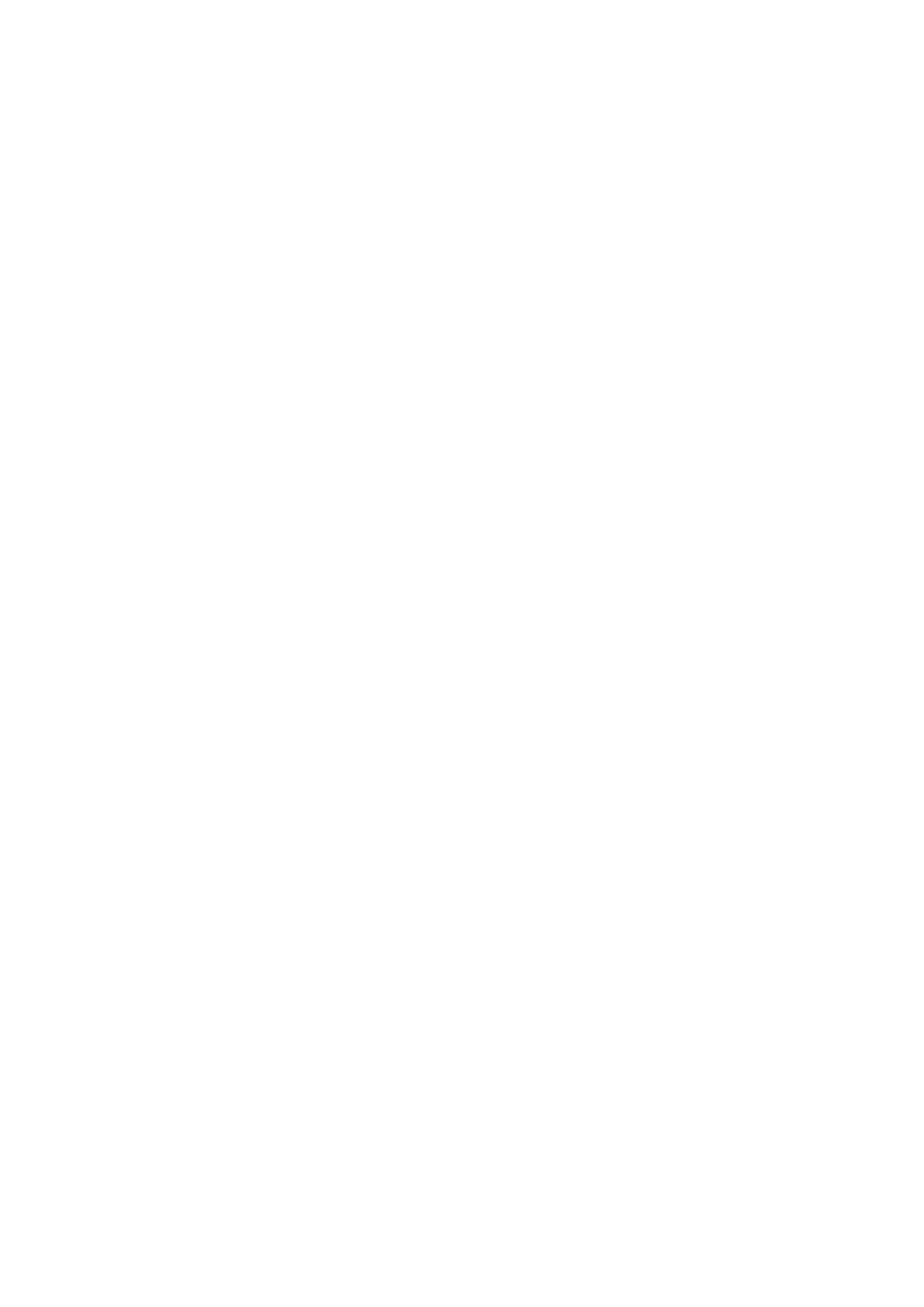# The employment and social situation in **Croatia**

#### **Abstract**

This study provides an overview of the main developments in the area of employment and social affairs in Croatia, including relevant legislative and policy measures as well as the role of social partners and social dialogue. It also addresses the use of EU funds in combating unemployment in Croatia and the priorities of Croatia's upcoming Presidency of the EU. This document was provided by Policy Department A at the request of the European Parliament's Committee on Employment and Social Affairs.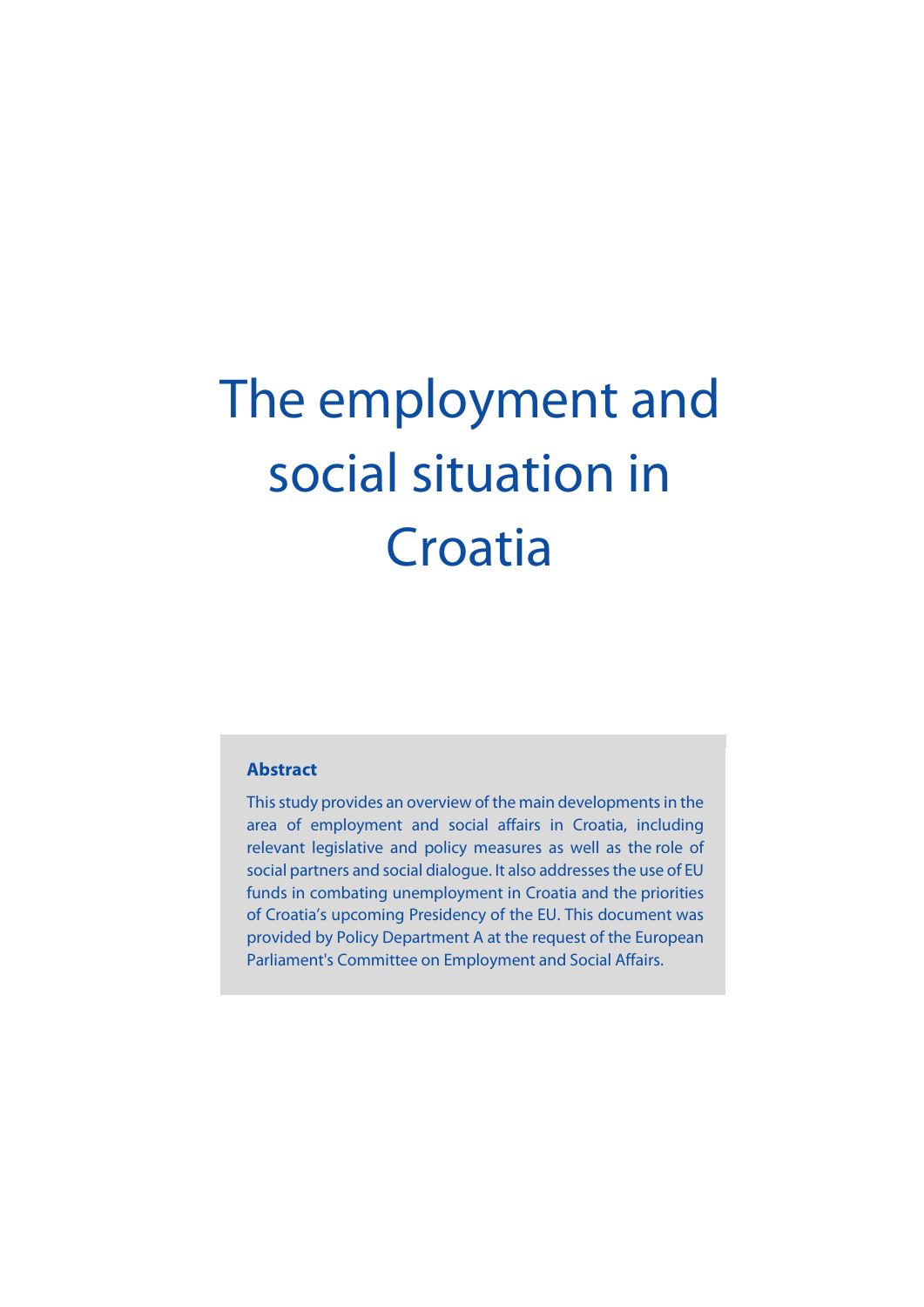This document was requested by the European Parliament's Committee on Employment and Social Affairs.

#### **AUTHORS**

Iva TOMIĆ, Institute of Economics, Zagreb (EIZ) Ivica RUBIL, Institute of Economics, Zagreb (EIZ) Danijel NESTIĆ, Institute of Economics, Zagreb (EIZ) Paul STUBBS, Institute of Economics, Zagreb (EIZ)

#### **ADMINISTRATOR RESPONSIBLE**

Aoife KENNEDY

**EDITORIAL ASSISTANT**  Roberto BIANCHINI

#### **LINGUISTIC VERSIONS**

Original: EN

#### **ABOUT THE EDITOR**

Policy departments provide in-house and external expertise to support EP committees and other parliamentary bodies in shaping legislation and exercising democratic scrutiny over EU internal policies.

To contact the Policy Department or to subscribe for updates, please write to: Policy Department for Economic, Scientific and Quality of Life Policies European Parliament L-2929 - Luxembourg Email[: Poldep-Economy-Science@ep.europa.eu](mailto:Poldep-Economy-Science@ep.europa.eu)

Manuscript completed: October 2019 Date of publication: October 2019 © European Union, 2019

This document is available on the internet at: <http://www.europarl.europa.eu/supporting-analyses>

#### **DISCLAIMER AND COPYRIGHT**

The opinions expressed in this document are the sole responsibility of the authors and do not necessarily represent the official position of the European Parliament.

Reproduction and translation for non-commercial purposes are authorised, provided the source is acknowledged and the European Parliament is given prior notice and sent a copy.

For citation purposes, the study should be referenced as: Tomić, I., Rubil, I., Nestić, D., Stubbs, P., *The employment and social situation in Croatia*, Study for the Committee on Employment and Social Affairs, Policy Department for Economic, Scientific and Quality of Life Policies, European Parliament, Luxembourg, 2019.

© Cover image used under licence from Shutterstock.com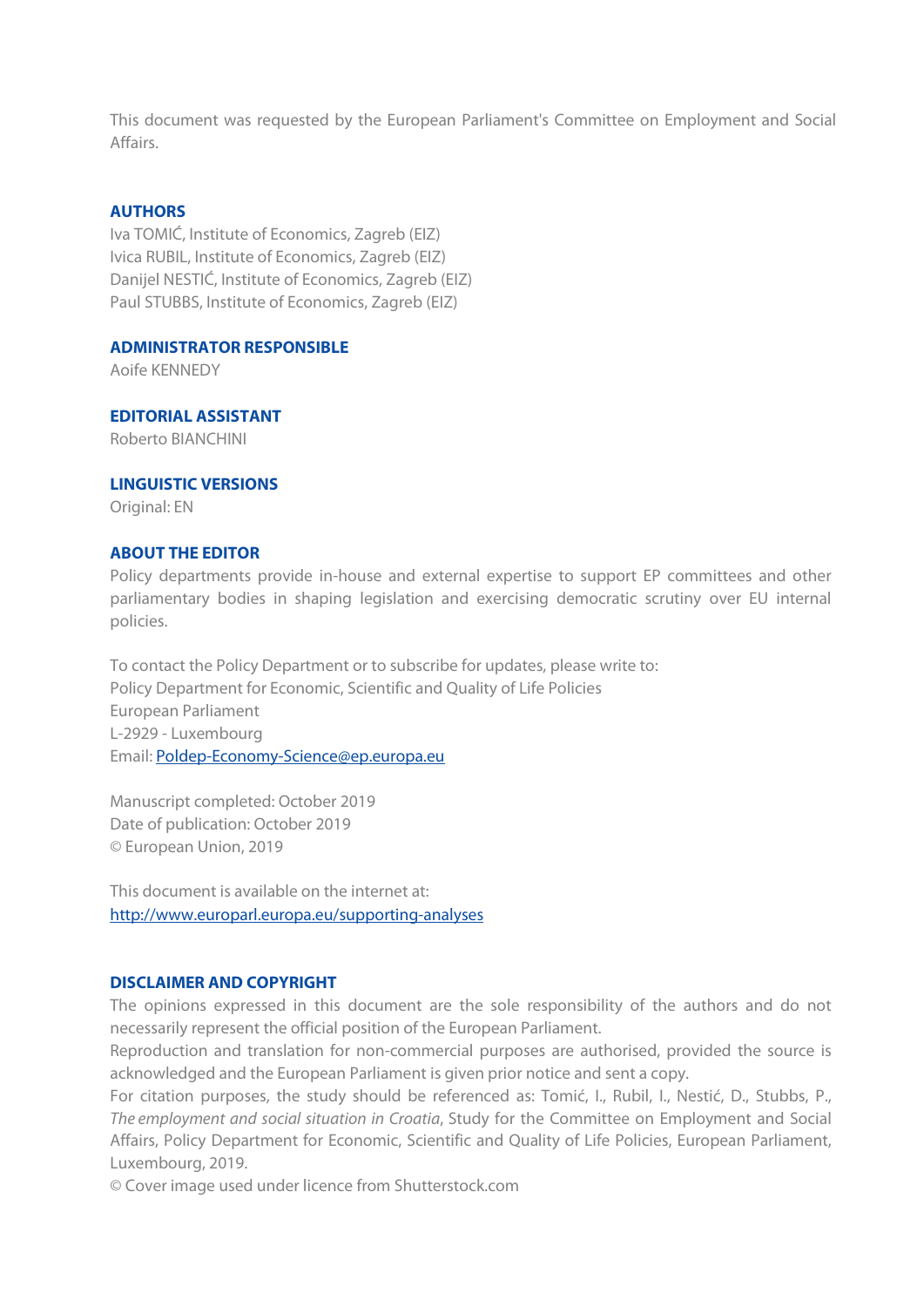# **CONTENTS**

|    |      | <b>LIST OF ABBREVIATIONS</b>                                                                                  | 5               |
|----|------|---------------------------------------------------------------------------------------------------------------|-----------------|
|    |      | <b>LIST OF BOXES</b>                                                                                          | 7               |
|    |      | <b>LIST OF FIGURES</b>                                                                                        | 7               |
|    |      | <b>LIST OF TABLES</b>                                                                                         | 7               |
|    |      | <b>EXECUTIVE SUMMARY</b>                                                                                      | 8               |
| 1. |      | <b>RECENT DEVELOPMENTS IN EMPLOYMENT AND SOCIAL INCLUSION</b>                                                 | 10              |
|    | 1.1. | Main economic developments                                                                                    | 10              |
|    | 1.2. | <b>Employment and the labour market</b>                                                                       | 10              |
|    |      | 1.2.1. Employment and unemployment                                                                            | 10              |
|    |      | 1.2.2. Wages and labour costs                                                                                 | 13              |
|    |      | 1.2.3. Undeclared work                                                                                        | 15              |
|    |      | 1.2.4. Discrimination in the workplace                                                                        | 15              |
|    | 1.3. | <b>Social situation</b>                                                                                       | 16              |
|    |      | 1.3.1. Working conditions, including health and safety at work                                                | 16              |
|    |      | 1.3.2. Poverty and social exclusion                                                                           | 17              |
|    | 1.4. | Social partners and social dialogue                                                                           | 18              |
| 2. |      | <b>RECENT DEVELOPMENTS IN CROATIAN EMPLOYMENT AND SOCIAL POLICIES</b>                                         | 19              |
|    | 2.1. | Overview of relevant legislation in the field of employment                                                   | 19              |
|    |      | 2.1.1. Minimum wage legislation                                                                               | 20              |
|    |      | 2.1.2. Tax reforms                                                                                            | 20              |
|    |      | 2.1.3. Measures to combat unemployment                                                                        | 22              |
|    |      | 2.1.4. Measures to combat undeclared work                                                                     | 24              |
|    | 2.2. | Overview of relevant legislation in the field of social protection/inclusion                                  | 24              |
|    |      | 2.2.1. Pension system and challenges                                                                          | 24              |
|    |      | 2.2.2. Measures to combat poverty and social exclusion                                                        | 26              |
|    |      | 2.2.3. Measures against discrimination                                                                        | 27              |
|    |      | 2.2.4. Policies in the field of working conditions, including health and safety at work                       | 28              |
|    | 2.3. | The role of social partners and NGOs in policy design and implementation                                      | 29              |
| з. |      | <b>FUNCTIONING OF EU FUNDING IN PRACTICE</b>                                                                  | 30              |
|    | 3.1. | The use of ESF funding and the Youth Employment Initiative in Croatia                                         | 30              |
| 4. |      | PRIORITIES OF THE UPCOMING CROATIAN PRESIDENCY OF THE EU IN THE FIELD<br><b>EMPLOYMENT AND SOCIAL AFFAIRS</b> | <b>OF</b><br>32 |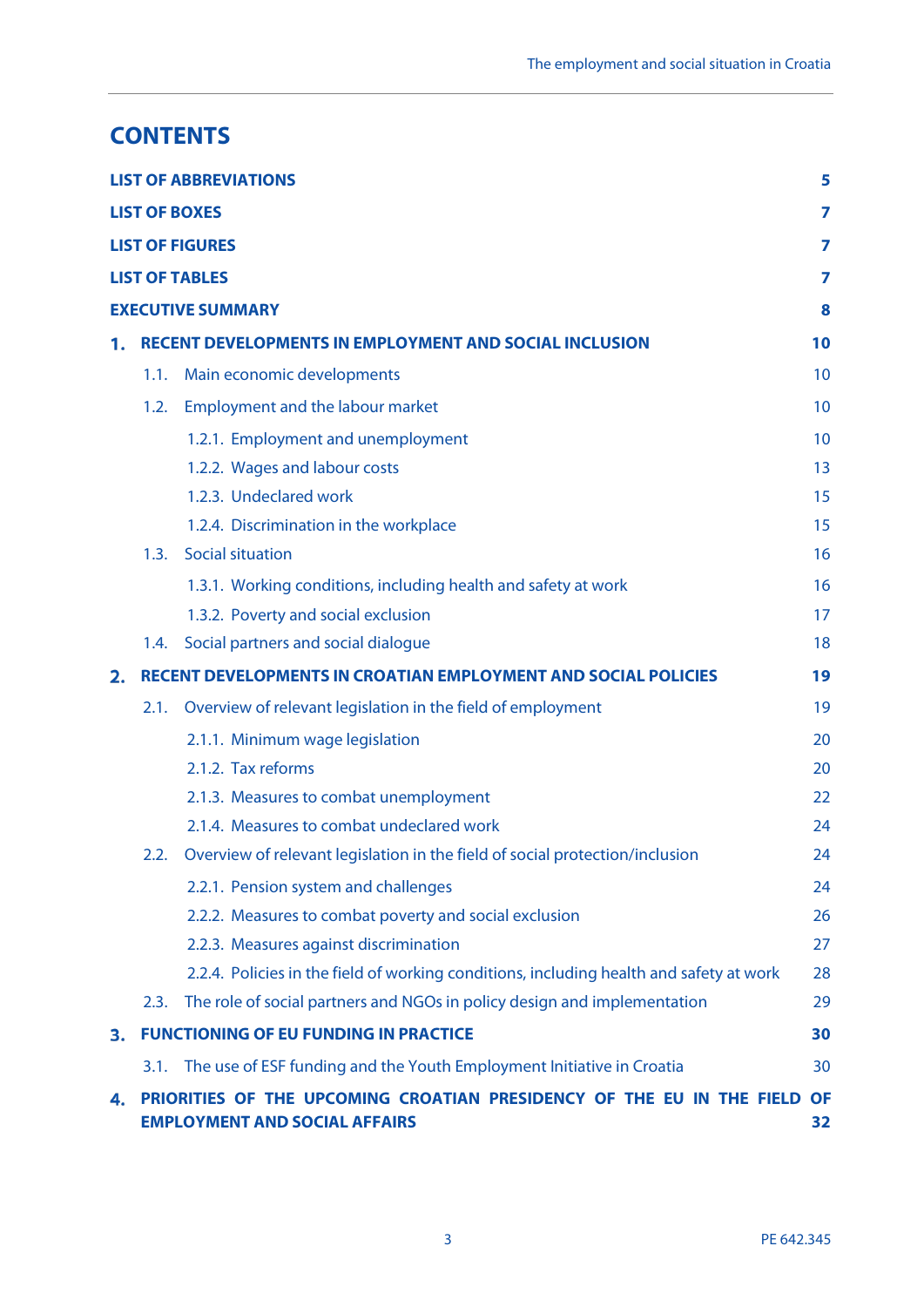| <b>REFERENCES</b> | 33 |
|-------------------|----|
| <b>ANNEX1</b>     | 38 |
| <b>ANNEX 2</b>    | 39 |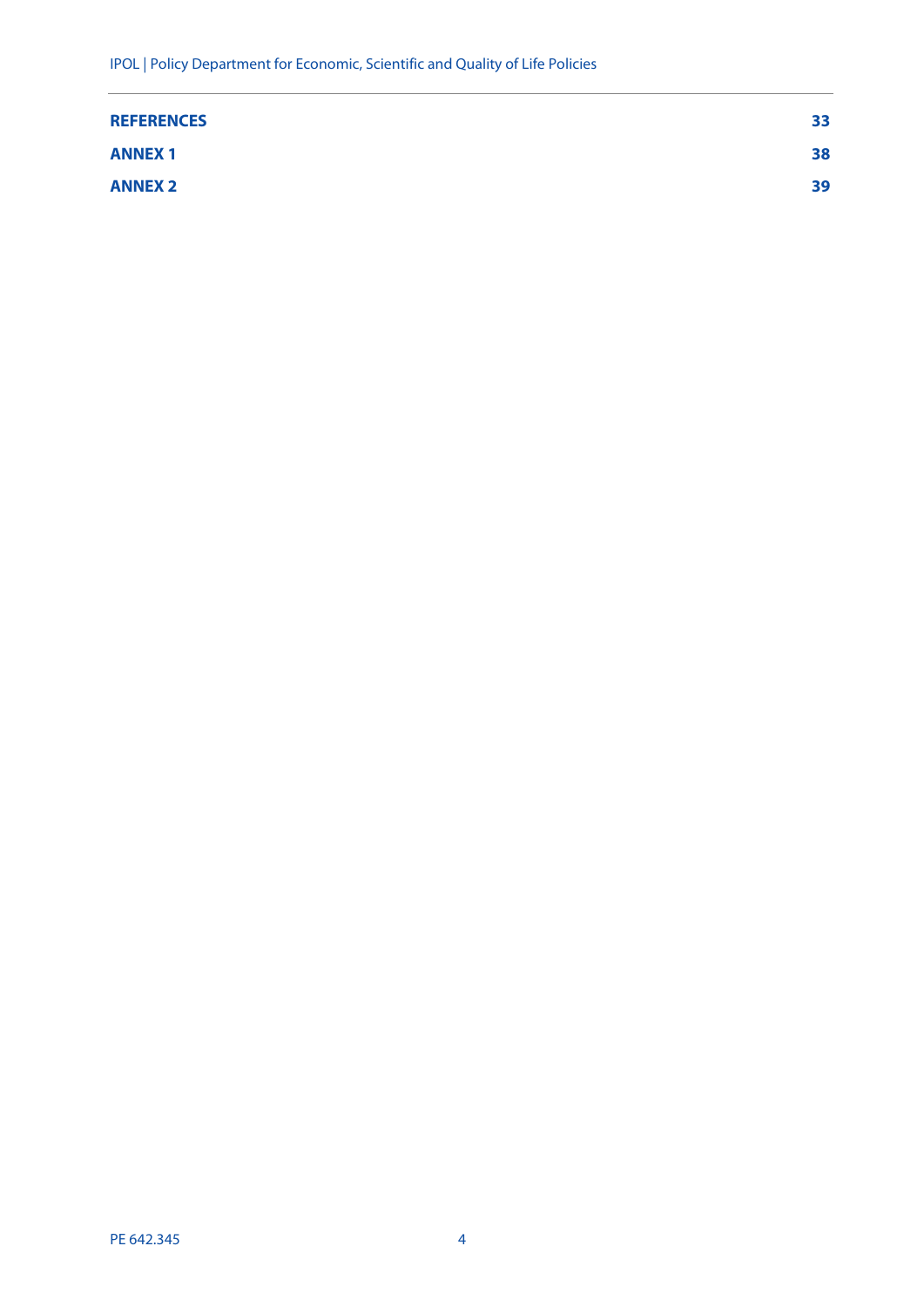# <span id="page-6-0"></span>**LIST OF ABBREVIATIONS**

| <b>ALMPs</b> | <b>Active Labour Market Policies</b>                            |
|--------------|-----------------------------------------------------------------|
| <b>AROPE</b> | At-risk-of-poverty or social exclusion                          |
| <b>AROP</b>  | At-risk-of-poverty                                              |
| <b>CEA</b>   | Croatian Employers' Association                                 |
| <b>CEE</b>   | <b>Central and Eastern Europe</b>                               |
| <b>CBS</b>   | <b>Croatian Bureau of Statistics</b>                            |
| <b>CES</b>   | <b>Croatian Employment Service</b>                              |
| <b>CNB</b>   | <b>Croatian National Bank</b>                                   |
| <b>CPII</b>  | <b>Croatian Pension Insurance Institute</b>                     |
| <b>EPL</b>   | <b>Employment Protection Legislation</b>                        |
| <b>ESC</b>   | <b>Economic and Social Council</b>                              |
| <b>ESF</b>   | <b>European Social Fund</b>                                     |
| <b>ETUI</b>  | European Trade Union Institute                                  |
| EU           | European Union                                                  |
| <b>FRA</b>   | European Union Agency for Fundamental Rights                    |
| <b>GAC</b>   | <b>General Affairs Council</b>                                  |
| <b>GDP</b>   | <b>Gross Domestic Product</b>                                   |
| <b>GMB</b>   | <b>Guaranteed Minimum Benefit</b>                               |
| <b>IIOHS</b> | Institute for the Improvement of Occupational Health and Safety |
| <b>JQI</b>   | Job Quality Index                                               |
| <b>LCI</b>   | Labour Cost Index                                               |
| <b>LFS</b>   | Labour Force Survey                                             |
| <b>LGBTI</b> | Lesbian, Gay, Bisexual, Transgender/Transsexual and Intersex    |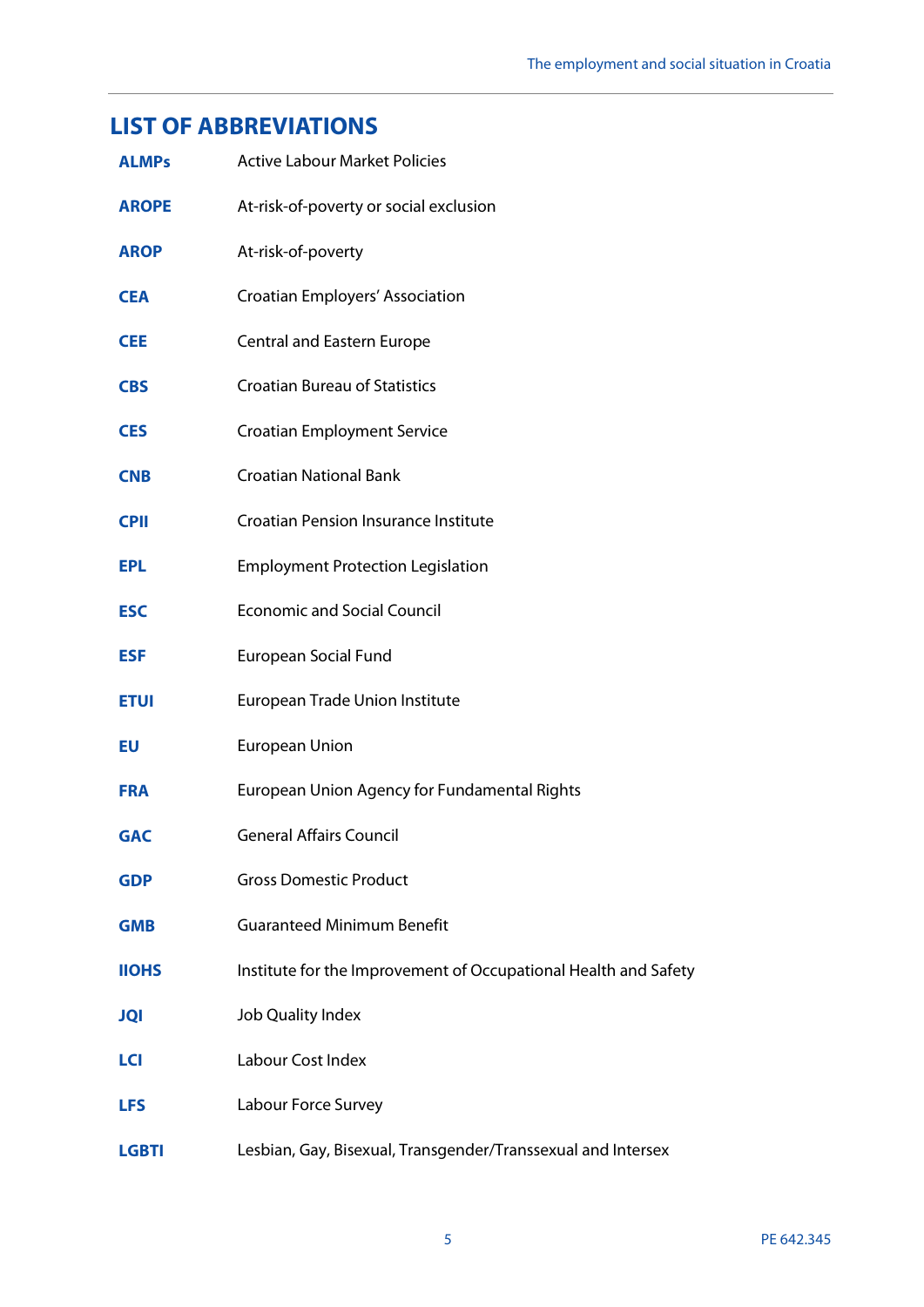| <b>LLCG</b>  | Lifelong Career Guidance Centres                    |
|--------------|-----------------------------------------------------|
| <b>LMP</b>   | Labour Market Policy                                |
| <b>MFEA</b>  | Ministry of Foreign and European Affairs            |
| <b>MLPS</b>  | Ministry of Labour and Pension System               |
| <b>MoSE</b>  | Ministry of Science and Education                   |
| <b>NEET</b>  | Not in employment, education or training            |
| <b>OPEHR</b> | Operational Programme for Efficient Human Resources |
| <b>PPS</b>   | <b>Purchasing Power Standard</b>                    |
| <b>YEI</b>   | Youth Employment Initiative                         |
| YG           | <b>Youth Guarantee</b>                              |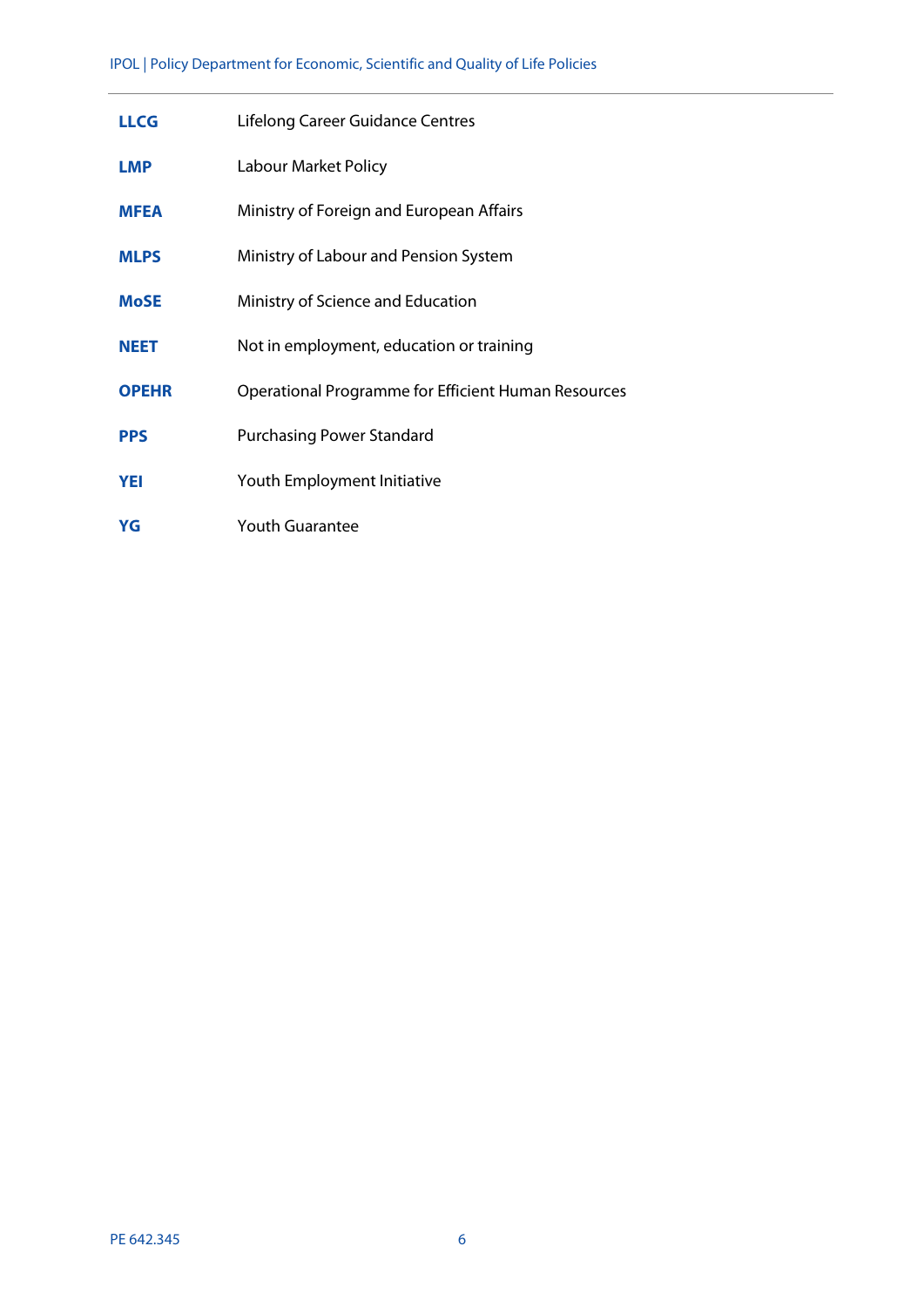# <span id="page-8-0"></span>**LIST OF BOXES**

| Box $1:$ | Living standard and coping strategies of households with children on minimum income |  |
|----------|-------------------------------------------------------------------------------------|--|
|          | scheme                                                                              |  |

# <span id="page-8-1"></span>**LIST OF FIGURES**

|           | Figure 1: Activity, employment and unemployment rates for 20-64 year olds in 2018 (in %) | 11 |
|-----------|------------------------------------------------------------------------------------------|----|
|           | Figure 2: Average wage and minimum-to-average wage ratio                                 | 14 |
| Figure 3: | Labour market policy (LMP) in 2016 – measures                                            | 22 |

# <span id="page-8-2"></span>**LIST OF TABLES**

| Table 1: | Main labour market and social indicators for Croatia                          |    |
|----------|-------------------------------------------------------------------------------|----|
| Table 2: | Selected labour market and social indicators comparing Croatia and EU in 2018 | 38 |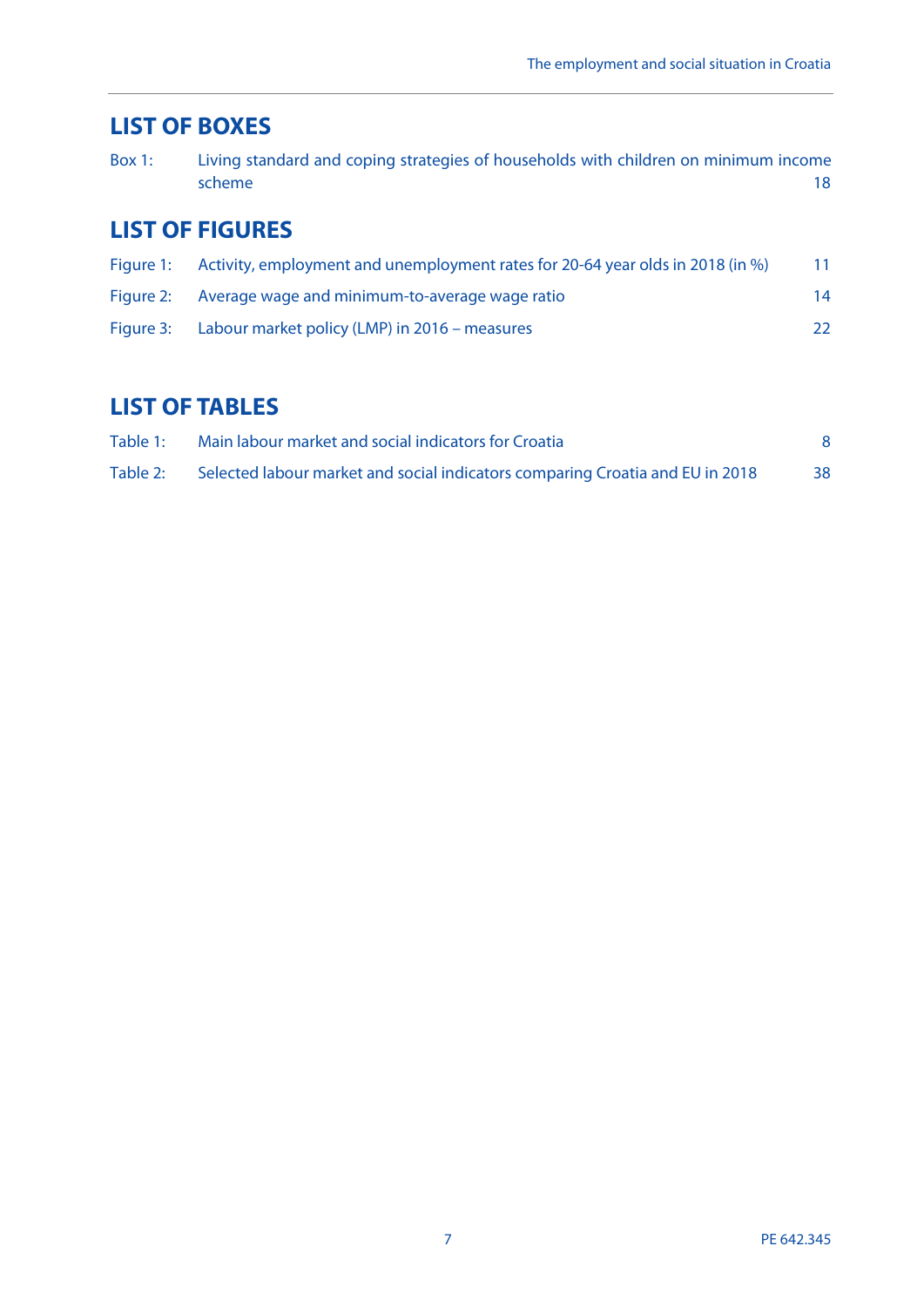# <span id="page-9-0"></span>**EXECUTIVE SUMMARY**

After a six-year downturn from 2009, the Croatian economy has been on a recovery path since 2015, yet the situation on the labour market is still far from satisfactory. Despite declining overall unemployment, Croatia still has one of the highest unemployment rates in the EU for both the adult and youth population, while both employment and activity rates are among the lowest in the EU (Table 1). The 2013 EU accession opened the EU labour market for Croatian workers resulting in massive emigration and causing labour shortages in some sectors. Employment has shown moderate post-recession growth, but its structure seems to be changing; namely, the share of self-employment in total employment has fallen, while the share of temporary employment has risen.

Undeclared work and discrimination against certain groups, especially women, Roma and LGBTI persons, are still a feature of the Croatian labour market. Working conditions are considered by a large share of workers as bad and worse than at the start of the recession. Almost a quarter of the Croatian population is at risk of poverty or social exclusion, an improvement compared to the time of the crisis (Table 1). Older people, the unemployed and the low-skilled are the most vulnerable groups, and Croatia is one of the countries with the highest share of children living at risk of poverty. The effectiveness of social transfers in reducing (the risk of) poverty is also relatively low, and worsening over time (Table 1).

|      | Employment rate<br>(% of population<br>aged 20-64) | Youth unemployment rate<br>(% of active population<br>aged 15-24) | People at risk of poverty<br>or social exclusion<br>(AROPE)<br>(% of total population) | Impact of social transfers<br>(other than pensions)<br>on poverty reduction<br>(% reduction of AROP) |
|------|----------------------------------------------------|-------------------------------------------------------------------|----------------------------------------------------------------------------------------|------------------------------------------------------------------------------------------------------|
| 2013 | 57.2                                               | 50.0                                                              | 29.9                                                                                   | 34.3                                                                                                 |
| 2018 | 65.2                                               | 23.7                                                              | 24.9                                                                                   | 24.2                                                                                                 |

<span id="page-9-1"></span>Table 1: Main labour market and social indicators for Croatia

Source: Eurostat

Facing many challenges in the spheres of employment and social situation in Croatia, the Government has introduced a number of legislative changes and policy measures. A new *Labour Act* was introduced in 2014, which continued along the path of labour market liberalisation, whereas legislation related to the responsibilities of the Croatian Employment Service (CES), such as employment mediation, unemployment protection or ALMPs, has been subsumed into a single law—*Law on the Labour Market*—as of the beginning of this year. A new *Minimum Wage Act* has also been in effect since 2019.

Although the single minimum income scheme—the Guaranteed Minimum Benefit—has both low adequacy and low coverage, the Government's plansfor the improvement of the social benefits system for the 2018-2020 period is mainly focused on some technical aspects of the system's functioning, rather than improving its poverty-reduction capacity. In addition, it seems that demographic revival and war veterans' living standards are prioritised over the poor.

Perhaps the most important policy reform initiative of the incumbent government has been changes to the tax system where three rounds of reforms have already happened and the fourth is on the way. Another important reform was the one of the pension system. While rather all-encompassing and ambitious, the reform was not well accepted by the trade unions, thus the Government decided to revoke the changes proposed to the statutory retirement age and penalties for early retirement.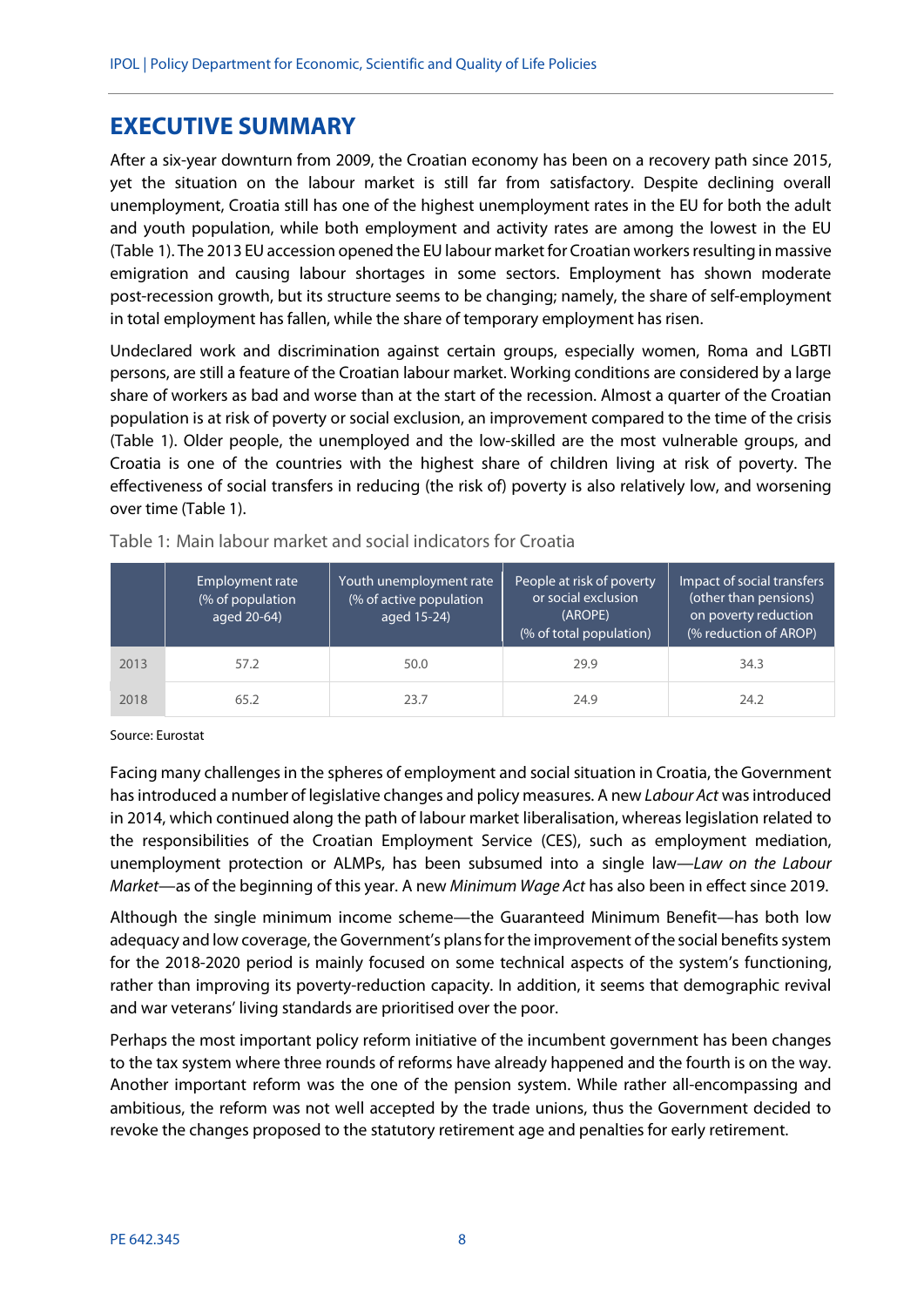Social dialogue is mainly established through the national tripartite body Economic and Social Council (ESC), with a number of sectoral tripartite and bipartite social councils, as well as county-level economic and social councils. Recently, there have been some serious disputes between the trade unions and the Government about the functioning of the ESC, but also related to its role in the pension reform, which resulted in trade unions' cancellation of their participation in the ESC.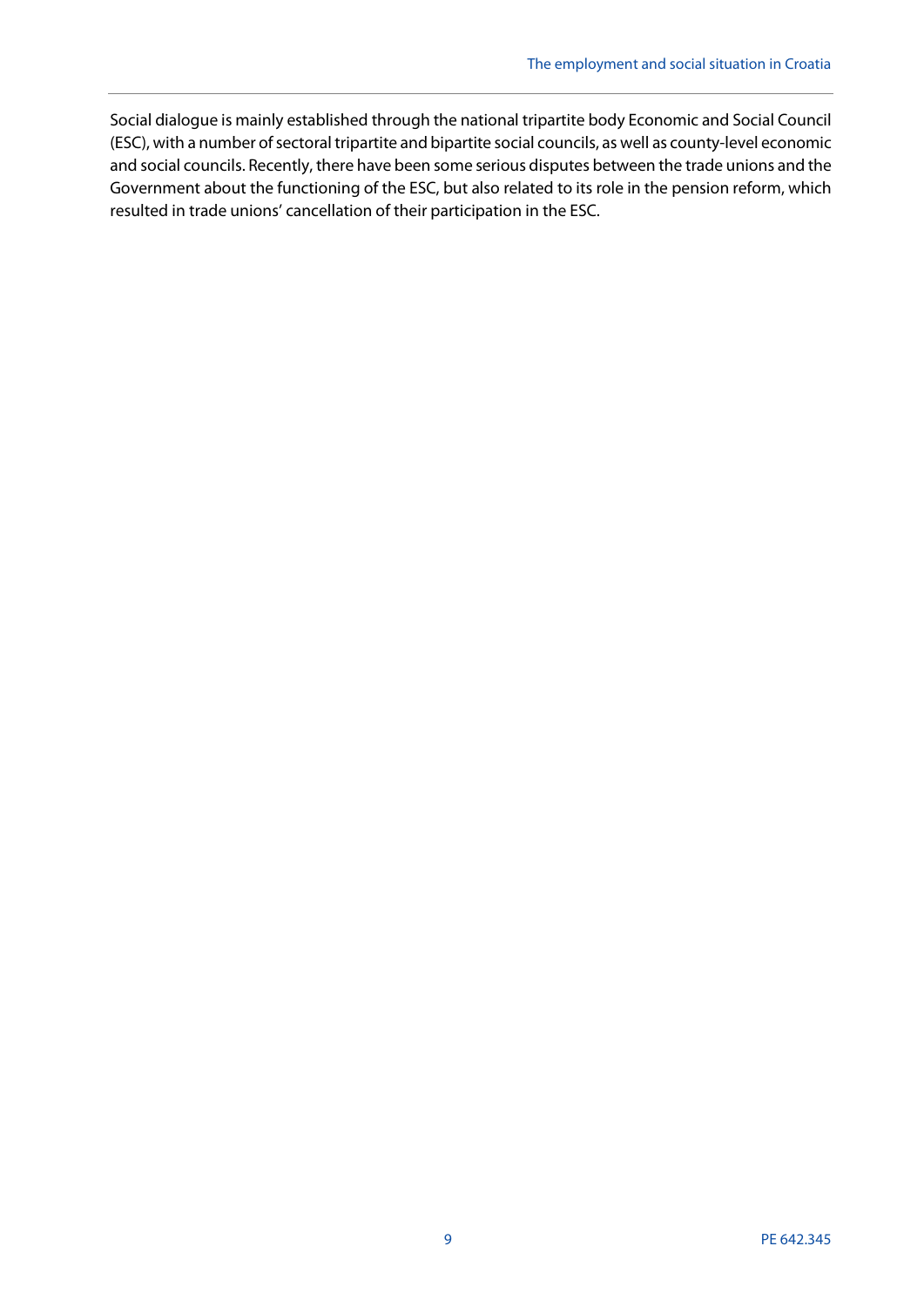#### <span id="page-11-0"></span>**RECENT DEVELOPMENTS IN EMPLOYMENT**   $\mathbf{1}$ . **AND SOCIAL INCLUSION**

#### KEY FINDINGS

Despite the economic revival, followed by recovery on the labour market, Croatia still has one of the highest unemployment rates in the EU for both the adult and youth population, while both employment and activity rates are among the lowest.

Almost a quarter of the Croatian population is at risk of poverty or social exclusion, which is still an improvement when compared to the time of the recent recession.

#### <span id="page-11-1"></span>**1.1. Main economic developments**

Although on a solid growth path in recent years, Croatia is still recovering from a deep and long-lasting recession that started a decade ago. It recorded negative economic growth for six consecutive years (2009-2014), with a cumulative drop in real GDP of 12 %. The recession especially affected public finances and the labour market. There has been **a recovery from 2015–2018**, with **cumulative growth of 11.5 %** (2.9 % on average), but real GDP is still below the 2008 figure. The main drivers of growth were net exports and, especially, private consumption, while investment picked up significantly only this year. Inflation was moderate (with deflation in 2016), while the exchange rate was rather stable. Public finances have stabilised as of 2015 as the deficit-to-GDP ratio significantly decreased and the first general government surplus in 20 years was recorded in 2017 (0.8 % of GDP). The public debt-to-GDP ratio also started to decline due to stronger GDP growth. Nevertheless, negative birth rates and net emigration have led to depopulation, which affects not only the developments on the labour market, but the sustainability of both the health and pension systems.

## <span id="page-11-2"></span>**1.2. Employment and the labour market**

#### <span id="page-11-3"></span>1.2.1. Employment and unemployment

The economic recovery has led to a rather slow rise of employment as the employment rate surpassed its pre-crisis (2008) level only in 2018. The overall employment rate in Croatia remains one of the lowest in the EU: only 46.9 % of the population older than 15 and **only 65.2 % in the age-group 20-64** were employed in 2018, higher only than in Greece and Italy. Croatia also faces a rather **low activity rate among the working-age population**. For those aged 20-64 the activity rate stood at **71.0 % in 2018**, the second lowest in the EU (Figure 1), with EU-28 average standing at 78.4 %. Furthermore, the activity rate has not changed significantly in the last decade. Nestić and Tomić (2018) argue that the low activity rate is a result of different factors, including early retirement in the midst of the 1990s privatisation and restructuring of formerly state-owned companies, the possibility of different forms of retirement for special groups of the population (war veterans, people with disabilities), prolonged education, and family/caring responsibilities (mainly related to women). They conclude that Croatia has the lowest workforce potential in the EU, and suggest that employment should be boosted through activation.

The overall **unemployment rate more than halved since its peak in 2013**, **from 17.3 % to 8.5 % in 2018**, while around 6.9 % of the active population was available for work but not actively seeking it. However, this was still one of the highest unemployment rates in the EU, following Greece, Spain, Italy and France. Slightly **more than 40 % of the unemployed are considered long-term unemployed**. In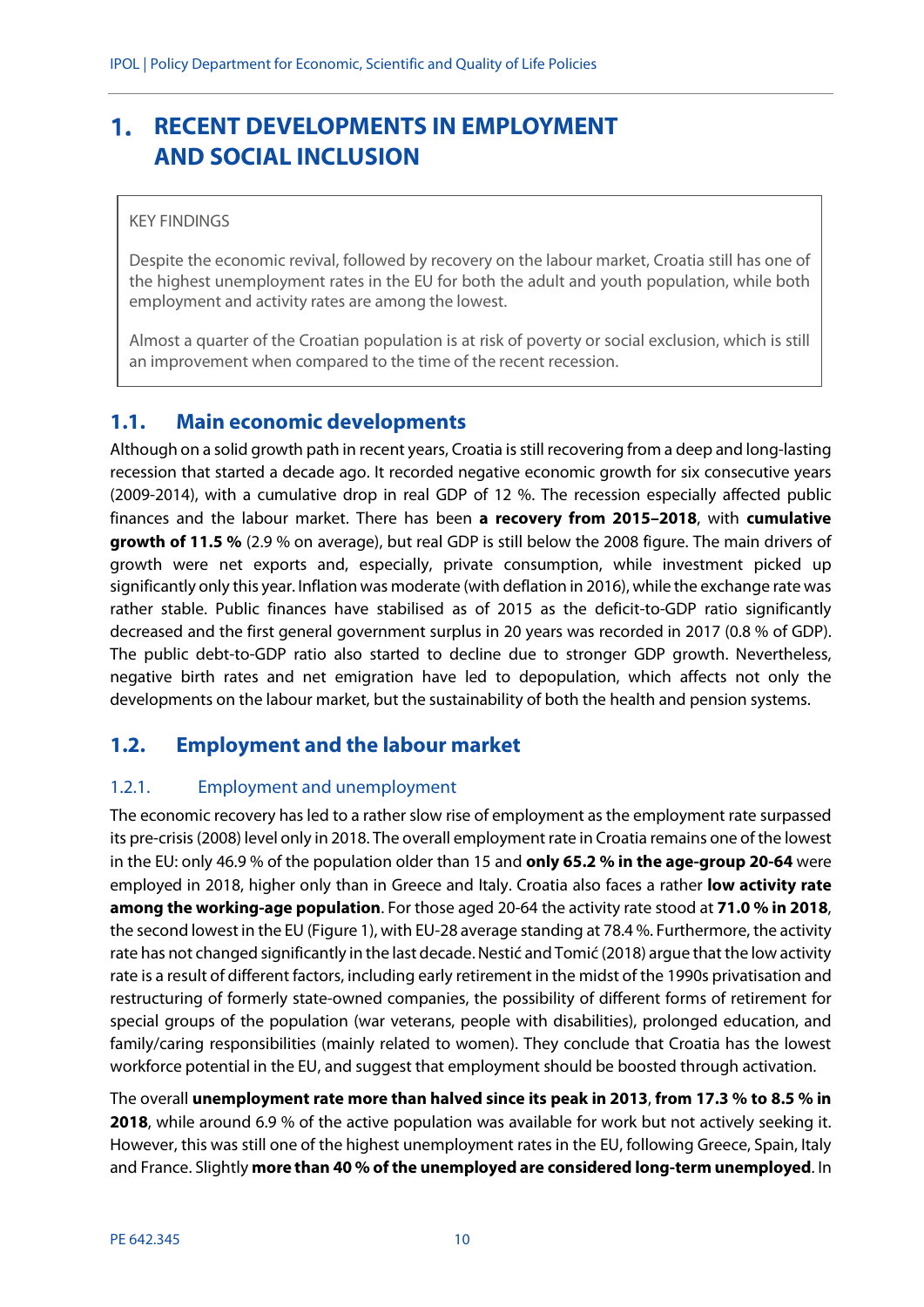addition, there are large regional differences in unemployment and labour market conditions in general, with the Eastern part of Croatia being in the most unfavourable situation (Christiaensen et al., 2019).



<span id="page-12-0"></span>Figure 1: Activity, employment and unemployment rates for 20-64 year olds in 2018 (in %)

Source: Eurostat

1

#### a. Non-standard forms of work

According to Eurostat, the **self-employment rate**[1](#page-12-1) stood at **10.8 %** in Croatia in 2018, 5.7 percentage points (hereafter: pp) less than in 2013 and almost 8 pp less than in 2008. The EU-28 average was 14.3 % in 2018. The decrease in self-employment as a part of total employment in Croatia was mainly the result of fewer own-account workers, or those self-employed without employees. Croatian Bureau of Statistics (CBS) data further indicates that in the period 2008-2018 the number of crafts and free-lance activities fell by [2](#page-12-2)7  $\frac{1}{2}$ , which might be a large part of the reason for the drop in overall self-employment.

On the other hand, the **share of temporary employment** among the total number of employees increased substantially in the same period: from 12.3 % in 2008 to 14.5 % in 2013 and **20.0 %** in 2018, while the EU-28 average remained at about 14 %. Interestingly, more than one third of temporary contracts were up to three months, while almost 80 % were up to one year. Actually, Croatia has the **highest rate of precarious work** ("contracts up to three months") for some time now with 6.8 % of share of precarious employment in 2018 (the EU average was 2.2 %), mostly in agriculture, retail trades, and catering activities. Given the importance of tourism for the Croatian economy and its seasonality, this is somewhat expected. However, other factors, institutional (labour legislation), technological (digitalisation, platform economy), and economic (employers' caution) may have also played a part.

As explained in the study by Vukorepa et al. (2017) the number and character of other non-standard forms of work or the extent of 'bogus' or 'dependent' self-employment, is hard to estimate, although **non-standard contracts are certainly used in some sectors of the economy to reduce total labour** 

<span id="page-12-1"></span>Percentage of self-employed persons in total employment.

<span id="page-12-2"></span><sup>2</sup> From more than 260 000 to somewhat above 190 000.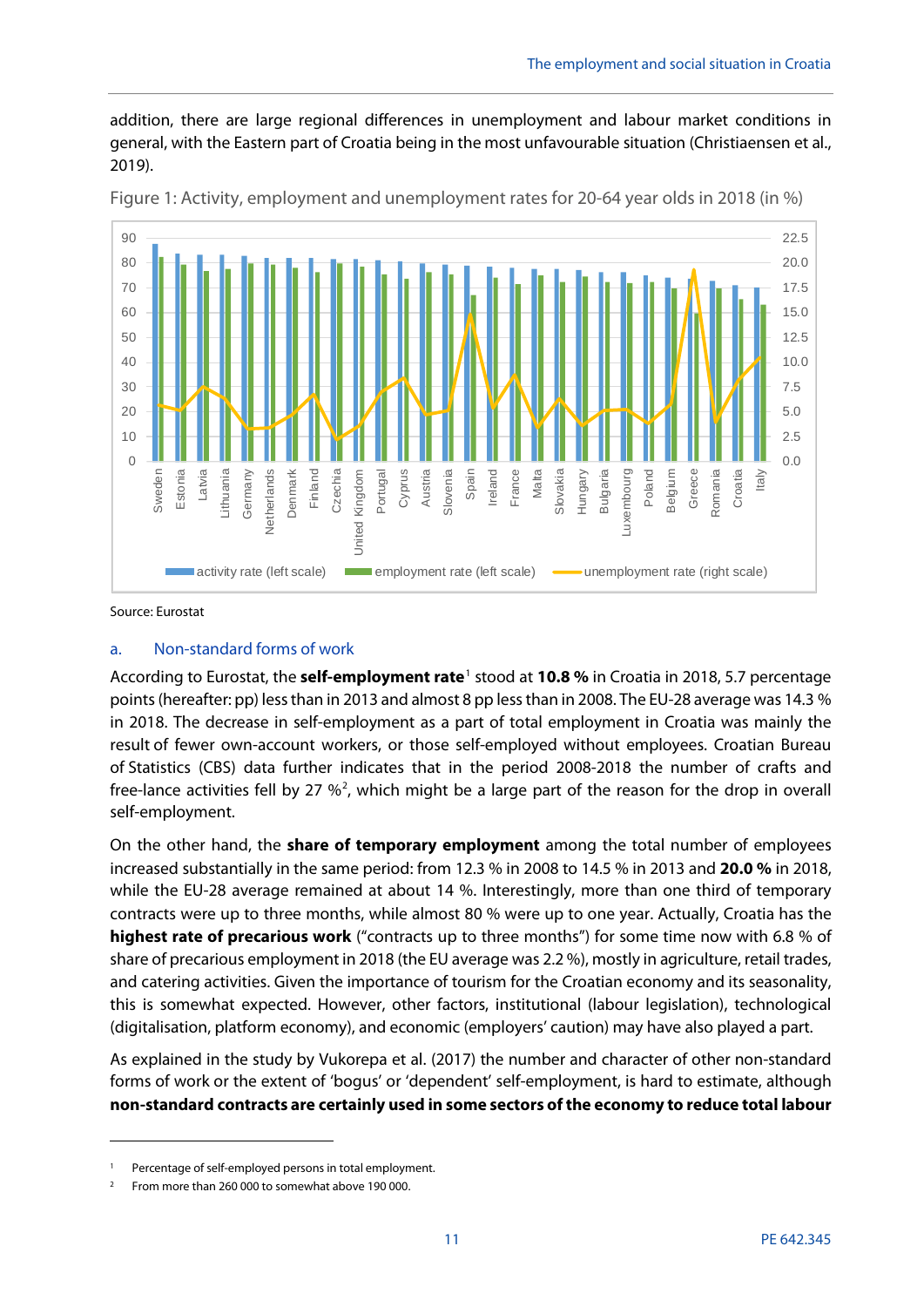**costs**. One prominent example is the IT sector which seems to be using the possibility to pay lower taxes by allowing workers to register as independent craftspersons paying lump-sum taxes<sup>[3](#page-13-0)</sup> through the so-called flat-rate craft scheme (*paušalni obrt*).

#### b. Youth unemployment

After a record-high unemployment rate for those aged 15-24 of over 50 % in 2013 (double the rate in 2008), the youth unemployment rate started to decline along with overall unemployment to reach **23.7 % for those aged 15-24 and 17.6 % for those aged 15-29 in 2018**. However, this is still 8.5 (respectively, 5.6) pp higher than the EU average, which puts **Croatia in fourth place in terms of youth unemployment**, after Greece, Spain and Italy. However, only 33.5 % of those aged 15-24 and 50.2 % of 15-29-olds were participating in the labour market in 2018. Their employment has somewhat improved, mainly due to different policy programs, but youth employment rates (25.6 % and 41.3 % for the age-groups 15-24 and 15-29, respectively) are still below the pre-crisis (2008) level.

The **NEET rate** shows that **13.6 % of the population aged 15-24 or 15.6 % of the population aged 15-29**[4](#page-13-1) were not in employment, education or training in 2018. Although this is lower than almost a quarter of the youth population being in NEET status during the crisis, it is still about 3 pp higher than the EU average. Only five EU countries had a higher NEET rate in 2018. Given the non-dual secondary education system as well as the low drop-out rate<sup>5</sup> and the prolongation of higher education in Croatia, it is no surprise that just over half of the NEET population are those unemployed. However, a recent study by Tomić et al. (2018) indicates that there isslow school-to-work transition in Croatia as a majority of those that have finished (or dropped-out of) education are inactive for months after exiting education.

#### c. Labour shortages and migration

Some of the noticeable labour market improvements are not only due to economic recovery, but due to emigration as well. Ever since the start of the crisis in 2009, the net migration balance has been negative in Croatia, further intensifying after joining the EU in 2013. Official CBS data, although an underestimate<sup>[6](#page-13-3)</sup>, indicates that in the period 2009-2018 more than 230 000 persons (almost 190 000 since 2013) emigrated, while somewhat less than 120 000 immigrated, resulting in a **negative migration balance of more than 115 000 persons**. The same data indicate that almost half of those emigrating are in the age range 20-39 and 80 % are in the working-age category between 15 and 64, threatening the labour market, especially in Eastern Croatia (Christiansen et al., 2019; Draženović et al., 2018).

**.** 

<span id="page-13-0"></span><sup>&</sup>lt;sup>3</sup> The Government reports [\(https://vlada.gov.hr/4-krug-porezne-reforme/26478\)](https://vlada.gov.hr/4-krug-porezne-reforme/26478) that the number of these kind of entities increased from somewhat above 15 000 in 2014 to almost 40 000 in 2018 (44 000 in June 2019), given that the maximum annual limit on income has been raised from HRK 150 000 to HRK 300 000, while the lump-sum tax is much lower than for regular income taxation.

<span id="page-13-1"></span>In the context of the implementation of the European Youth Guarantee, the youth NEET population in Croatia is considered to comprise persons in the age group of 15 to 29 who are not working, are not in the system of regular education and are not in the adult education system (MLPS, 2014).

<span id="page-13-2"></span><sup>5</sup> Eurostat reports that the percentage of the population aged 18-24 with at most lower secondary education and not in further education or training was only 3.3 % in Croatia in 2018; the lowest rate recorded in the EU (EU-28 average was 10.8 %). The estimated rates of non-completion at the higher education level, on the other hand, range somewhere between 15 % and 20 % (Matković and Kogan, 2012; Tomić et al., 2018).

<span id="page-13-3"></span>The official CBS data on migration are based on based on the data collected by the Ministry of the Interior which means that only those persons who officially registered as immigrating/emigrating are recorded; however, there is anecdotal evidence that many people do not officially register, mainly because they perceive their movement as of a temporary nature.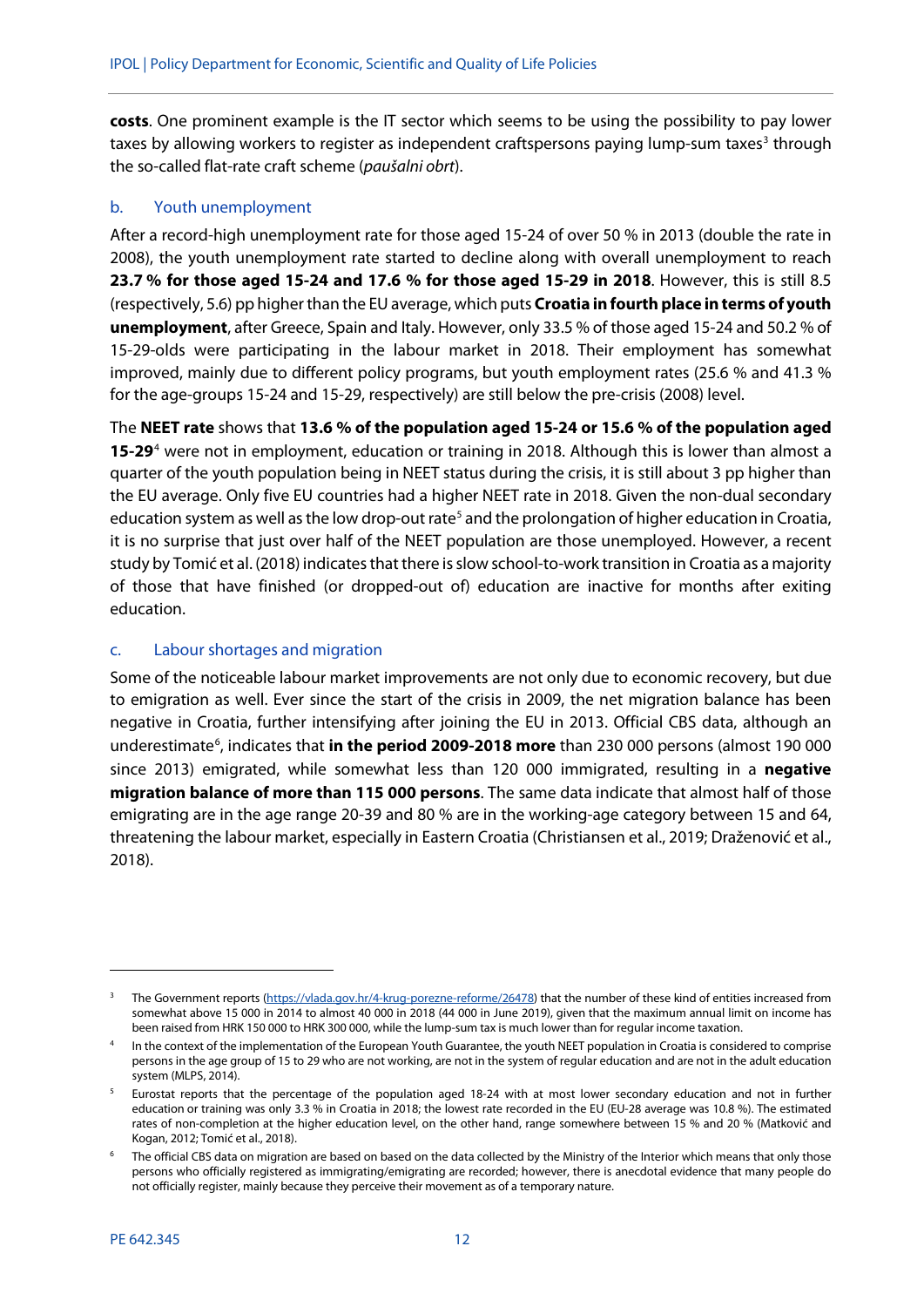This large emigration of the prime-age population caused **labour shortages**, especially in accommodation and food service activities, but also in construction, medical and IT sectors. This has put **pressure on wages**, although not enough to attract new workers to these sectors. The government has tried to overcome this issue by increasing the number **of working permits for foreigners**, mainly in construction and catering activities, but it seems that this was not enough to meet the growing labour demand in these sectors (EIZ, 2018).

#### <span id="page-14-0"></span>1.2.2. Wages and labour costs

**.** 

According to CBS, in the aftermath of the crisis (2016-2018<sup>[7](#page-14-1)</sup>) the average nominal gross **wage increased** by 3.5 % on average per year or **by 10.6 % cumulatively**, amounting to HRK 8 447 (EUR 1 139) in 201[8](#page-14-2)<sup>8</sup>. For comparison, from 2009-2014, the average nominal gross wage increased cumulatively by 5.3 % (Figure 2). Due to moderate inflation, real wages also grew. Median wages increased as well. Wage increases in Croatia in the recent period are mainly the result of increases in public-sector wages, lowering of the tax burden on (labour) income, and labour shortages in specific sectors of the economy. Eurostat data suggest that, although annual earnings in Croatia grew by more than 10 % in the period 2015-2018 (the EU-28 average increased by about 2.5 %), in all other Central and Eastern Europe (CEE) Member States except Slovenia they increased by much more (up to 30 % in Lithuania). Nevertheless, **both gross and net earnings in Croatia stood at about 35 % of the EU-28 average in 2018**, which is still higher than in countries such as Poland, Latvia, Lithuania, Romania and Bulgaria.

Rising wages induced a rise in overall labour costs: the labour cost index (LCI) increased by more than 10 % in the period 2016-2018 (about 12 % in the period 2010-2018), which is more than double the EU average increase of 5.2 % in the same period. However, all other CEE countries except Slovenia showed a larger increase in their labour costs. **The level of total labour costs in Croatia was 40 % of the EU-28 average level in 2018**, higher than in Poland, Latvia, Hungary, Lithuania, Romania and Bulgaria. It seems that despite the incumbent Government's efforts to decrease the tax burden on labour income in a bid to increase both the competitiveness of the economy and the purchasing power of the population, labour costs might still present an obstacle to economic growth and convergence with more developed EU countries. However, wage growth was largely covered by productivity growth. **In the period 2010-2017 real labour productivity per person increased by almost 10 %** (average EU-28 increase was 5.7 %), but this was again the second lowest increase of CEE Member States<sup>[9](#page-14-3)</sup>. Given that total labour costs increased by somewhat more that 6 % in the 2010-2017 period, nominal unit labour costs actually decreased in the same period.

<span id="page-14-1"></span>Due to change in the methodology, we do not count the data for 2015 here as it would provide somewhat misleading picture.

<span id="page-14-2"></span><sup>8</sup> Nominal net wages grew by 3.7 % on average and 11.2 % cumulatively, amounting to HRK 6 241 (EUR 842) in 2018.

<span id="page-14-3"></span>Real labour productivity per hour worked increased by more than 17 % in the same period (average EU-28 increase was 7.2 %), a larger increase than in Slovakia, Estonia, Slovenia and Czech Republic.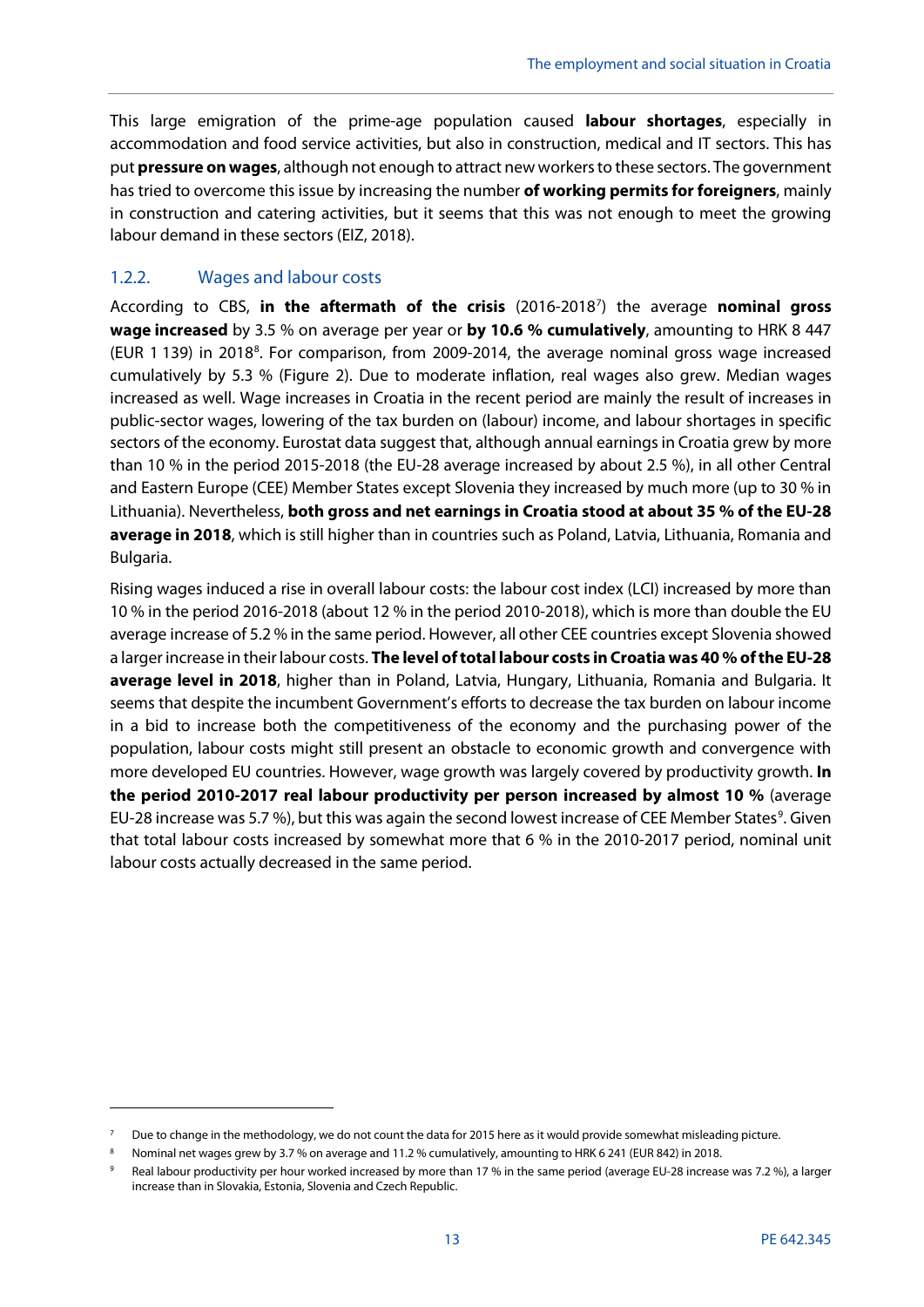

<span id="page-15-0"></span>Figure 2: Average wage and minimum-to-average wage ratio

Notes: Minimum wage level as of 1 July of each year \* break in series due to methodological changes \*\* average gross wage for the first six months of 2019

Sources: Croatian Bureau of Statistics and relevant minimum wage legislation

#### a. Minimum wages

Croatia has recently undertaken a more active minimum wage policy. In both 2017 and 2018, the minimum wage increased by 5 %. In 2019, it went up by 9 % to reach HRK 3 750 (EUR 508). This suggests that the minimum wage has increased more than the economy-wide average gross wage. In 2018, the **minimum-to-average gross wage ratio reached 40.7 %** (Figure 2), while in net terms it was 44.1 %.

#### b. Public sector wages

On three instances **during 2017** (in January, August, and November), **wages in the public sector were increased by a total of 6 %**. This was based on a signed agreement between trade unions in the public sector (both civil and public servants' unions) and the government during the crisis (in 2009) according to which a 6 % wage increase was supposed to be reinstated once the economy recovers, and after a further deal made between civil servants' unions and the government in December 2016. **In 2019**, after further negotiations between trade unions and the Government, **additional increase of wages in the public sector were set for January and September: by 3 % and 2 %**. Trade unions in specific public sectors, such as health, education and police, asked for a further wage increase. After tough negotiations, this was agreed for health sector workers: 3 % for working conditions for all employees in the health and health insurance sectors and 4 % for health and non-health care workers participating in diagnosis and treatment processes. For education and police, negotiations are due to take place soon.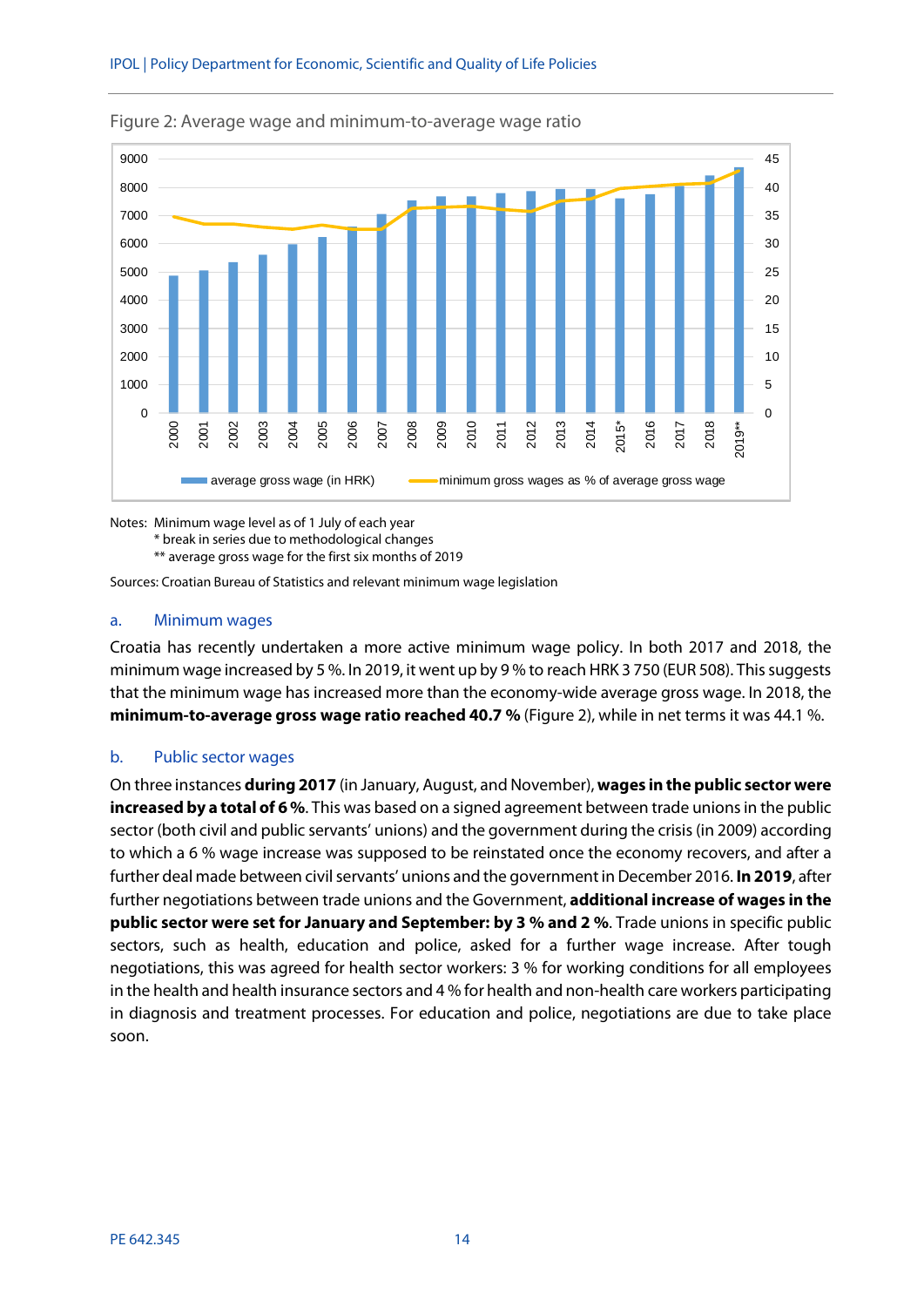#### <span id="page-16-0"></span>1.2.3. Undeclared work

Reports on undeclared work, or the undeclared economy in general, for Croatia give different estimates of its size, but all agree that the extent of 'grey' activities is substantial<sup>10</sup>. For example, according to a **2013** Eurobarometer Survey (European Commission, 2014b), about **7 % of respondents in Croatia reported to have carried out some undeclared paid activities**, apart from a regular employment, in the last 12 months (same share as in Sweden and Slovenia), with the EU-27 average being 4 %. Relatively more respondents said they know people who work without declaring (part of) their income: 42 % in Croatia, and 32 % in EU-28. Undeclared work increased during the recession (Bejaković, 2015), and some people—manual workers, unemployed and retired people, low-skilled, males—are more likely to engage in it (Franić and Williams, 2014). A recent study reports that **9.2 % of the adult population in Croatia performed undeclared work in 2015**, while 6.6 % of registered dependent employees received wages in hand (Franić and Williams, 2017). Undeclared work is motivated in Croatia by factors such as the perception of the widespread nature of undeclared work, lack of trust in formal institutions, high unemployment, and low retirement income (Stefanov et al., 2017).

### <span id="page-16-1"></span>1.2.4. Discrimination in the workplace

#### a. Women in the labour market

**.** 

Women fare worse than men on a number of labour market indicators. According to Eurostat data on **activity rates, 66.1 % of women and 75.9 % of men** aged 20–64 were active in 2018. The difference is large, but smaller than for the EU-28. In 2018, for 58.6 % of inactive women the main reason for inactivity was some type of family or caring responsibility<sup>11</sup>, compared to only 13.1 % of men<sup>12</sup>. Thus, women's inactivity is largely driven by a combination of conforming to traditional attitudes toward gender roles and a lack of out-of-home care facilities such as kindergartens and nursing homes. The 2018 employment rate was also substantially lower for women (60.1 %) than for men (70.3 %), a difference slightly smaller than for the EU-28. The female employment rate has been growing since 2012, from 52 %, and since the male **employment rate** has increased less, **the gender gap has been reduced**. There is no significant gender gap in the quality of employment, at least when measured by the share of temporary employment and precarious employment.

Women are on average paid less than men. The **gender pay gap** was **11.9 % in 2017** and it has **increased since 2010**, when it was 5.5 %. A recent study by Boll and Lagemann (2018), based on the Structure of Earnings Survey 2014, shows that the unadjusted gender pay gap of 5.8 % in Croatia was not due to women's personal characteristics and characteristics of their employers being inferior in comparison to men's, but rather due to women being compensated less than men[13](#page-16-5).

Women lagging behind men on the labour market might be partly due to societal attitudes towards gender roles, which according to the Eurobarometer survey on gender equality from 2017 (European Commission, 2017a), are far from equitable. Although the answers to many questions from Croatian respondents are quite similar to those for the EU-28 on average, in some aspects attitudes are more conservative in Croatia. For example, while in the EU-28 44 % agree that women's most important role is to take care of their homes, in Croatia the share is 60 %.

<span id="page-16-2"></span><sup>&</sup>lt;sup>10</sup> Bejakovć (2015), Franić and Williams (2017). Please refer also to the previous report (Nestić et al., 2013).

<span id="page-16-3"></span><sup>11</sup> Either "family/caring responsibilities" or "looking after children or incapacitated adults" or "other family or personal responsibilities".

<span id="page-16-4"></span><sup>&</sup>lt;sup>12</sup> For both genders, the most frequently reported main reason for inactivity is (early) retirement (47.3 % for men, 30 % for women).

<span id="page-16-5"></span><sup>&</sup>lt;sup>13</sup> If women were rewarded the same as comparable men, the gap would be reversed (it would favour women) due to women's more favourable personal and employer characteristics; in fact, women would have 4.7 % higher pay on average.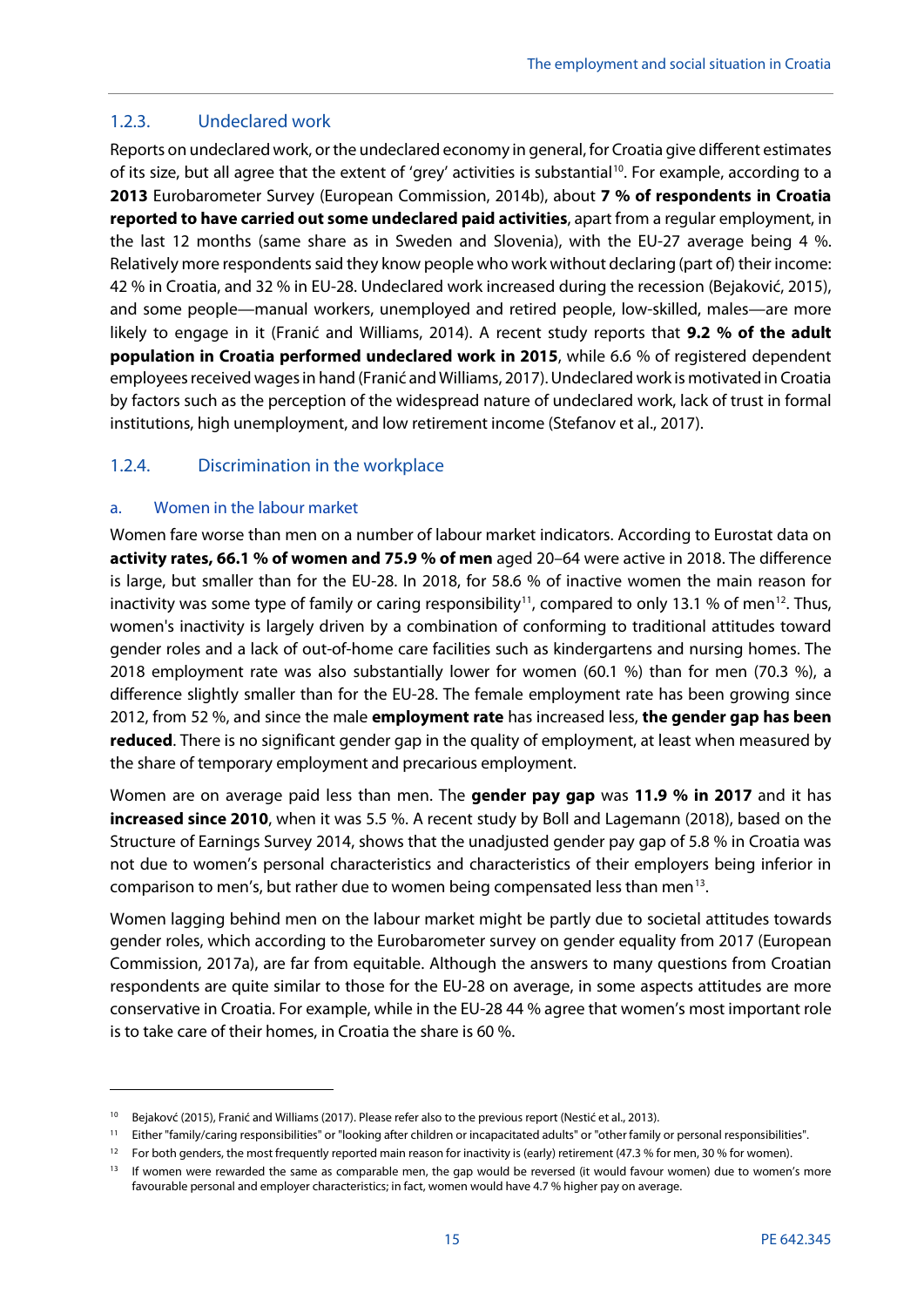#### b. Minorities and other disadvantaged groups

According to a survey conducted by the Croatian Ombudsperson's Office in 2016 (Ombudsperson's Office, 2017), the group perceived as the most discriminated against were Roma (20.2  $\%$ )<sup>14</sup>, followed by LGBT people (11.0 %), persons with disabilities (8.4 %), the poor (8.2 %), Serbs (4.6 %), and others<sup>15</sup>. Slightly more than half of respondents perceived discrimination to be widespread in the workplace and hiring (52.9 %)<sup>16</sup>. These figures suggest that **labour market discrimination of Roma is perceived as a widespread phenomenon**. The share of people perceiving the workplace-and-hiring domain as the one with widespread discrimination had fallen by 10 pp since 2012. It is worrisome, however, that the share of people perceiving ethnicity/nationality, religious affiliation or sexual orientation as bases for discrimination had increased significantly.

In the 2016 EU-MIDIS II survey<sup>[17](#page-17-5)</sup> (FRA 2018), Croatia had the lowest share of Roma aged 16 or more who were employed or self-employed - 8 % - much lower than the average among analysed countries (25 %). The relative disadvantage of Roma is largest in Croatia, where the Roma figure on employment/self-employment is only 33 % of the general population figure. Within Roma, especially disadvantaged are young people, with Roma women more disadvantaged than men.

According to the 2012 EU-LGBT survey[18](#page-17-6) (FRA, 2013), **Croatia is among the EU countries with the most widespread labour market discrimination based on sexual orientation**. About a quarter of those surveyed felt discriminated against on the grounds of sexual orientation when looking for a job (EU-28: 20 %). A 2017 World Bank survey in Central and Southeast Europe confirms that discrimination against LGBT people in the workplace is widespread in Croatia (World Bank, 2018a): 93 % of respondents think that discrimination based on sexual orientation is fairly or very common.

Currently<sup>[19](#page-17-7)</sup> there are about half a million people with disabilities in Croatia, which is 12.4 % of the total population, while the share of persons with disabilities among the working-age population is 8.7 % (Croatian Institute of Public Health, 2019). When it comes to the labour market, 18 907 of people with disabilities are employed, and assuming they are all aged 20–64, this gives the employment rate of 8.7 %. This is consistent with an earlier estimate of 10 % (Leutar and Buljevac, 2012). According to a recent population survey, people with disabilities in Croatia are considered to be the third social group most discriminated against, after Roma and LGBT persons (Ombudsperson's Office, 2017)<sup>20</sup>.

## <span id="page-17-0"></span>**1.3. Social situation**

#### <span id="page-17-1"></span>1.3.1. Working conditions, including health and safety at work

According to a 2014 Eurobarometer survey (European Commission, 2014a), 79 % of respondents in Croatia rated **working conditions**[21](#page-17-9) **in the country as bad** (EU-28: 43 %). Regarding satisfaction with their own working conditions, 40 % were dissatisfied (EU-28: 23 %) Moreover, 75 % reported that working conditions **had worsened** over the five years before the survey, and only 6 % reported an

**.** 

<span id="page-17-2"></span><sup>&</sup>lt;sup>14</sup> The share of respondents who reported that Roma are the most discriminated against. As respondents were allowed to report only one group, the shares add up to 100 %.

<sup>15 14.9 %</sup> chose "don't know".

<span id="page-17-4"></span><span id="page-17-3"></span><sup>&</sup>lt;sup>16</sup> The second most frequently reported area, namely the judiciary, was stated by only 23.6 % of respondents.

<span id="page-17-5"></span><sup>17</sup> Second European Union Minorities and Discrimination Survey, conducted by the FRA (European Union Agency for Fundamental Rights) in Bulgaria, Czech Republic, Greece, Spain, Croatia, Hungary, Portugal, Romania, and Slovakia.

<span id="page-17-6"></span><sup>&</sup>lt;sup>18</sup> European Union lesbian, gay, bisexual and transgender survey, conducted by the FRA.

<sup>&</sup>lt;sup>19</sup> The latest data refer to May 2019.

<span id="page-17-8"></span><span id="page-17-7"></span> $20$  Of all respondents, 8.4 % considered people with disabilities as the most discriminated against.

<span id="page-17-9"></span><sup>&</sup>lt;sup>21</sup> Working conditions comprised working time, work organisation, health and safety at work, employee representation and relation with the employer.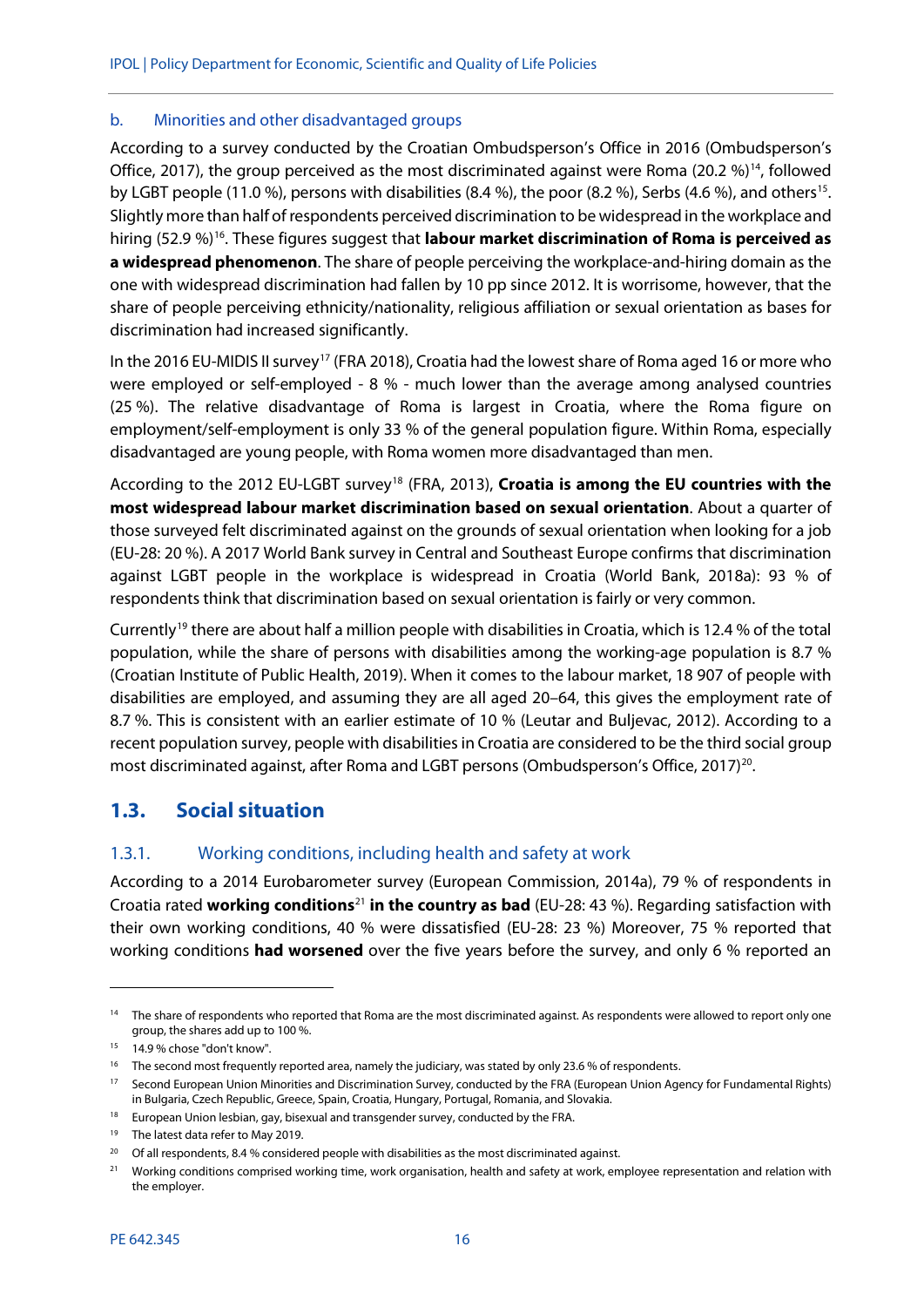improvement (EU-28: 57 % and 12 %, respectively), perhaps partly due to the prolonged recession. Additionally, according to the ETUI's European Job Quality Index (JQI) on working conditions, Croatia was the country with the sixth worst working conditions, mainly due to low scores on autonomy and physical risks (Piasna, 2017).

Concerning accidents at work, Eurostat reports that the incidence of fatal accidents at work in 2016 was 2.37 $^{22}$  $^{22}$  $^{22}$ , which is higher than for the EU-28 (1.69). On the other hand, the incidence of non-fatal accidents at work was 954 in 2016<sup>23</sup>, which is below the EU-28 average (1 571). In recent years, incidence rates have been on the rise for both fatal (since 2013) and non-fatal accidents (since 2012). In 2013, 48.0 % of those employed reported exposure to risk factors affecting physical health, and 20.2 % reported exposure to risk factors affecting mental health<sup>24</sup>. The respective figures for the EU-28 are 50.8 % and 28.2 %. Thus, Croatia is, if anything, no worse than the rest of the EU-28. This seems to contradict the low rank of Croatia in terms of physical risks, as measured by ETUI JQI (Piasna, 2017).

### <span id="page-18-0"></span>1.3.2. Poverty and social exclusion

The latest available Eurostat data show that **24.9 % of the Croatian population in 2018 was at risk of poverty or social exclusion** (AROPE)<sup>25</sup>. In 2017, Croatia had the eighth highest AROPE rate (26.4 %) in the EU, 4 pp higher than for EU-28<sup>26</sup>. While children (aged less than 18) and those aged 18-64 had an AROPE rate slightly below the figure for the total population, the 65+ population had a substantially higher AROPE rate, 32 %, which indicates that the **elderly are the most vulnerable age group**[27.](#page-18-6) This is mainly due to low aggregate replacement rate for pensions<sup>28</sup>: in 2017, it was 41 %, substantially lower than in the EU-28 (58 %). Other especially vulnerable groups are the unemployed (AROPE rate of 57.8 %) and the low-skilled (AROPE rate for those with less than primary, primary and lower secondary education was 47.2 %).

Focusing on people at risk of poverty (AROP) only (i.e. without social exclusion), the AROP rate for the total population was 19.4 % in 2018 and 20 % in 2017, compared to 16.9 % in EU-28 (in 2017). The most vulnerable groups are largely the same as those AROPE, namely the elderly, the unemployed and the low-skilled. Among those in employment, the least educated are most disadvantaged, with the in-work AROP rate 14.9 %, while for the most educated the figure was only 1.1 %. In general, there is less in-work poverty risk in Croatia than in the EU-28 as a whole. However, poverty persistence in Croatia is much higher than the average in the EU. In 2017, the persistent-at-risk-of-poverty rate in Croatia was 15.2 %, with the corresponding EU-28 figure at 10.8 %<sup>[29](#page-18-8)</sup>. In addition, Stubbs et al. (2017) indicate that Croatia is among the countries with the **greatest persistency of poverty among children, with such persistency being higher than for the population in general** (see Box 1).

**.** 

<span id="page-18-1"></span><sup>&</sup>lt;sup>22</sup> Number of accidents per 100 000 persons employed. The same rate amounted to 2.63 in 2017.

<span id="page-18-2"></span><sup>23</sup> 1 007 in 2017.

<span id="page-18-3"></span><sup>24</sup> The two indicators are available for 2013 only.

<span id="page-18-4"></span><sup>25</sup> If not explicitly stated otherwise, statistics refer to 2018.

<span id="page-18-5"></span><sup>&</sup>lt;sup>26</sup> The year 2017 is used here because this is the latest year for which the AROPE rate is available for all EU countries, as well as for the EU-28 as a whole.

<span id="page-18-6"></span><sup>&</sup>lt;sup>27</sup> People aged 65+ overlap largely with retired people, whose AROPE rate was 32.2 %.

<span id="page-18-7"></span> $28$  It is defined as the ratio of the median individual gross pensions of 65-74 age category relative to median individual gross earnings of 50-59 age category, excluding other social benefits.

<span id="page-18-8"></span><sup>&</sup>lt;sup>29</sup> As stated by the Eurostat, this indicator measures the proportion of persons with an equivalised disposable income below the risk-ofpoverty threshold in the current year and in at least two of the preceding three years.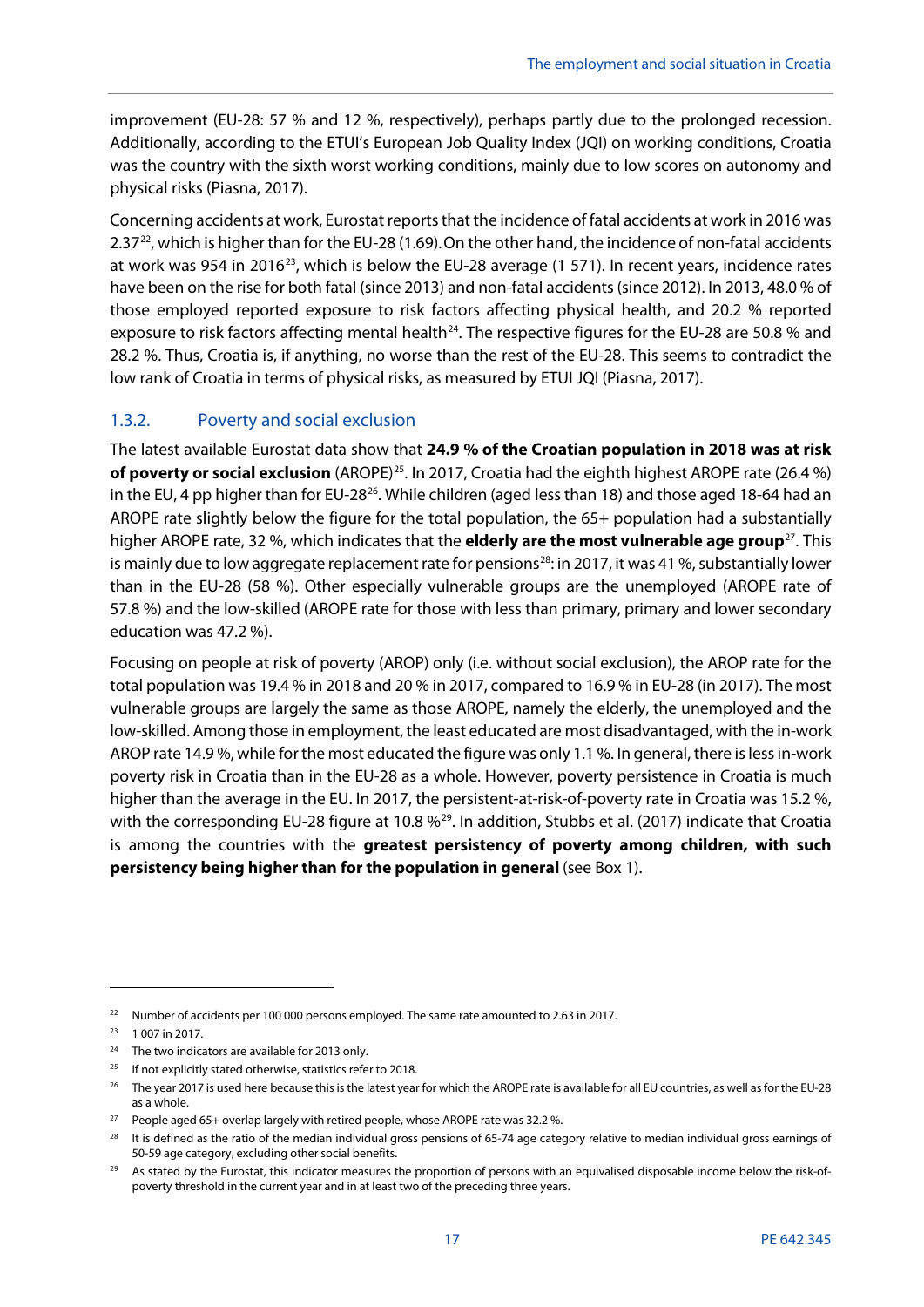<span id="page-19-1"></span>Box 1: Living standard and coping strategies of households with children on minimum income scheme

A recent study on child poverty and household coping strategies in Croatia, based on EU-SILC longitudinal data for 2010–2014, showed that, although the share of children living at risk of poverty for one year is close to the EU-28 share, Croatia is among the countries with the highest share of children living at risk of poverty for at least four years. In line with this, the study also showed that most households with school-age children who are beneficiaries of the minimum income scheme termed Guaranteed Minimum Benefit (GMB) are long-term beneficiaries. In addition, the study showed that the living standard of children on the GMB is very low.

Households with school-age children who live on the GMB can cover on average nearly half of their needs. Various coping strategies are used, including: borrowing from relatives and friends; overdue payment of utility bills, causing occasional cut-offs; parents' going hungry to ensure that children do not; selling items from home. Many parents cannot afford some essential items for their children such as: own bed (one quarter); quiet place to do homework (one third); fresh fruits or vegetables daily (one third); new clothes (one third). There are also many things that parents cannot afford and do not deem important for children, but that are arguably important for children's socialisation with the peers, such as school trips or pocket money for going out with friends.

Source: Stubbs, Ledić, Rubil, and Zrinščak (2017)<sup>[30](#page-19-2)</sup>

## <span id="page-19-0"></span>**1.4. Social partners and social dialogue**

The key tripartite body at the state level is the **Economic and Social Council (ESC)**, established in 2000. The main role of the ESC is **cooperation between the Government, trade unions and employers' organisation(s) in solving economic and social issues and problems**, but it also serves as a consultative and advisory body of the Government, which "gives opinions, proposes and evaluates" certain issues within its scope of work. There are also a number of sectoral tripartite and bipartite social councils, as well as county-level economic and social councils.

There is no official data on trade union membership, only estimates, according to which trade union density is around 35 % (Bagić, 2010; Nestić and Rašić-Bakarić, 2010). It is much larger in the public sector (with state-owned enterprises) (70 %) than in the private sector (17 %). Most membership belongs to one of four large trade union federations and confederations<sup>31</sup>. Estimates of collective agreement coverage by Bagić (2014) indicates that 52.8 % of all employees were covered by collective agreements in 2013, down from 61 % in 2009. The public-private gap is large, with coverage rates of 88 % in public administration (central- and local-level budget users), 75 % in state-owned enterprises, and 35 % in the private sector. There is only one employers' organisation — the Croatian Employers' Association (CEA) —meeting the representation criteria for participation in the ESC. Slightly less than 6 000 CEA members (all voluntary) employ about 46 % of all private sector employees.

<span id="page-19-2"></span><sup>&</sup>lt;sup>30</sup> Other studies on the living standard of children in Croatia, including those on social assistance, provide similar findings (Šućur, 2015; UNICEF 2017).

<span id="page-19-3"></span><sup>&</sup>lt;sup>31</sup> The Union of Autonomous Trade Unions of Croatia (SSSH); the Independent Croatian Trade Unions (NHS); the Matrix of Croatian Trade Union (Matica); the Croatian Trade Union Association (HUS).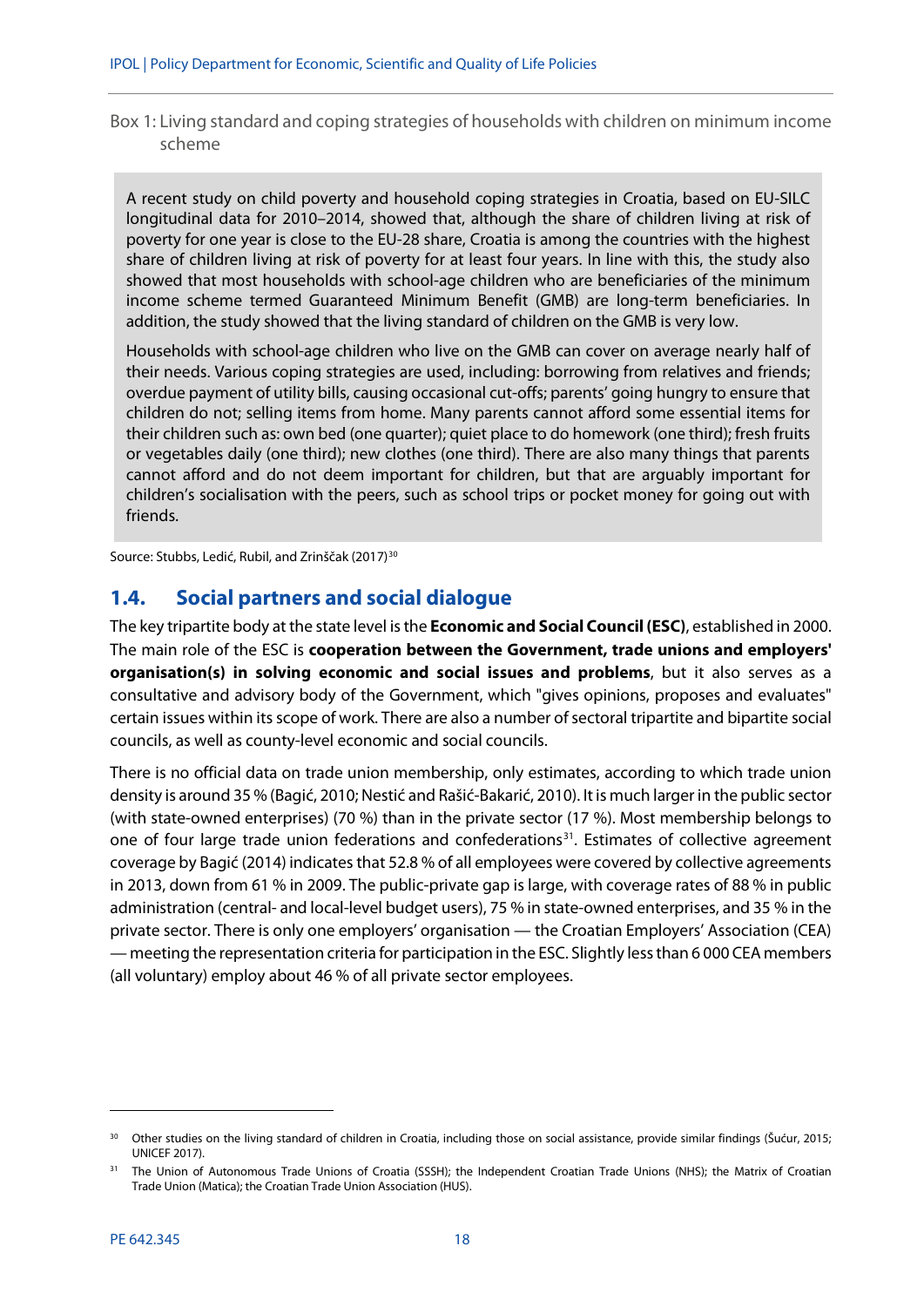#### <span id="page-20-0"></span> $2.$ **RECENT DEVELOPMENTS IN CROATIAN EMPLOYMENT AND SOCIAL POLICIES**

#### KEY FINDINGS

**.** 

Facing many challenges in the scope of the labour market and social situation in Croatia, the Government has introduced a number of legislative changes and policy measures in recent years. However, the policies in place do not seem to achieve (all of) the stated goals.

Due to some disputes between the trade unions and the Government about the functioning of the Economic and Social Council (ESC) and the role of social partners in policy design and implementation, social dialogue has been halted on several occasions.

## <span id="page-20-1"></span>**2.1. Overview of relevant legislation in the field of employment**

The main legislative acts in the field of labour market and employment in Croatia are the *Labour Act*, the *Law on Employment Mediation and Entitlements during Unemployment*, the *Law on the Promotion of Employment, the Law on the Labour Market*, and the *Minimum Wage Act*; however, there are a number of other labour-related laws and by-laws[32](#page-20-2). The Croatian legislative system is frequently amended and labour legislation is no exception.

Given the on-going debate on the need to bring more flexibility to the field of employment protection in order to boost employment, the SDP-led Government amended the existing *Labour Act* (from 2009) back in June 2013 by introducing some liberalisation in the field of employment protection but also by harmonising some of the provisions of Croatian labour market regulations with those of the EU. In this instance, part of the legislation related to temporary employment contracts has been liberalised, primarily by introducing the possibility for the first fixed-term contract to last longer than three years (concluding additional successive employment contracts remains limited to a maximum of three years). The amendments also brought some liberalisation in the field of collective dismissals by simplifying some provisions. In July 2014, a new *Labour Act* was introduced that brought further flexibilisation in the field of collective dismissals but also in the area of 'regular' (open-ended) employment contracts<sup>33</sup>. Although some standard indicators, such as the OECD's employment protection legislation (EPL) index show that these changes within the employment protection have contributed to **overall flexibilisation on the Croatian labour market**(Kunovac, 2014; CNB, 2014), **the boom in employment happened mainly in the area of temporary jobs.** Tomić (2019) argues that labour legislation reforms from both 2013 and 2014 induced a significant rise in temporary employment, while the effects on overall employment are clearly visible only in the second case, thus suggesting that easing of temporary employment possibly encouraged the substitution of permanent by temporary work.

<span id="page-20-2"></span><sup>&</sup>lt;sup>32</sup> A detailed list of relevant legislation in the field of employment and social protection is available at the end of this document.

<span id="page-20-3"></span><sup>&</sup>lt;sup>33</sup> Such as the simplification of procedures when firing workers on permanent contracts, changes in the organisation of work with respect to working hours, plus potential lowering of the firing costs as the compensation for termination of employment contract in court has been reduced. More details on the changes in *Labour Act* in Croatia in 2013 and 2014 can be found in Kunovac (2014), CNB (2104), Brkić (2015), and Tomić (2020). Amendments to the law from 2017, further harmonised Croatian legislation with EU directives and introduced some changes with regard to co-decisions on specific dismissal procedures including the works council.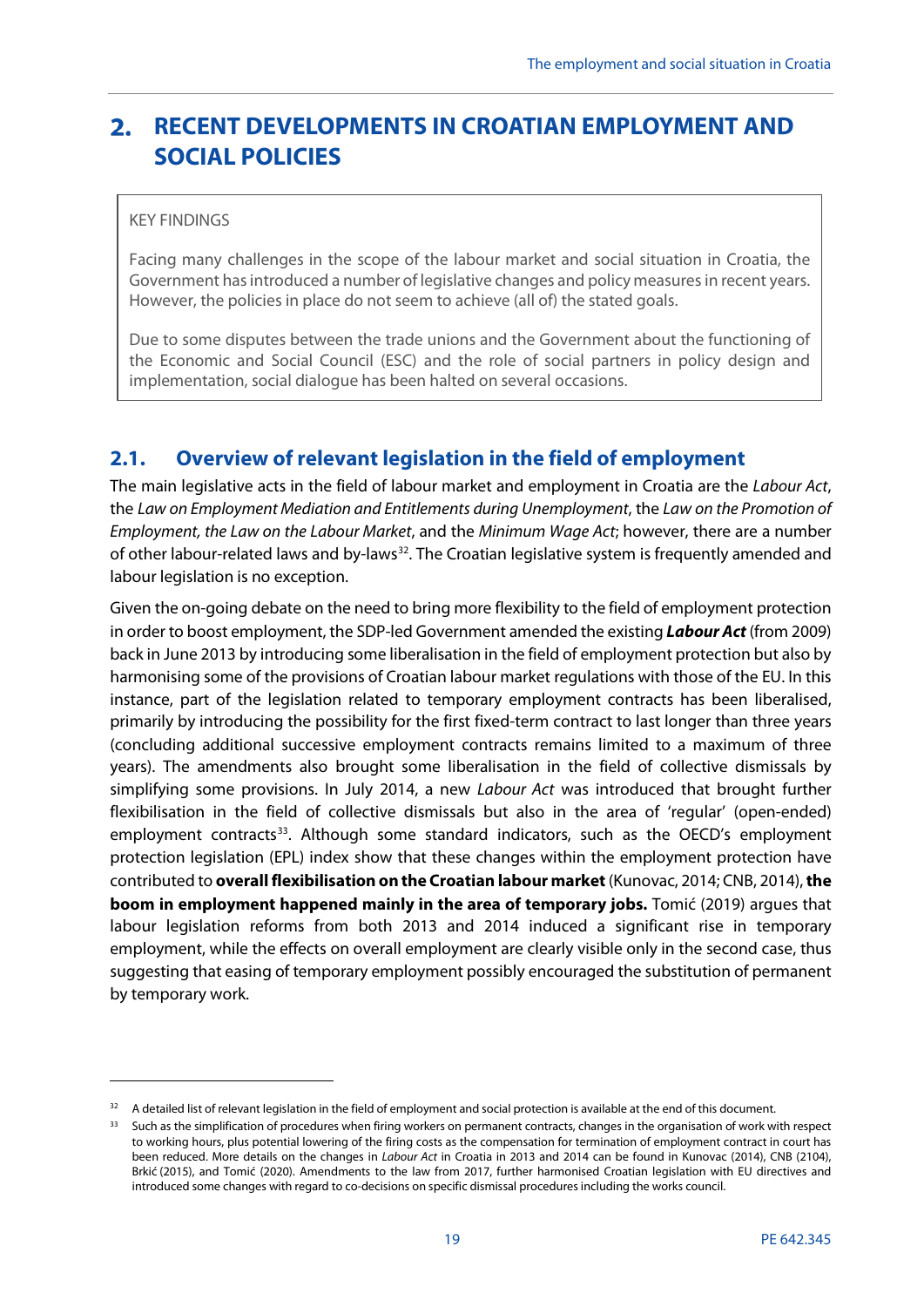*The Law on Employment Mediation and Entitlements during Unemployment,* introduced in February 2017<sup>34</sup>, regulated many issues: from employment mediation, vocational guidance, unemployment insurance, active employment policy measures, to financing, organisation, management and performance of the Croatian Employment Service (CES). *Law on the Promotion of Employment*, in effect from 2012 to 2018, mainly regulated the conditions for hiring the long-term unemployed, use of active labour market programs for "hiring" young people, and simpler ways of hiring seasonal workers for temporary jobs in agriculture. Both of these laws ceased to exist from January 2019 and have been replaced by the *Law on the Labour Market* that covers all previously mentioned aspects<sup>[35](#page-21-3)</sup>.

## <span id="page-21-0"></span>2.1.1. Minimum wage legislation

**A new** *Minimum Wage Act* **has been in effect since 1 January 2019.** Although it maintains the key features of the previous legislation, there were a few important changes aimed at making minimum wage policy more predictable and transparent. One change is that those who are self-employed, if the only worker in the entity, are exempt from an obligation to pay the minimum wage. The Act gradually abolishes the deduction on employers' social security contributions for minimum wage workers introduced in 2018, while it also, just as the previous one, prescribes that the Government sets the minimum wage level once a year for the next calendar year, with the level based on the recommendation of the Minister in charge of labour affairs after consultations with the social partners. Given that the practice in previous years has shown weaknesses in the consultation process, the new Act aims to overcome these by prescribing that the minimum wage level should be determined by 31 October each year, while consultations with social partners have to take place in September and October. In addition, the new Act **introduces a Commission for Monitoring and Analysis of the Minimum Wage** as a new body to assist in the policy process. The Commission is a consultative body to the Minister, analysing recent trends relevant for minimum wage policy and proposing the minimum wage level for the next year.

A relatively high increase in the minimum wage in 2019 was the result of an assessment that the economy was in good shape as well as pressure from trade unions to increase the minimum-to-average wage ratio and prevent in-work poverty. At the same time, the Government has undertaken measures for tax relief for employers and developed programs for subsidising employment in low-wage sectors. These measures should help employers respond to the latest minimum wage increase without negative employment effects. Having in mind the mild reaction of the main employers' organisation, but also continued increase in employment, as well as labour shortages in certain sectors, one may conclude that recent minimum wage policy has been both beneficial for workers and manageable for the economy.

## <span id="page-21-1"></span>2.1.2. Tax reforms

<span id="page-21-5"></span><span id="page-21-4"></span><span id="page-21-3"></span>Ever since taking office in October 2016, **the main economic policy tool of the current Government has been changes in the tax system**. The main aim was to lower the tax burden for both entrepreneurs and citizens so as to increase competitiveness and spending, and ultimately boost economic growth. Along these lines, higher employment was also one of the objectives of tax changes. There have been three rounds of changes in the tax system since late 2016, with a fourth round currently underway. Besides lowering the Value Added Tax rate on some products<sup>[36](#page-21-4)</sup> and decreasing the corporate profit tax rate<sup>37</sup>, coupled with an increased threshold for entry into the VAT register for entrepreneurs, the majority of changes happened **in personal (labour) income taxation**[38](#page-21-6).

<span id="page-21-6"></span>-

<span id="page-21-2"></span><sup>&</sup>lt;sup>34</sup> At which point the old *Law on Employment Mediation and Entitlements during Unemployment (Official Gazette, No 80/2008, 94/2009,* 121/2010, 25/2012, 118/2012, 12/2013, 153/2013) ceased to exist.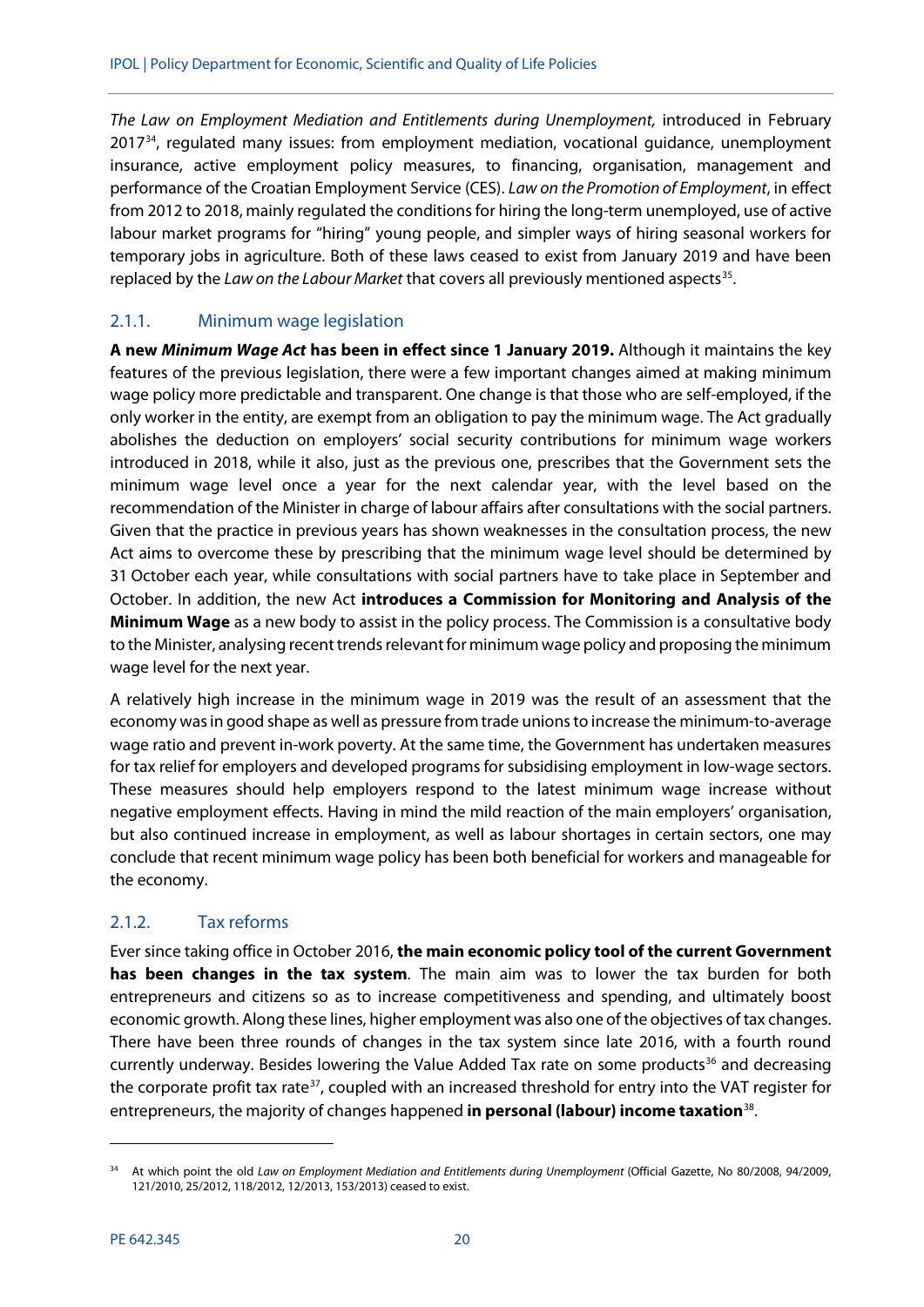The Government introduced two income tax rates of 24 % and 36 %<sup>39</sup>, along with increased personal allowances<sup>[40](#page-22-1)</sup> and a higher income threshold for dependency status and larger coefficients applied to tax deductions for dependents, children and those with disabilities in 2017. Restrictions on the possibility of flat-rate taxation of craftspersons have also been abolished within this first round<sup>41</sup>. The Government also introduced reduced rates of pension insurance and health contributions for those performing "other activities" and on the basis of "other income" (non-standard workers). Although the Government says that by introducing reduced contributions for other income and other activities they made labour market conditions equal for all participants, Vukorepa et al. (2017) argue that workers under non-standard contracts (such as a contract for service, author's contract, student contract or occupational training) still pay lower taxes and social security contributions compared to those on either standard employment contracts or contracting as self-employed workers; thus, income from different work arrangements is not treated equally.

Further changes in income taxation include the introduction of non-taxable income up to a certain amount, accompanied by non-taxable costs of accommodation and food for seasonal workers in 2018. In 2019, among other changes, there was an additional increase to the threshold for the application of the higher rate of income tax with the justification that this would help attract and retain skilled workers in the economy. Additionally, contributions for the protection of occupational health and in the case of unemployment have been abolished, while the contribution for health insurance was increased. Within this round of changes, the obligation of contribution of the members of the management boards was homogenised in order to further balance labour market conditions for all workers.

Among the fourth round of changes of the tax system scheduled for late 2019, it is worth noting a **proposed tax change intended for employing the youth population: a reduction of the tax obligation by 100 % and 50 % for those up to 25 years of age and those between 26 and 30 years**, respectively. This proposal is based on the notion that this is the age-group that is most prone to emigrate<sup>[42](#page-22-3)</sup> and this measure should keep them on the domestic labour market by increasing their income. However, there is always a possibility that this change in the tax system will actually be used by employers to reduce labour costs and possibly even substitute some older workers with younger ones due to lower costs. An interesting proposal is the further increase of non-taxable income and other receipts on an annual basis for all workers. There is also an announcement of the changes regarding "flat-rate crafts" so as to eliminate 'bogus' or dependent self-employment and potential tax evasion due to their "privileged" tax position; however, without precise details<sup>43</sup>. Three years in, it seems that in spite of the announcements of the simplification of the Croatian tax system, the changes have gone in the opposite direction.

<sup>35</sup> *Act on Job Retention Subsidies* that prescribed the conditions, amount and the way of granting aid for the preservation of workers' jobs was in effect in the period August 2014 - March 2016, but was abolished with the justification that the main strategic goal of preserving jobs has not been met.

<sup>&</sup>lt;sup>36</sup> Most notably, for a number of food items, baby equipment and electricity.

<sup>&</sup>lt;sup>37</sup> From 20 % to 18 % or 12 %, depending on annual income.

<sup>38</sup> Other changes in the tax system included changes to real estate transfer tax, excise duties, special tax on motor vehicles and other administrative and technical simplifications.

<span id="page-22-0"></span><sup>&</sup>lt;sup>39</sup> From the previous three rates of 12 %, 25 % and 40 %.

<span id="page-22-1"></span><sup>40</sup> From HRK 2 600 to HRK 3 800, after the previous Government increased it from HRK 2 200 to HRK 2 600 back in 2015.

<span id="page-22-2"></span><sup>&</sup>lt;sup>41</sup> Besides reduced tax obligations, the administrative obligation for these kind of entities has been simplified.

<span id="page-22-3"></span><sup>42</sup> Although, according to official CBS data, the same percentage (about 23 %) of persons between 30 and 40 emigrated in 2018 (similar is true for other years).

<span id="page-22-4"></span><sup>43</sup> Other changes include the decrease of the general value added tax rate from 25 % to 24 % and an introduction of a reduced rate of 13 % for the preparation and serving of food in the catering industry.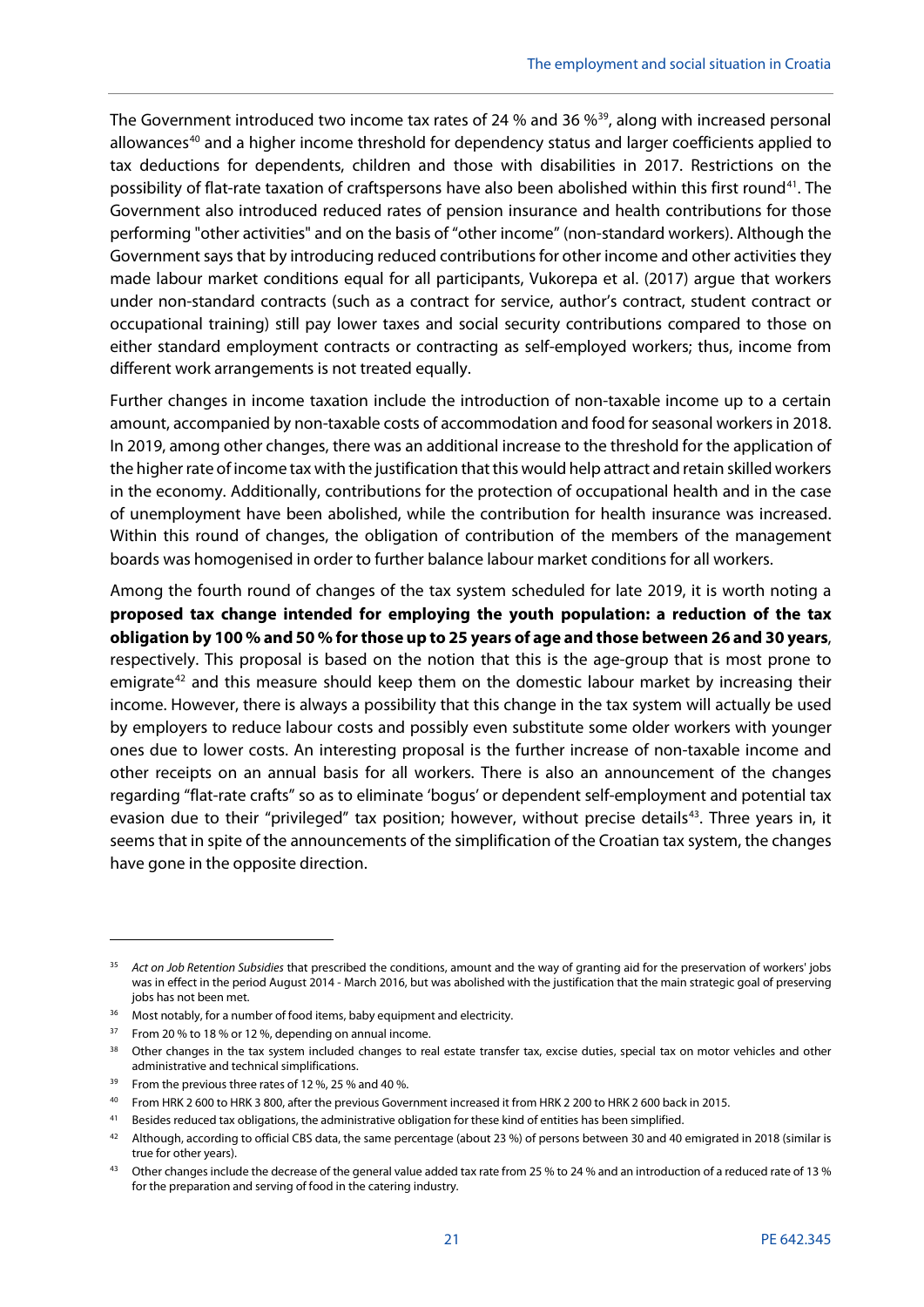#### <span id="page-23-0"></span>2.1.3. Measures to combat unemployment

The main tool on the part of MLPS and CES to combat unemployment is **active labour market policies** (ALMPs), defined through the *Law on Employment Mediation and Entitlements during Unemployment*, the *Law on the Promotion of Employment,* or the *Law on the Labour Market* as of 2019. Besides ALMPs, several other initiatives to stimulate employment have been implemented in recent years. For example, the Government has opened a number of new Lifelong Career Guidance (LLCG) Centres throughout the country (currently 13) to provide vocational guidance services regarding appropriate education and employment and to contribute to the development of the community and economy at both local and national levels. The CES also introduced Statistical Assisted Profiling (StAP), first as a pilot project, but since 2018 as a general tool included in the operational processes of the CES, providing standard services such as unemployment counselling and employment mediation and ALMP measures. Several other initiatives in the area of activation/employment include the Women's Employment Programme "Wish for" (*Zaželi*), and "Get a job in Croatia" (*Zaposli se u Hrvatskoj*).

#### a. Active labour market policies (ALMPs)

Currently, apart from the main legislative framework mentioned previously, the main document defining ALMPs in Croatia is the *Guidelines for the Development and Implementation of Active Employment Policy in the Republic of Croatia for the period 2018-2020* (MLPS, 2017a). **As of March 2017 a new package of ALMP measures called "From Measure to Career" with a total of 9 measures** replaced the previous 41 measures to "achieve ease of understanding and flexibility in implementation"; however, nothing substantially has changed from the previously existing measures. These 9 (groups of) measures include: (i) support for employment, (ii) support for training, (iii) support for self-employment, (iv) education of the unemployed; (v) on-the-job training, (vi) measures to gain first work experience / internship, (vii) public works, (viii) support for job retention, and (ix) "permanent seasonal worker".



<span id="page-23-1"></span>Figure 3: Labour market policy (LMP) in 2016 – measures

Notes: LMP interventions are grouped into three main types of LMP services, LMP measures and LMP supports and then further classified into detailed categories according to the type of action. LMP measures in this respect include the following: training, employment incentives, supported employment and rehabilitation, direct job creation, and start-up incentives

\* 2015 for expenditure and 2014 for participants

Source: EC Employment, Social Affairs & Inclusion statistical data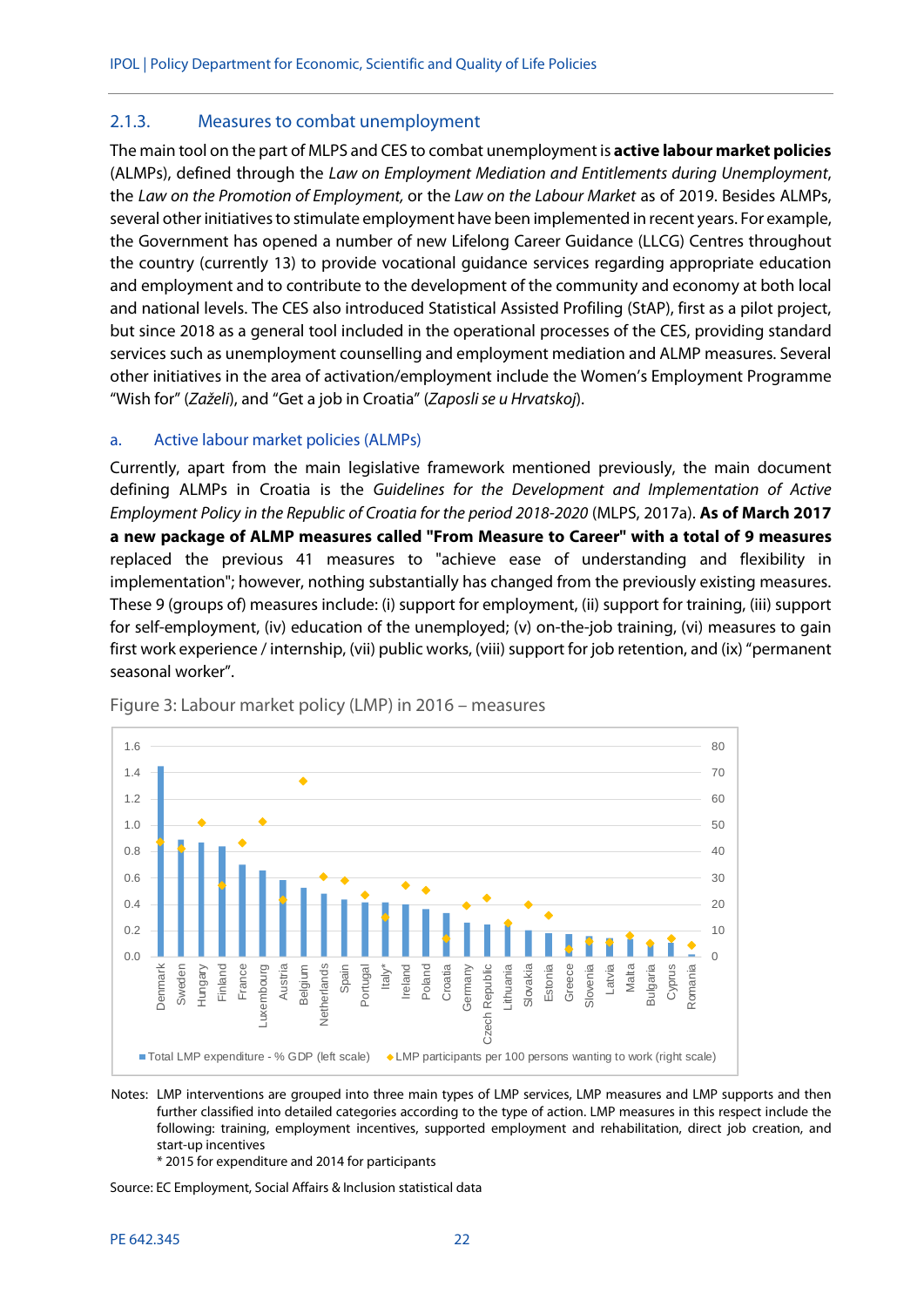*The Report on the Implementation of the Guidelines for the Year 2018* (MLPS, 2019a), passed by the Government in April 2019, indicates that a total of HRK 1.251 billion was paid in 2018 for the implementation of active employment policy measures, with 36 935 newly included persons in different programmes (68 045 persons in total in 2018<sup>44</sup>). Support for both employment and self-employment included more persons than in 2017, while measures to gain first work experience (vocational training without commencing employment) and public works showed a decrease in the number of users in comparison to the previous year. Although these numbers might seem high, in comparison to other EU countries **Croatia is still ranks low both in terms of spending and especially coverage by ALMPs** (Figure 3). In addition, the latest external evaluation of ALMP measures for the period 2020-2013 (CES, 2016) indicates that while Croatia has increased its spending on ALMPs, their short duration and the relative lack of consistency in the programmes implemented remain important issues.

For 2019, more emphasis has been put on measures such as support for self-employment<sup>[45](#page-24-1)</sup>, while the use of the measure to gain first work experience (vocational training without commencing employment) isfurther restricted by additional criteria for participation. In addition, Croatian returnees and immigrants have been defined as an additional target group for ALMP measures. In order to support the manufacturing industry and preserve jobs, a new Programme of support for job retention in the textile, clothing, footwear, leather and wood sectors has been introduced.

#### b. Measures to combat youth unemployment

1

After joining the EU in 2013, Croatia became part of the *Youth Guarantee* (YG) scheme in 2014[46](#page-24-2), which mainly extended its use of programmes already in place (Ipsos, 2019). Before this, the Government adopted its first *National Youth Programme 2014-2017*, aimed at dealing with key issues faced by young people when entering the labour market, to be superseded by the *National Youth Programme 2019-2025*. Other than that, already in the *Law on the Promotion of Employment* from 2012, some tax exemptions for employers employing young people were introduced; while according to the *Law on social security contributions* an employer who hires a young person up to the age of 30 on a permanent (open-ended) contract is not obliged to pay employers' contributions for up to 5 years from 2015. The Croatian Pension Insurance Institute (CPII) reports that the number of people using this possibility for employment increased from slightly more than 10 000 in March 2015 to more than 121 000 in August 2019. The Ministry of Demography, Family, Youth and Social Policy continued to support the development of **Regional youth information centres**, in addition to supporting different youth organisations (MLPS, 2017b). Further incentives deal with the education system and policy programmes intended to increase the links between the education system and the world of work – mainly through the *Croatian Qualifications Framework* (CQF) and the "School for life" (*Škola za život*), an experimental programme that introduces new curricula and new forms of working methods and teaching aids in both elementary and secondary schools.

According to the *Report on the Implementation of the Guidelines for the Year 2018* (MLPS, 2019a), **young people up to the age of 30 comprised almost 50 % of total number of participants in ALMP programmes in 2018**. This is not specific to 2018 as ever since the introduction of the *Law on the Promotion of Employment* and the possibility of extending the use of a specific ALMP programme — the

<span id="page-24-0"></span><sup>44</sup> For comparison, the average number of registered unemployed at CES during 2018 was 153 542 persons.

<span id="page-24-1"></span><sup>&</sup>lt;sup>45</sup> Srhoj and Žilić (2019), for example, found that individuals who received a grant for self-employment have significantly lower probability of returning to unemployment and that grant is particularly effective for individuals coming from inactivity and individuals losing their job due to firm closure.

<span id="page-24-2"></span><sup>46</sup> The final *Implementation Plan for the Youth Guarantee* (MLPS, 2014) was submitted with the *National Reform Program* on 27 April 2014 and the measures were incorporated into the Operational Programme *Effective Human Resources* (OPEHR).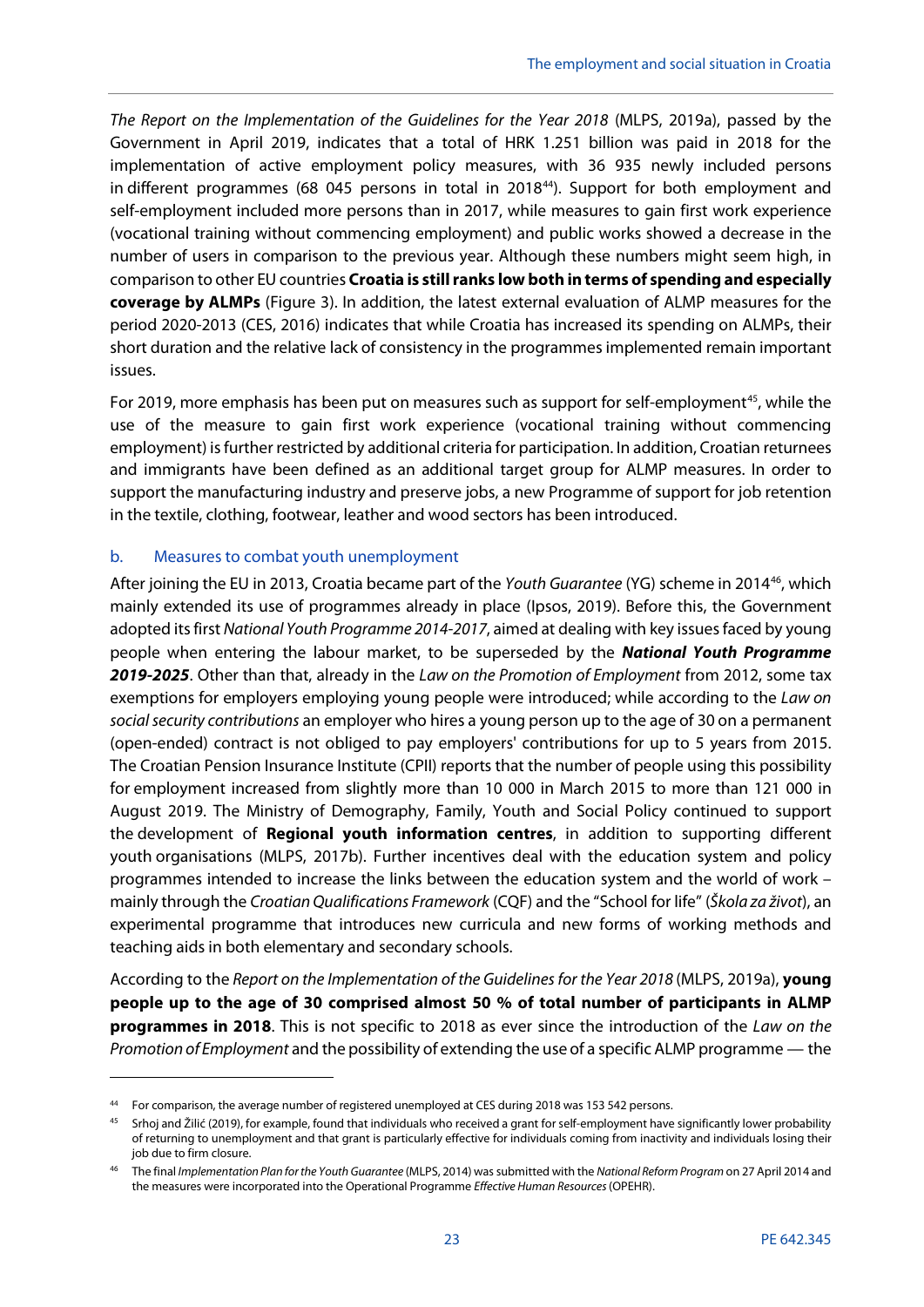so-called vocational training without commencing employment<sup>[47](#page-25-3)</sup> — to the entire youth population, young people have been the main users of ALMP programmes. Although not officially regarded as employment, it *de facto* became the main form of entrance onto the labour market for young people<sup>[48](#page-25-4)</sup>. Besides some negative effects—such as *dead weight* and *cream skimming*[49](#page-25-5)—of this particular programme, already noted in the external evaluation (CES, 2016), Tomić and Žilić (2018) report that the programme has had additional negative effects on labour market outcomes for the youth (18-29) population: there have been no significant effects on their employment and unemployment; however, there is evidence of increased inactivity for the young population (along with decreased average wages).

#### <span id="page-25-0"></span>2.1.4. Measures to combat undeclared work

There has been greater emphasis on combating 'grey' activities in the economy in recent years, with the Ministry of Finance, together with Tax and Customs Administration, being the main bodies in charge of this. Their main activities relate to monitoring the implementation of 'fiscalisation'[50](#page-25-6), especially in activities such as retail trade and catering activities. MLPS, however, has been mainly in charge of the activities related to combating undeclared work. For example, during 2018 MLPS conducted a campaign called "Stop undeclared work!" (*Stop radu na crno!*), as part of the wider EUfinanced project "Strengthening policies and capacities to reduce undeclared work", by encouraging citizens to report such work. The **Labour Inspectorate**, though, has played the **most important role in combating undeclared work** by conducting targeted inspections and acting on received applications. For example, during 2018 the Labour Inspectorate performed a total of 25 645 inspections (in 2017 a total of 32 393, while in the period 2012-2014 an average of 23 025 inspections), with two thirds of inspections in the area of working relations and one third regarding safety at work (MLPS, 2019b). Following the introduction of the *State Inspectorate Act* in 2018, as of April 2019, the State Inspectorate has taken over the inspection tasks in the field of labour and occupational safety from the MLPS/Labour Inspectorate.

# <span id="page-25-1"></span>**2.2. Overview of relevant legislation in the field of social protection/inclusion**

## <span id="page-25-2"></span>2.2.1. Pension system and challenges

Croatia undertook a **wide-ranging reform of its pension system in 2018** that took effect as of the beginning of 2019. Five key acts regulating the pension system were amended (*Pension Insurance Act*, *Pension Supplement Act*, *Mandatory Pension Funds Act*, *Voluntary Pension Funds Act*, *Pension Insurance Companies Act*) and one new act was introduced to replace the old one (*Law on Extended Service Period*). Although the reform brought important changes, it preserved the main features and problems of the existing pension system.

<span id="page-25-3"></span><sup>47</sup> The Government covers the costs of a small remuneration (in the net amount of HRK 1 600 in 2012 (approx. EUR 210), which increased to HRK 2 400 in 2015 (EUR 315) and to the level of the minimum wage as of 2017) and pension contributions while the employer should ensure a mentor and a working (training) environment so that a young person acquires the necessary work experience.

<span id="page-25-4"></span><sup>&</sup>lt;sup>48</sup> Tomić and Žilić (2018) report that the number of participants in the programme increased from below 500 in 2010 to 33 366 in 2016, i.e., 49 % of all unemployed persons among 15–29-year-olds and 47 % among all ALMP participants.

<span id="page-25-5"></span><sup>49</sup> Indicating that a large portion of participants would get a position (with the respective employer) even without the involvement of the CES or that those unemployed people from the target group who are more employable in the first place (the 'cream') enter the measure more often (CES, 2016).

<span id="page-25-6"></span><sup>50</sup> *The Law on Fiscalisation of Cash Payments* (Official Gazette, No 133/2012, 115/2016, 106/2018) defines 'fiscalisation for cash payments' as a set of measures implemented by taxpayers to enable effective monitoring of cash flows.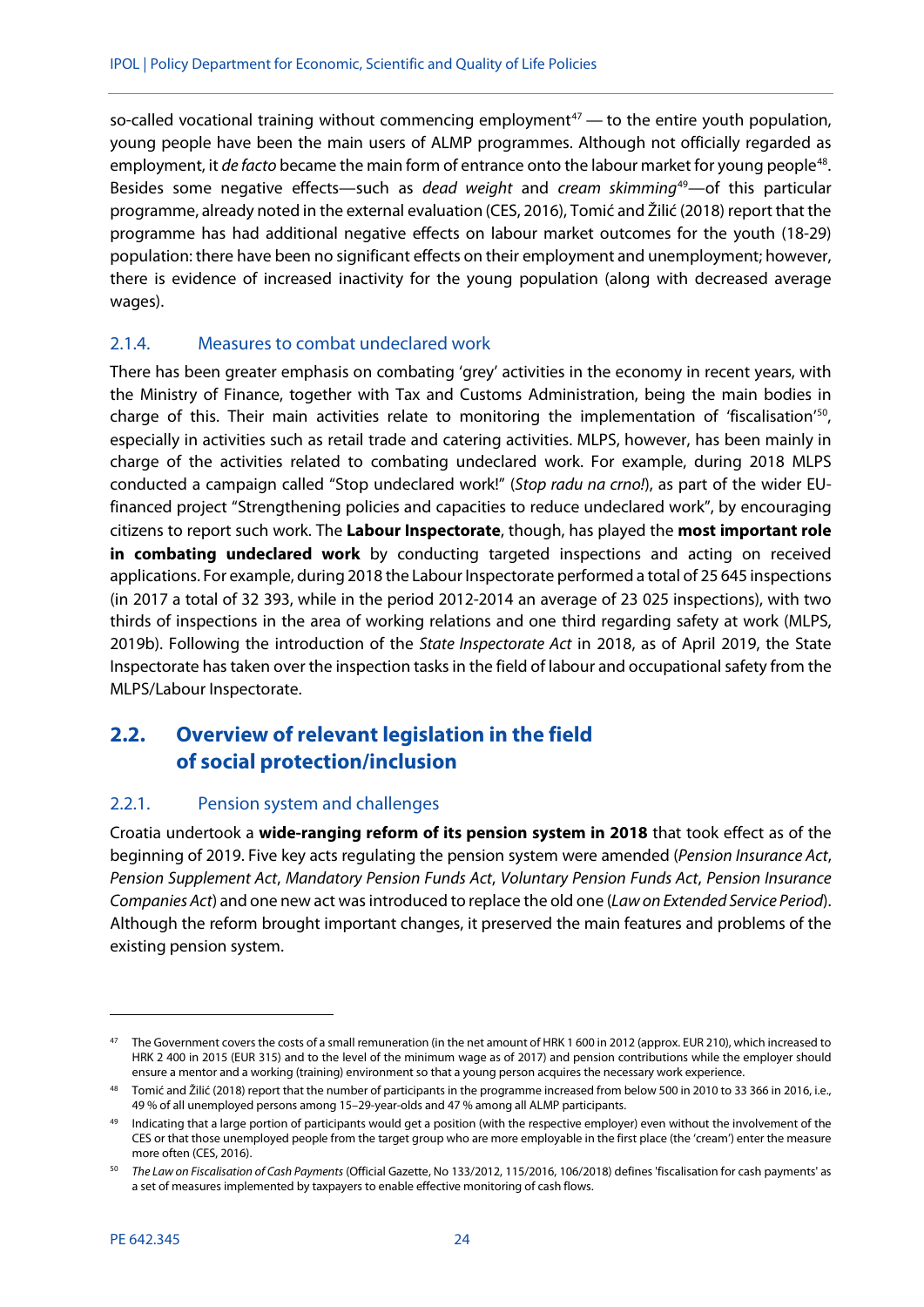The Croatian pension system is a three-pillar system framed in the early 1990s, consisting of a public pays-as-you-go scheme (the first pillar) and mandatory and voluntary fully-capitalized schemes (the second and the third pillars, respectively). Contribution rate for the first pillar is set at 20 % or at 15 % of gross wage (depending on age and if contributing only to the first or to both first and the second pillar) and to 5 % of gross wage to one of four privately managed pension funds (if contributing to both pillars). The mandatory privately-managed capitalised scheme in Croatia survived the economic and financial crisis almost untouched unlike similar schemes in some other Eastern European countries.

The 2018 reform proclaims its overarching goal as being to improve future pension adequacy without endangering the pension system's fiscal sustainability. According to the *Pension Adequacy Report 2018* (EC, 2018a), the average Croatian pensioner after 40 years of service up to the legal retirement age can expect a net pension benefit of 55 % of the average net wage in 2016 (one of the lowest rates in the EU), while projections for the next 40 years show continued decline in that rate calling into question the social sustainability of the pension system and raising fears of widespread poverty in older age. In contrast, population ageing, low employment rates and relatively short working careers are likely to increase fiscal pressures in the future.

Among the large number of changes in the legislation, the key ones include: a) bringing forward the increase in statutory retirement age to 67, to be reached in 2033; b) speeding up the convergence of statutory retirement age between men and women, to be reached in 2027; c) replacing the previous contribution-period related penalties in case of early retirement by a single decrement rate of 0.3 % per month of retirement before statutory age, likely to be more stringent on average than previously; d) increase in bonus in case of late retirement to 0.34 % per month (from 0.15 %); e) increase in minimum pension benefit per year of insurance period by 3.13 %, with effect from July 2019; f) possibility to work up to a half of full-time working hours and receive full pension extended to those in early retirement; g) extension of the right to a pension supplement on the first-pillar pension benefit to beneficiaries of two-pillar pensions; h) opt-out option from the second pillar at the time of retirement and choice of mono-pillar pension benefits for all those insured in both mandatory pension pillars, in which case savings accumulated in the second pillar are transferred to the state budget; i) reduced ceiling for management fees of mandatory and voluntary pension funds, relaxed investment rules, ensured better representation of members' interests; and j) allowing a single withdrawal of 15 % of second-pillar savings upon retirement (except for pension benefits below a certain minimum).

Although there was a working group for pension reform consisting of representatives of social partners, academics and NGOs, it appears that key decisions were made outside the group, thus, trade unions have repeatedly expressed their dissatisfaction with the dialogue over the main reform issues. After enactment of the reform, three trade union federations — the Union of Autonomous Trade Unions of Croatia, the Independent Trade Unions of Croatia, and the Association of Croatian Trade Unions — launched the referendum initiative "67 is too Much" (*67 je previse!*). They campaigned to limit the statutory retirement age to 65 years, reduce penalties for early retirement, and slow down convergence of female and male statutory retirement ages. The initiative managed to collect twice as many signatures as needed to trigger a referendum. **The Government** decided to accept all of these demands, meaning that a referendum would not be needed. However, in parallel, it **plans to increase the termination date of indefinite work contracts from 65 to 68 to be implemented in January 2020**. The key result of these changes taken together would be that a worker could take up old-age pension benefit at age of 65 without penalties for early retirement or may continue to work up until age of 68. The leading employers' organisation expressed its dissatisfaction with the proposal. Nevertheless, Parliament is expected to agree the changes by the end of 2019.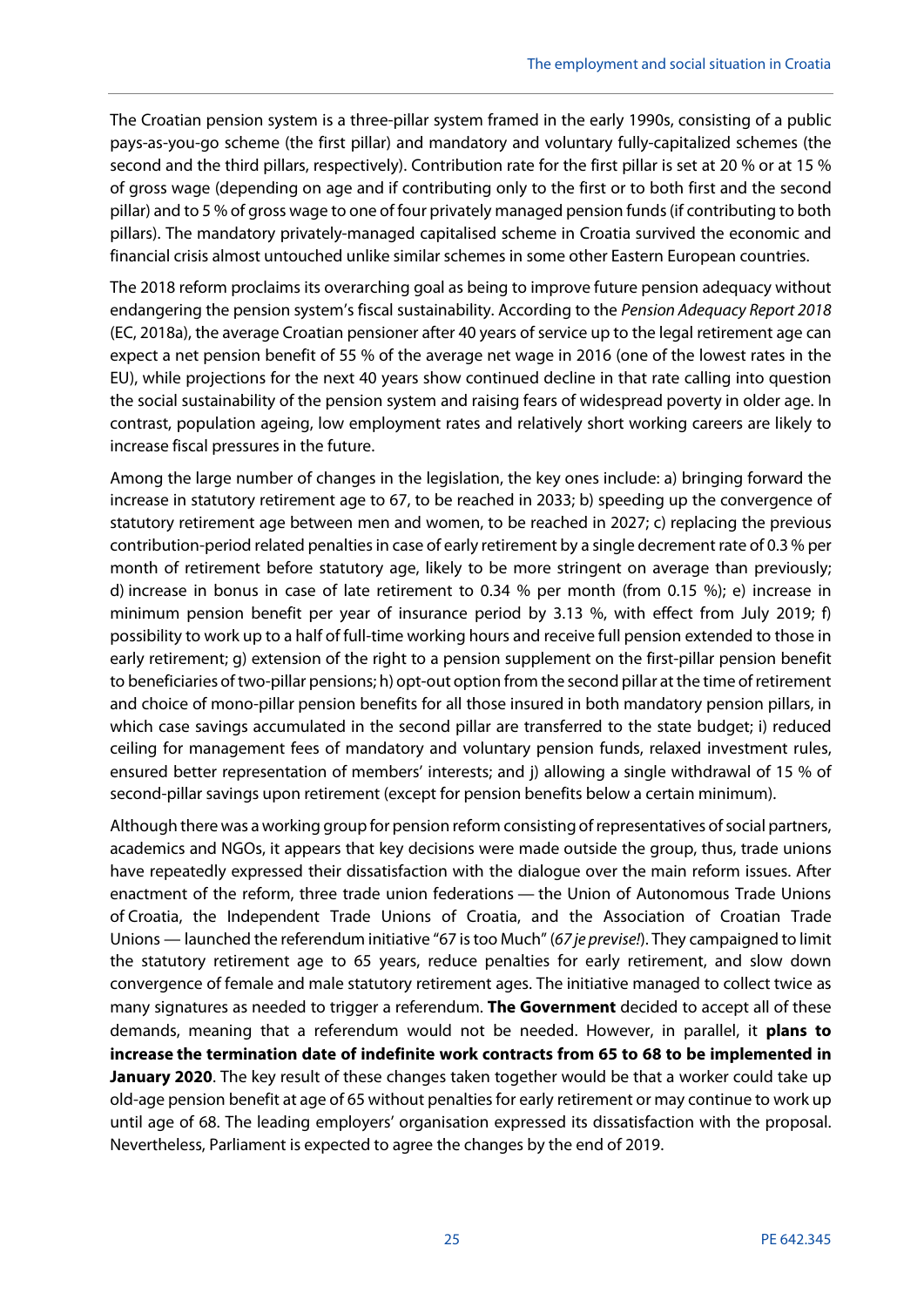The Government is also considering introducing a **national, or social (zero-pillar) pension for older people who do not have the required contribution period** to get a pension. The national pension could be a social policy instrument with coverage and benefit amount somewhere between the GMB (social assistance) and the minimum pension, and is planned to be introduced in 2021, affecting a significant number of older people, particularly women.

#### <span id="page-27-0"></span>2.2.2. Measures to combat poverty and social exclusion

In 2016, total social benefits in Croatia amounted to 20.9 % of GDP<sup>[51](#page-27-1)</sup> (EU-28: 28.1 %), the 13<sup>th</sup> lowest figure in the EU. Besides, Croatia had the sixth lowest spending per inhabitant, only 48.1 % of the EU-28 average. These figures have been stable over the last decade. About two thirds of benefits were sickness/health care (1/3) and old-age benefits (1/3). The rest were mostly benefits related to disabilities (11 %), survivors (9 %), and family/children (8.6 %). In comparison to the EU-28, Croatia spent relatively more on sickness/health care, disability, and survivors, and less on the elderly. Only 5 % of benefits were means-tested (EU-28: 13 %).

**The effectiveness of monetary transfers (apart from pensions) in reducing (the risk of) poverty is relatively low.** In 2017, transfers were able to reduce the AROP rate by about 25 % (EU-28: 33 %). Only seven EU countries ranked worse. The indicator had improved from 31 % in 2010 to the peak of 35 % in 2014, and has been worsening ever since. It is evident that the social transfers system requires major reforms (European Commission, 2017b, 2018b, 2019a; World Bank, 2018b). The issues relate to both administration and prioritisation among social groups (Stubbs, 2018). Successive governments committed to establishing county-level central points ("one-stop-shops") for the administration of transfers, but after several deferrals the commitment was *de facto* abandoned. Moreover, there is an **overlap between local and central government transfers**. However, Stubbs (2018) doubts that consolidating transfers would improve significantly their effectiveness, as the local-level social expenditure is small (0.5 % of GDP; Šućur et al., 2016) and highly concentrated in richer areas (2/3 in cities, 1/2 of that in the capital). Concerning prioritisation, demographic revival and war veterans' (including survivors) living standards seems to be prioritised over the poor (Stubbs, 2018). War veterans' rights have been expanded by a new law $^{52}$ , despite the European Commission's (2018b) arguing that their "privileges" compromise the system's capacity for poverty reduction, and account for some 2 % of GDP.

In 2018, the Government adopted the *Action Plan for the Improvement of Social Benefits in the period 2018–2020* (Government of the Republic of Croatia, 2018) which mainly focused on some technical aspects, rather than on improving the adequacy or coverage of social assistance. The European Commission (2018b, 2019a) has recognised improvements in technical aspects, but also the lack of improvements in the poverty-reduction capacity. Substantial pro-poor reforms, paid for, in part, by reducing war veterans' categorical benefits, would likely spark massive organised opposition (Stubbs, 2018).

There is currently one minimum income scheme, the GMB, introduced in 2014<sup>53</sup>, when it replaced a similar scheme and some smaller benefits. The GMB is a means- and asset-tested national non-contributory scheme. For entitlement, one needs to have income below a certain minimum. A person capable of work may be entitled, without time limits of receipt, provided (s)he is an active job seeker. Upon employment, the benefit is withdrawn gradually over three months. The amount

**.** 

<span id="page-27-1"></span><sup>&</sup>lt;sup>51</sup> The 2017 figure is very similar, 20.5 %. Here we are referring to 2016 figures for the sake of comparison with the EU-28, for which the 2017 figure is not available at the time of writing the report.

<span id="page-27-2"></span><sup>52</sup> *Act on Homeland War Veterans and Their Families* (Official Gazette, No 121/2017).

<span id="page-27-3"></span><sup>53</sup> As part of the *Social Welfare Act*.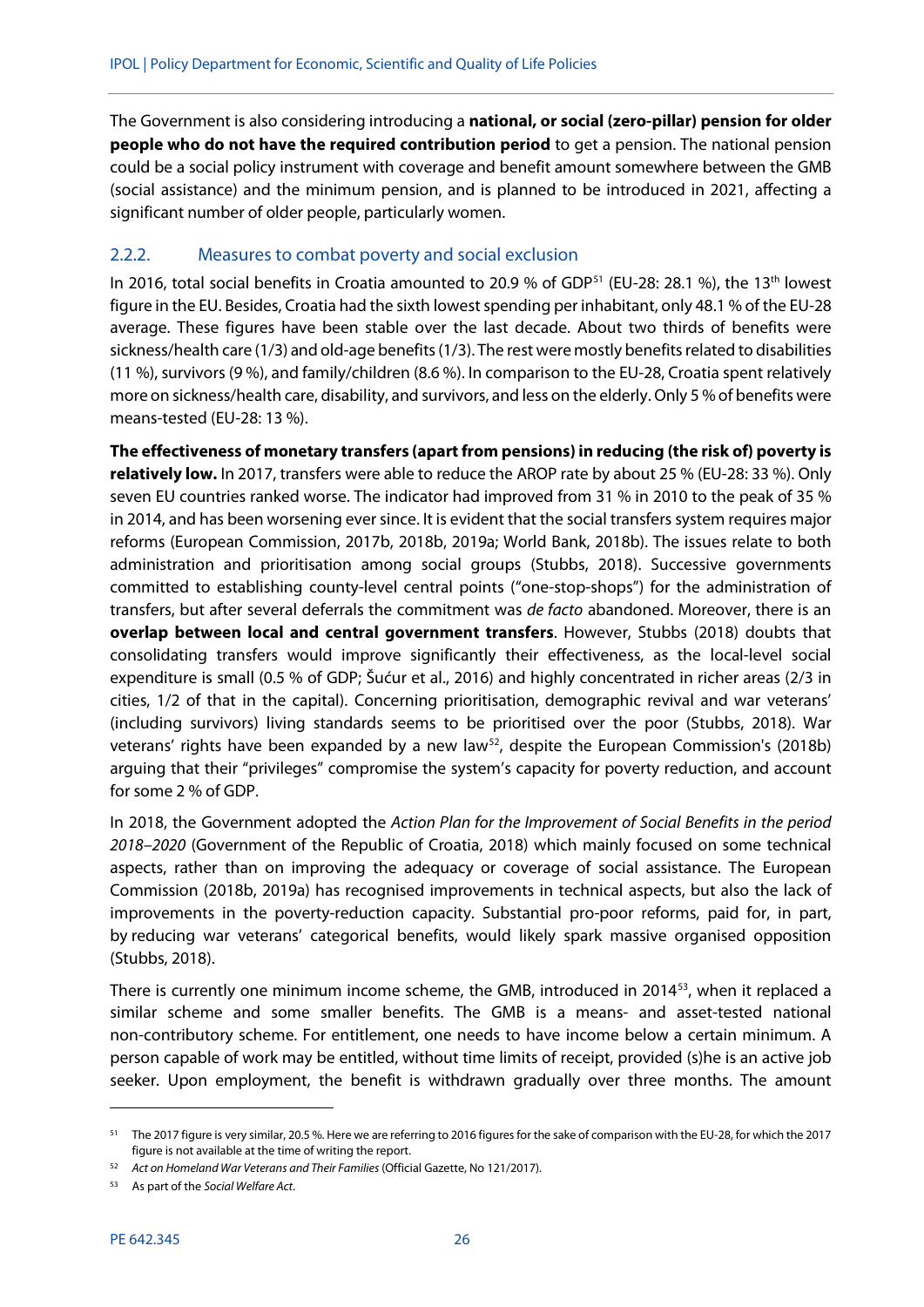depends on household composition and an administratively set base (HRK 800, EUR 108, monthly)<sup>54</sup>, and the maximum equals the gross minimum wage. The beneficiaries comprised 2 % of total population, of which 47 % were capable of work (April 2019). In aggregate, the GMB amounted to 0.15 % of GDP in 2018, down from 0.4 % in 2014.

**The GMB has both low adequacy and low coverage**. For a single person capable of work the GMB is only 32 % of the 2018 AROP threshold<sup>55</sup>, and even less for a two-adult two-children family (30.5 %). The adequacy has substantially **worsened since 2014**, when the GMB amounted to 40.4 % of the AROP threshold for single persons capable of work and to 38.5 % for two adults with two children. This is due to the base being fixed at HRK 800, rather than adjusted to keep up with the median income<sup>56</sup>. In 2018, the number of beneficiaries was only 10.6 % of the AROP population, down from 12.3 % in 2014, although targeting is improving (Stubbs and Zrinščak, 2015)<sup>[57](#page-28-4)</sup>. The GMB **does not seem to diminish work incentives**: in 2018, a single person's GMB was only 1/5 of the minimum wage. Despite the conditionality on active job seeking, the link with labour market activation policies is weak, as only a small share of beneficiaries capable of work participate in ALMPs, and those who do, participate mostly in the least effective type of ALMPs, such as public works (Stubbs and Zrinščak, 2015).

#### <span id="page-28-0"></span>2.2.3. Measures against discrimination

*The Gender Equality Act*is the key statute for the protection and promotion of gender equality in Croatia. The key policy document is the *National Policy for Gender Equality*, with the last such document covering the period 2011-2015 (Government of the Republic of Croatia, 2011). A new document has been under preparation for some time but has not yet been adopted. However, in the *Programme of the Government of the Republic of Croatia for 2016-202*0 (Government of the Republic of Croatia, 2016), gender equality is prioritised in terms of: a) gender equality on the labour market, and in political and public life, and b) protection of the victims of family violence. In implementation, under the ESF financial support, the project Women's Employment Programme "Wish for" (*Zaželi*), administered by the MLPS has recently gained popularity. In the broader policy domain and as a part of its preparation for the Presidency of the Council of the EU, Croatia has signed the *Trio Presidency Declaration on Gender Equality*[58](#page-28-5). The *Declaration* aims to send a strong political message that gender equality is a fundamental value of the EU and its implementation is "an urgent priority in all policy areas", while Croatia in particular commits to addressing issues influencing lower women's labour market participation and to strengthening actions to ensure a dignified working environment and working conditions for women. Overall, as summarised by the last European Parliament report on gender equality policies in Croatia, "many issues in Croatian society are still not recognised as gender equality issues (primarily economic independence, which has spill-over effects throughout a person's life) and some are too politicised (such as the reproductive rights of women)" (Bodiroga-Vukobrat and Martinović, 2017).

**.** 

<span id="page-28-1"></span><sup>&</sup>lt;sup>54</sup> Different types of persons receive different fractions of the base: single persons capable of work 100 %, single persons incapable of work 115 %, single parents 100 %, adults in multi-adult households 60 %, children 40 %, and children of single parents 55 % of the base.

<span id="page-28-2"></span> $55$  Calculated as 60 % of the median equivalised disposable income.

<span id="page-28-3"></span><sup>&</sup>lt;sup>56</sup> However, even if the base grew at the same pace as the median income, the adequacy would have worsened in real terms, as the base has not been adjusted for the price increase.

<span id="page-28-4"></span><sup>&</sup>lt;sup>57</sup> This is based on examining the targeting accuracy of the social assistance scheme that was replaced by the GMB and was very similar to the GMB.

<span id="page-28-5"></span><sup>58</sup> Trio Presidency Declaration on Gender Equality, available at: [https://ravnopravnost.gov.hr/UserDocsImages//dokumenti//Trio%20Presidency%20Declaration%20on%20Gender%20Equality%20RO](https://ravnopravnost.gov.hr/UserDocsImages/dokumenti/Trio%20Presidency%20Declaration%20on%20Gender%20Equality%20RO%20FI%20CRO.pdf) [%20FI%20CRO.pdf.](https://ravnopravnost.gov.hr/UserDocsImages/dokumenti/Trio%20Presidency%20Declaration%20on%20Gender%20Equality%20RO%20FI%20CRO.pdf)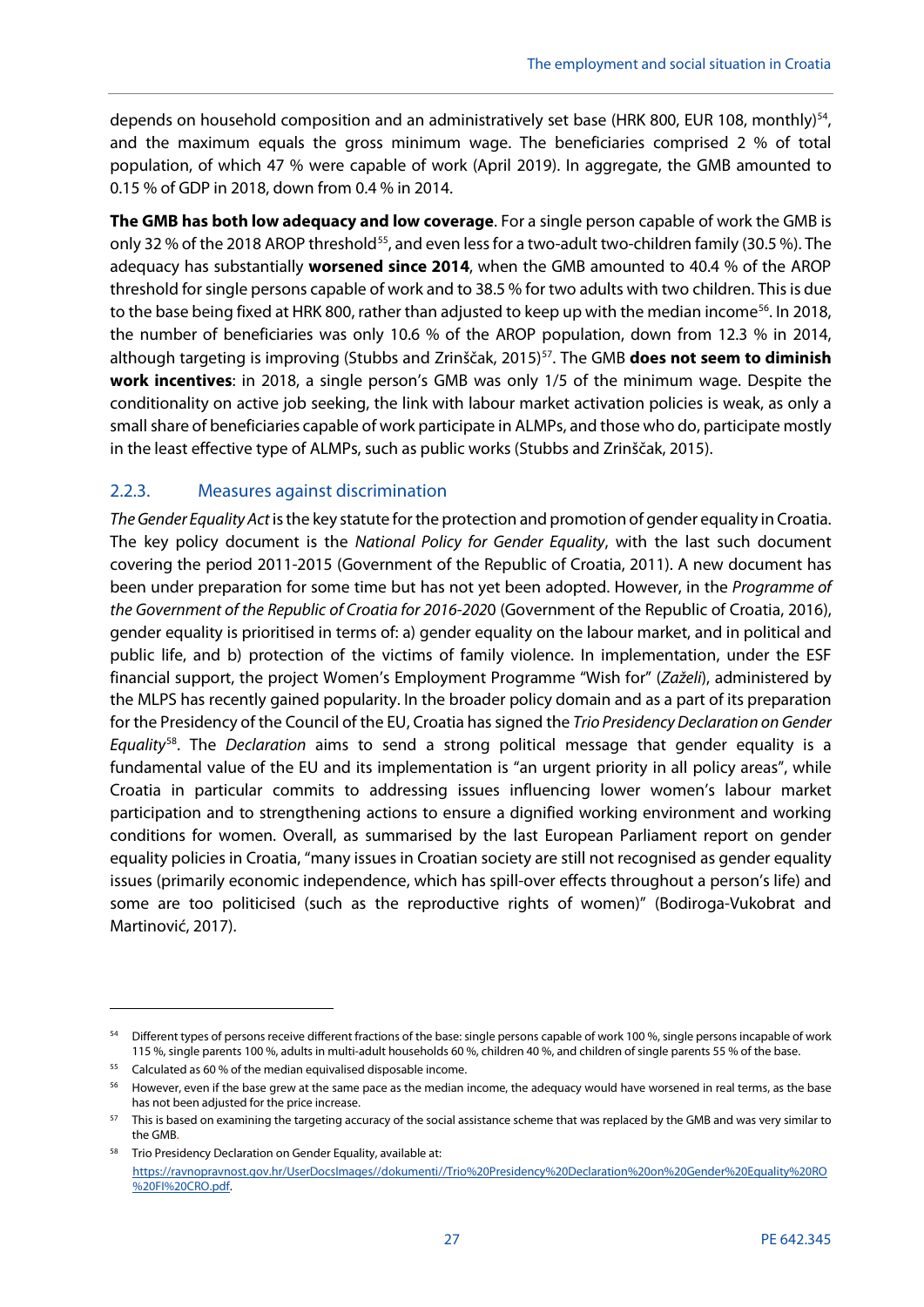Despite the *National Roma Inclusion Strategy 2013–2020* (Government of the Republic of Croatia, 2012), the status of Roma is still unfavourable. There are examples of some successful pilot projects in preschool and primary education in areas with significant Roma population (Međimurje county), but significant large-scale improvements are still lacking. Further, the *National Policy for Gender Equality for the Period 2011–2015* (Government of the Republic of Croatia, 2011) contains various measures, activities and programmes to tackle discrimination against Roma women.

Regarding discrimination based on sexual orientation and gender identity, in a 2013 referendum a majority voted for a constitutional definition of marriage as a union of two persons of opposite sexes, whereby same-sex marriages were effectively ruled out legally. However, in 2014 a new law<sup>[59](#page-29-1)</sup> was introduced which grants same-sex unions the same set of rights as those enjoyed by the traditional opposite-sex marriages, except the right to adopt children.

The legal status of persons with disabilities is primarily regulated by the *Antidiscrimination Act*, the *Act on Protection of People with Mental Impairment*, and the *Convention on the Rights of Persons with Disabilities*[60](#page-29-2). There is also the Ombudsperson for People with Disabilities, the central institution for protection of people with disabilities. In the domain of work and employment, besides the labour regulation that applies to employees in general, more specific rules are set by the *Act on Vocational Training and Rehabilitation and Employment of Persons with Disabilities*. Although regional Centres for Vocational Rehabilitation—with the main aim of better integration of people with disabilities and mental impairments into the labour market—were under the jurisdiction of the local and regional self-government units, at the beginning of this year founding rights were transferred back to the Government in order to balance the positions of the centres and further strengthen their capacities.

In particular, as of 2014 quotas for persons with disabilities have been introduced, and apply to employers with at least 20 employees. Depending on the total number of employees, the quota ranges from 2 % to 6 % of the total employment. An employer may satisfy the required quota in ways other than employing people with disabilities, for example by taking students with disabilities as apprentices, by giving them stipends, and in other similar ways. There are also a number of other incentives for employers to employ people with disabilities, for example wage subsidies, reimbursements of costs of adaptation of workplace and work conditions, and other similar incentives, including ALMPs. Although the quotas and incentives seem to have contributed to a rise of employment of persons with disabilities, their employment rate is still very low, and there is still a lot of room for improvement in this domain.

#### <span id="page-29-0"></span>2.2.4. Policies in the field of working conditions, including health and safety at work

Working conditions are, in principle, regulated by the *Labour Act* which covers working time, type of contract, organisation of work and so on. Health and safety at work are regulated by the *Act on Occupational Health and Safety*, in effect from 2014. A number of changes were made compared to the older legislation: for the first time the prevention of psychological stress at work and related to work was stipulated. If workers demand it, an employer is required to ensure a health examination once every five years. The Institute for the Improvement of Occupational Health and Safety (IIOHS) was established, and its duties and activities were defined. The work of the Inspectorate for Occupational Health and Safety is directed more toward prevention, and less toward repression. The Act also set the deadline for a number of sub-acts to come into effect, but most still do not exist, breaking the deadline. The 2014 act was **amended in 2018, and some amendments may be considered a step backwards**.

<span id="page-29-1"></span><sup>59</sup> *Act on Life Partnership of Same-Sex Persons* (Official Gazette, No 92/2014).

<span id="page-29-2"></span><sup>60</sup> Official Gazette, International Treaties, 6/2007, 5/2008.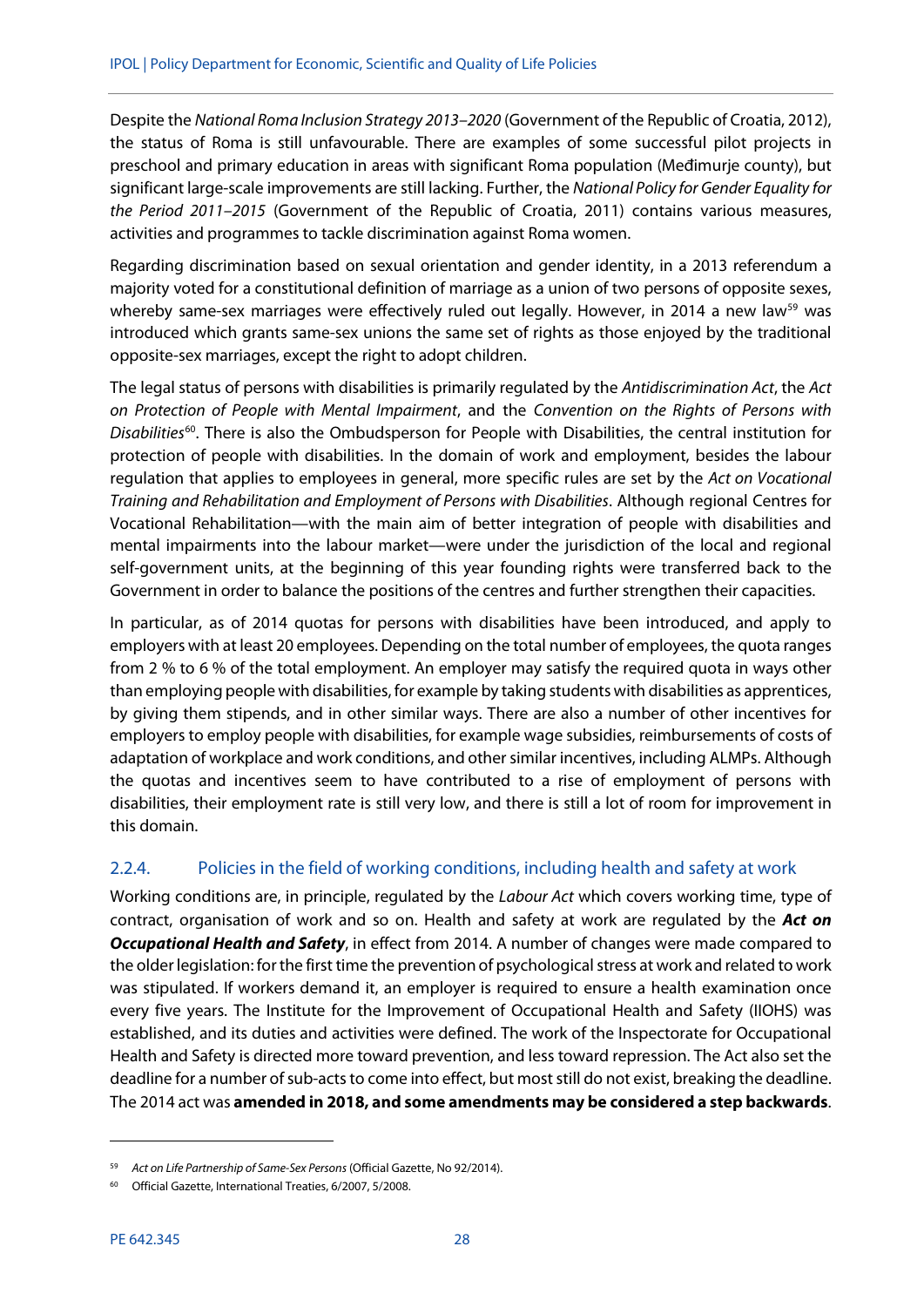Without prior social dialogue, and despite the opposition of both trade unions and the employers' organisation, the IIOHS was abolished as an independent institution, its job being taken over by the MLPS. The number of mandatory meetings of the Parliamentary Committee for Occupational Health and Safety was halved, from once in three months to once in six months. The number of workers who must have first-aid training was more than halved, from one in 20 to one in 50 employees.

# <span id="page-30-0"></span>**2.3. The role of social partners and NGOs in policy design and implementation**

The Economic and Social Council (ESC) continues to be the main body for social partners to be consulted and have a role in policy development. However, it has been long regarded as little more than a sounding board. Recently, **there was a serious dispute between the trade unions and the Government over the role of the ESC**. The trade unions left the ESC in April 2019 and have not participated in its work since then. The key issue seems to be the future work of the ESC, with trade unions criticising the lack of influence on policy. They have requested changes in the ESC's constitutive documents to ensure a more active role. The disagreements over pension reform discussed above may also have fuelled resentment.

**NGOs are still not fully represented in policy formulation** although their role as both service providers and as leaders in EU-funded projects has led to a greater voice for some. The work of the Governmental Office for NGOs and the National Foundation for Civil Society Development includes NGOs as development partners and advocates for their greater role in policy formulation. Before undertaking major reforms, working groups tend to be established including all relevant and knowledgeable stakeholders, including social partners, NGOs, and relevant researchers. At the same time, their impact, particularly on issues the Government deems to be political priorities, is rather limited.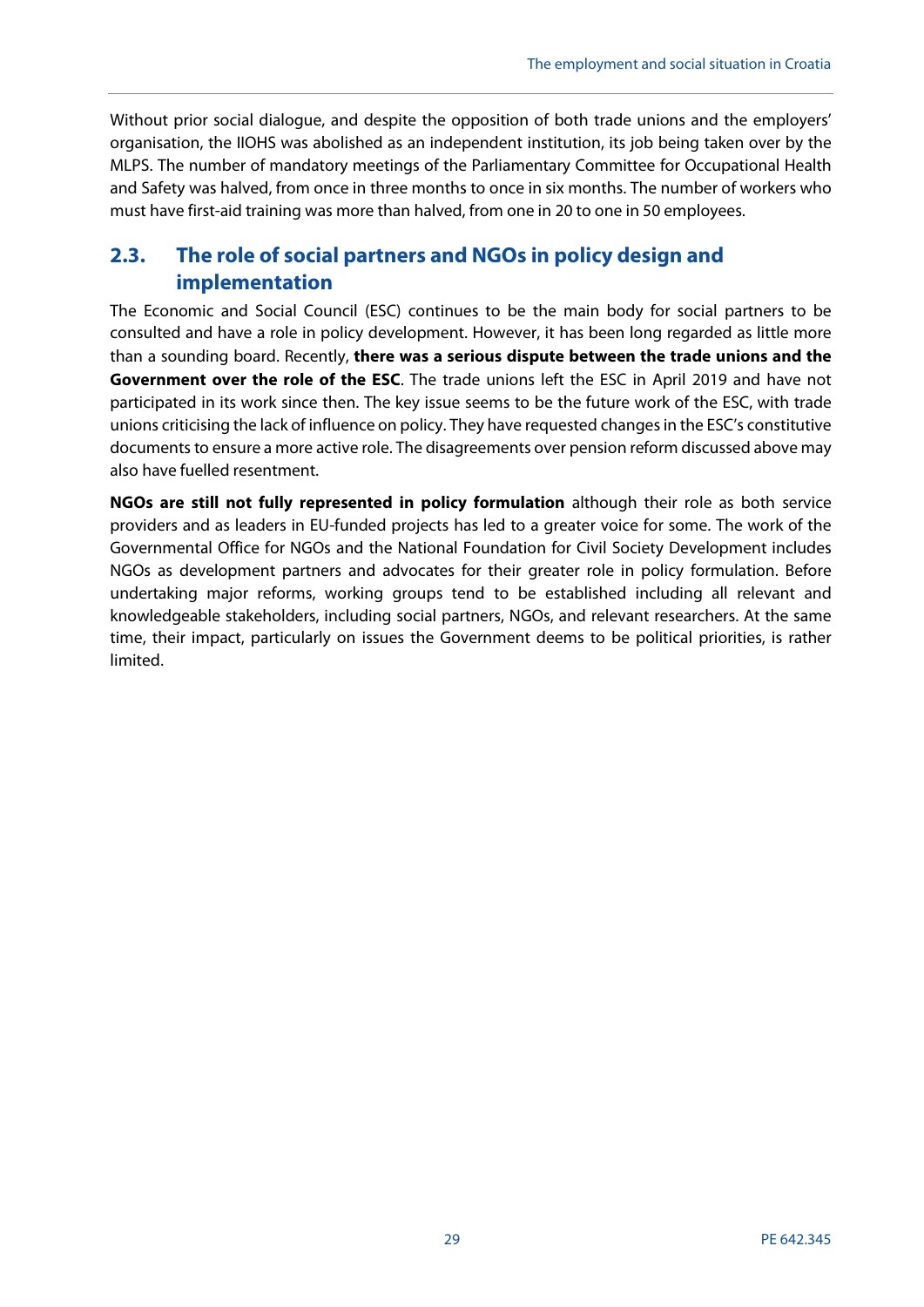# <span id="page-31-0"></span>**FUNCTIONING OF EU FUNDING IN PRACTICE**

# <span id="page-31-1"></span>**3.1. The use of ESF funding and the Youth Employment Initiative in Croatia**

After joining the EU in 2013, Croatia took the opportunity to use EU funds in order to combat high unemployment, especially among the youth population. Since, at the time, Croatia had the third largest youth unemployment rate, after Greece and Spain, it met the conditions for access to funds from both the European Social Fund (ESF) and Youth Employment Initiative (YEI)<sup>[61](#page-31-2)</sup> in conducting policies aimed at activating and employing the youth population, mainly through the Youth Guarantee (YG) scheme. MLPS, as the managing authority of the Operational Programme for Efficient Human Resources (OPEHR), is in charge of the coordination of the YG, while the implementation is under the responsibility of the CES.

The basis for accessing funds from both the ESF and YEI is the *Implementation Plan for Youth Guarantee* produced by the MLPS and CES which contains a full description of the reforms and measures that need to be implemented to facilitate the transition of young people from education to the world of work and to establish a YG system<sup>62</sup>. Out of 9 different ALMP measures available at CES, 6 are intended for the youth population within the implementation of the YG<sup>[63](#page-31-4)</sup>. The Report on the Implementation of the *Implementation Plan for Youth Guarantee for 2017* (MLPS, 2017b) reports that 19 279 young persons were included in different ALMP programmes during 2017, which is a decrease of 13.6 % in comparison to 2016. Vocational training without commencing employment was the most popular programme (9 873 participants), but also the programme with the largest decline from 2016 (by 27 %) $^{64}$  $^{64}$  $^{64}$ . As regards the main goals of YG, the *Report*states that slightly more than 26 % of young people had been included in one or other of the programmes within 4 months of registering at the CES. In addition, within the measures aimed at activating and outreach towards young NEETs, a large number of unemployed persons up to 29 years have been provided with individual counselling, joined individual consultations or participated in workshops during 2017 (MLPS, 2017b). During 2017 and 2018, a pilot-project "Establishment of NEET tracking system", financed by the ESF, was implemented; however, it became clear that before a fully operational tracking system can be implemented, additional work needs to be done on both preparation and analysis of the available data (Tomić et al., 2018). It seems that MLPS has put this issue on hold as the follow-up to the pilot project that had been announced has not yet started.

Most of the costs of implementing YG measures in 2017 stem from the implementation of ALMP measures (CES), with the total financial resources in 2017 coming from the following sources: YEI: EUR 26.8 million; EU/ESF: EUR 3.6 million; state budget (including co-financing): EUR 62.9 million (MLPS, 2017b). Botrić (2017) reports that in 2016, one in four young people participating in an ALMP was funded through the YEI, and that the structure of participants in YEI is similar to the structure of participants in overall ALMP measures. It is also reported that, in the period 2013-2017, a total of EUR

<span id="page-31-2"></span>As one of the main EU financial resources to support the implementation of YG schemes, YEI is available to those Member States with regions that had youth unemployment rates of 25 % or higher in 2012 (for the initial allocation) and in 2016 (after the YEI increase). In both Adriatic and Continental Croatia regions unemployment rates for the population aged 15-24 have been larger than 25 % in both 2012 and 2016. It has already been mentioned that in the context of ALMPs the definition of youth population in Croatia extends to the age of 29 (MLPS, 2014).

<span id="page-31-3"></span> $62$  This is a flexible document that is modified according to changes of circumstances, such as availability of financing, changes on the labour market, effectiveness of individual measures, etc. The latest available *Implementation Plan* is for the period 2019-2020.

<span id="page-31-4"></span><sup>63</sup> Support for employment, support for self-employment, education of the unemployed, on-the-job training, vocational training without commencing employment, and public works.

<span id="page-31-5"></span><sup>64</sup> For more details about this specific programme please refer to CES (2016) or Tomić and Žilić (2018).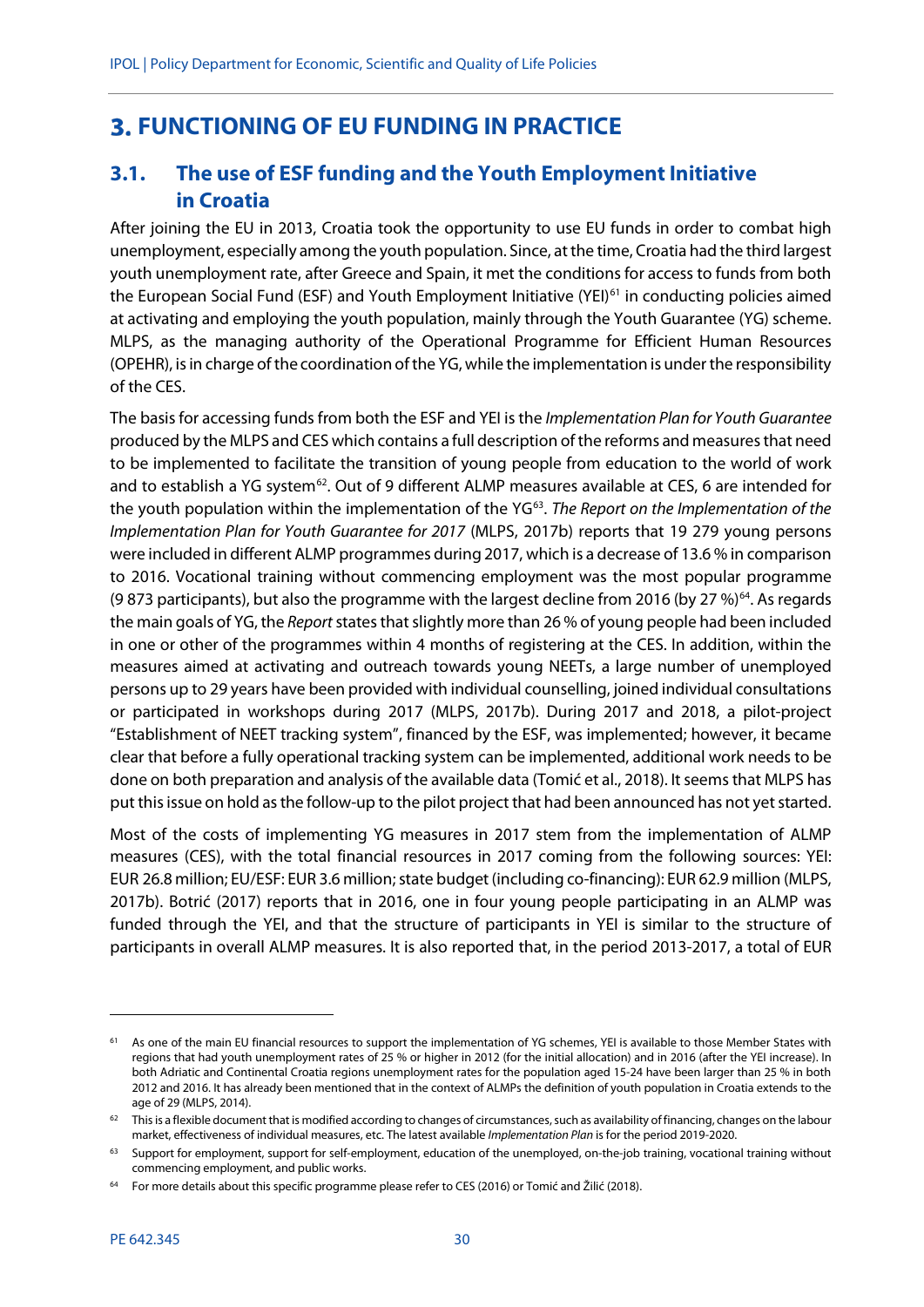101.3 million was allocated from YEI that was matched by the same amount from the ESF (EC, 2019b)<sup>[65](#page-32-0)</sup>. Botrić (2017) additionally explains that YEI addresses emergency youth unemployment issues, while ESF serves as a support to more hard-to-solve or intractable unemployment issues. She further explains that the YG process has influenced policy design in Croatia not only by activating and employing the youth population, but also by increasing the capacity of the administration to deal with the issue (Botrić, 2017). In addition, the project "Implementation of active employment policy measures for young people" of a total value of around EUR 214.9 million and targeting 37 441 young people is being implemented by the CES in the period November 2015 – December 2022 (EC, 2019b).

*Research on the progress measured by longer-term performance indicators with target values for YEI and ESF for 2015-2016* and *2017* and the *Evaluation of the Youth Employment Initiative under the Operational Program for Efficient Human Resources 2014-2020 for 2018* (Ipsos, 2017; 2018; 2019) provide additional information on the use of ESF funding and YEI in Croatia. For example, the evaluation report for 2018 (Ipsos, 2019) states that only ALMP measures aimed at integration of young people into the labour market have been implemented, while returning young people to education under the authority of the Ministry of Science and Education (MoSE) is still not in evidence. Besides that, the report states that interventions included exclusively the registered unemployed, whereas the inactive part of the NEET population has mainly remained hard-to-reach, and also that the allocation of funds was directed to the most in-demand programmes (vocational training without commencing employment). The evaluation, based on both survey and internal monitoring data, also found that 6 months after the end of participation, 68 % of participants were employed and about 4 % of them continued education (YEI intervention), thus exceeding the target value of 48 % participants no longer in NEET status, while around 50 % of long-term unemployed participants were employed in the same period (ESF intervention), suggesting that the intervention surpassed the target of 38 % participants no longer in the NEET status in this case as well. Both the descriptive statistics and counterfactual impact evaluation indicate that support for employment is the most successful measure. The analysis of cost-effectiveness of individual measures revealed that the unit cost of the vocational training without commencing employment measure per realised effect in the observed period was 50.0<sup>66</sup>, whereas the unit cost of the employment subsidy for the same period is 3.7 (YEI intervention).

<span id="page-32-0"></span><sup>&</sup>lt;sup>65</sup> Botrić (2017) states that the YEI implementation in Croatia has had a relatively late start as it became operative only in 2015 (after the OPEHR was adopted at the end of 2014 and YEI integrated into ESF programming in accordance with the EU Directive 1303/2013, while the financial implementation started only in November 2015).

<span id="page-32-1"></span><sup>&</sup>lt;sup>66</sup> About 50 unit costs had to be spent per end beneficiary (as much as HRK 1.8 million) to employ one end-beneficiary 6 months after the end of the programme.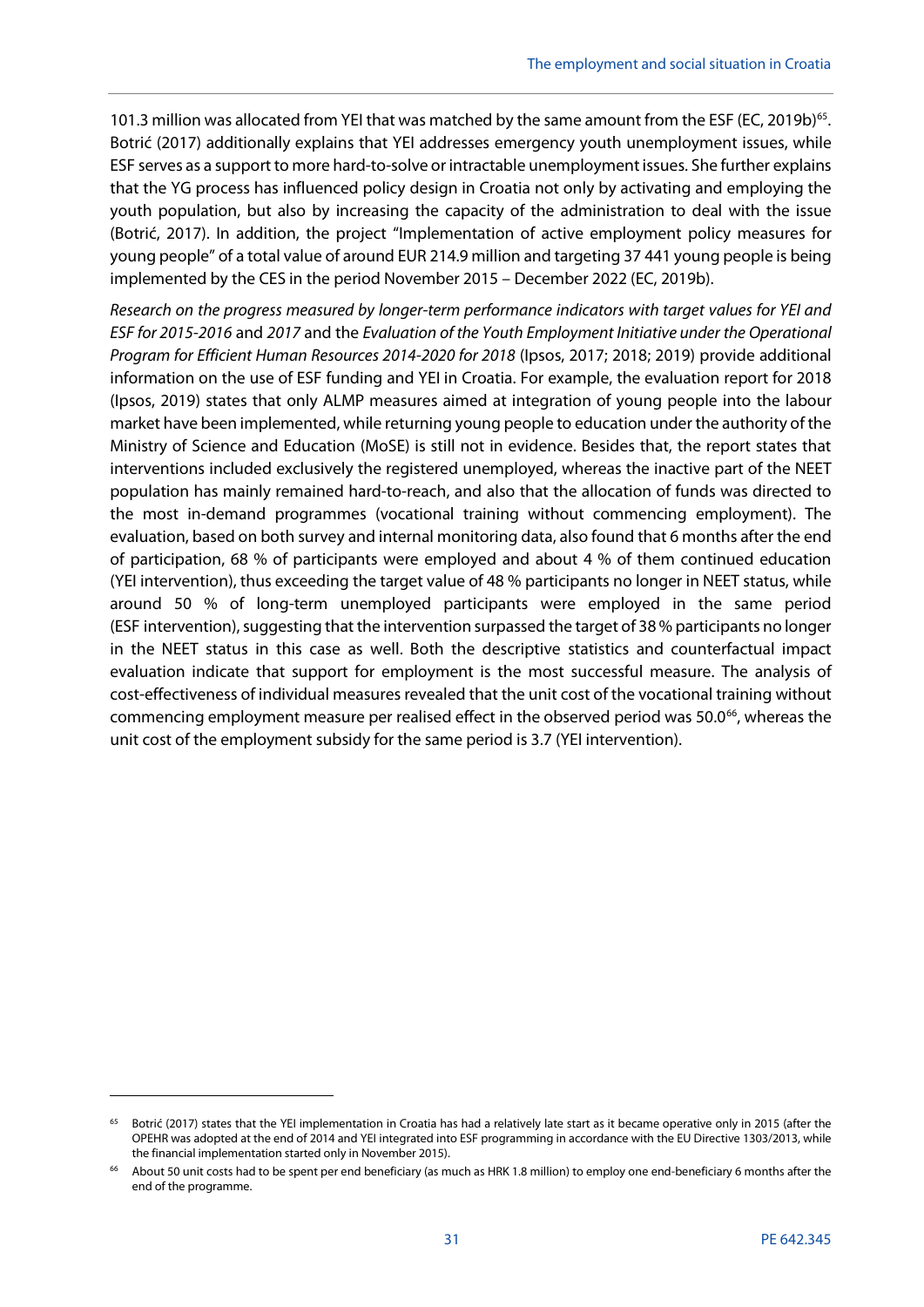# <span id="page-33-0"></span>**PRIORITIES OF THE UPCOMING CROATIAN PRESIDENCY OF THE EU IN THE FIELD OF EMPLOYMENT AND SOCIAL AFFAIRS**

The Republic of Croatia is set to preside over the Council of the European Union in the period from 1 January 2020 to 30 June 2020. The *18-month programme of the Council of the EU for 1 January 2019 - 30 June 2020*, the so-called *trio programme*, endorsed by the Member States at a meeting of the General Affairs Council (GAC) on 11 December 2018, was prepared — in cooperation with the Council of the EU General Secretariat and the European External Action Service — by Croatia, Finland and Romania as the future presiding trio at the time. As reported by the Ministry of Foreign and European Affairs (MFEA) of the Republic of Croatia: "the programme, along with the topics contained within the *EU Strategic Programme*, includes the measures and activities that Croatia has particularly been pushing for in various areas from growth, development and **jobs**, with special emphasis on the issue of **youth unemployment**, **investing in labour market-adapted education** and promoting transport connections, to security and the EU enlargement"[67](#page-33-1). MFEA also announced that following the *trio programme* and additional national priorities, the Croatian government will prepare the *Programme of Croatian Presidency of the EU Council* which should set out and elaborate in more detail measures and activities that Croatia wants to address as priorities during its Presidency by the end of 2019. The MFEA replied to our request that the harmonisation of the *Programme* is still in progress and that it **will be adopted by the Government just before the start of the Presidency** when it will also be publicly announced; that in producing the document as well as following the *trio programme*, they are also taking into account *A new strategic agenda 2019-2024* of the European Council, and that the final draft of the *Programme* will, if necessary, be further refined upon the establishment of the work programme of the new European Commission, and depending on the results of the Finnish Presidency of the EU Council.

Croatian Prime Minister Andrej Plenković has named several key priorities during Croatia's Presidency on a number of occasions. For instance, at the beginning of September 2019, at a joint seminar for ministers and state secretaries organised by the Embassy of the French Republic in cooperation with the Office of the Prime Minister and the Ministry of Foreign and European Affairs of the Republic of Croatia and with the support of the French National School of Public Administration (ENA), Mr. Plenković has said that Croatia's chairmanship of the Council of the EU is coming at a challenging time and he emphasised **four points regarding Croatia's political priorities** during its chairmanship of the Council of the EU[68](#page-33-2): (i) a **demographic revival** of a **growing and developing Europe**, together with strengthening the internal market, competitiveness, the economies of Member States, cohesion and convergence<sup>69</sup>; (ii) **connecting Europe**, implying transport, energy and digital connectivity of the continent; (iii) **protecting Europe**, covering issues of security, respecting rights, European values and a comprehensive approach to migration; and (iv) a **strong, agile and assertive EU role on a global level**, suggesting that Croatia has to also be more assertive and active in this regard. On another occasion, during a session of the Croatian Parliament<sup>70</sup>, he repeated the four priorities but also mentioned that the discussion on the EU budget (2021-2027 Multiannual Financial Framework) is most likely to be held during Croatian presidency.

<span id="page-33-1"></span><sup>67</sup> [http://www.mvep.hr/en/info-servis/press-releases/,31866.html.](http://www.mvep.hr/en/info-servis/press-releases/,31866.html)

<span id="page-33-3"></span><span id="page-33-2"></span><sup>68</sup> [https://vlada.gov.hr/news/pm-croatia-s-chairmanship-of-eu-comes-at-a-challenging-time/26688.](https://vlada.gov.hr/news/pm-croatia-s-chairmanship-of-eu-comes-at-a-challenging-time/26688)

<sup>69</sup> Stressing the importance for Croatia of the European Council adding demographic revival to its strategic agenda back in June (*A new strategic agenda 2019-2024*), given that 14 of the 28 Member States (Croatia included) have negative birth rates.

<span id="page-33-4"></span><sup>70</sup> [https://vlada.gov.hr/news/croatia-s-eu-presidency-will-be-intense-and-will-require-the-full-involvement-and-contribution-of-all-of-us](https://vlada.gov.hr/news/croatia-s-eu-presidency-will-be-intense-and-will-require-the-full-involvement-and-contribution-of-all-of-us-together/27809)[together/27809.](https://vlada.gov.hr/news/croatia-s-eu-presidency-will-be-intense-and-will-require-the-full-involvement-and-contribution-of-all-of-us-together/27809)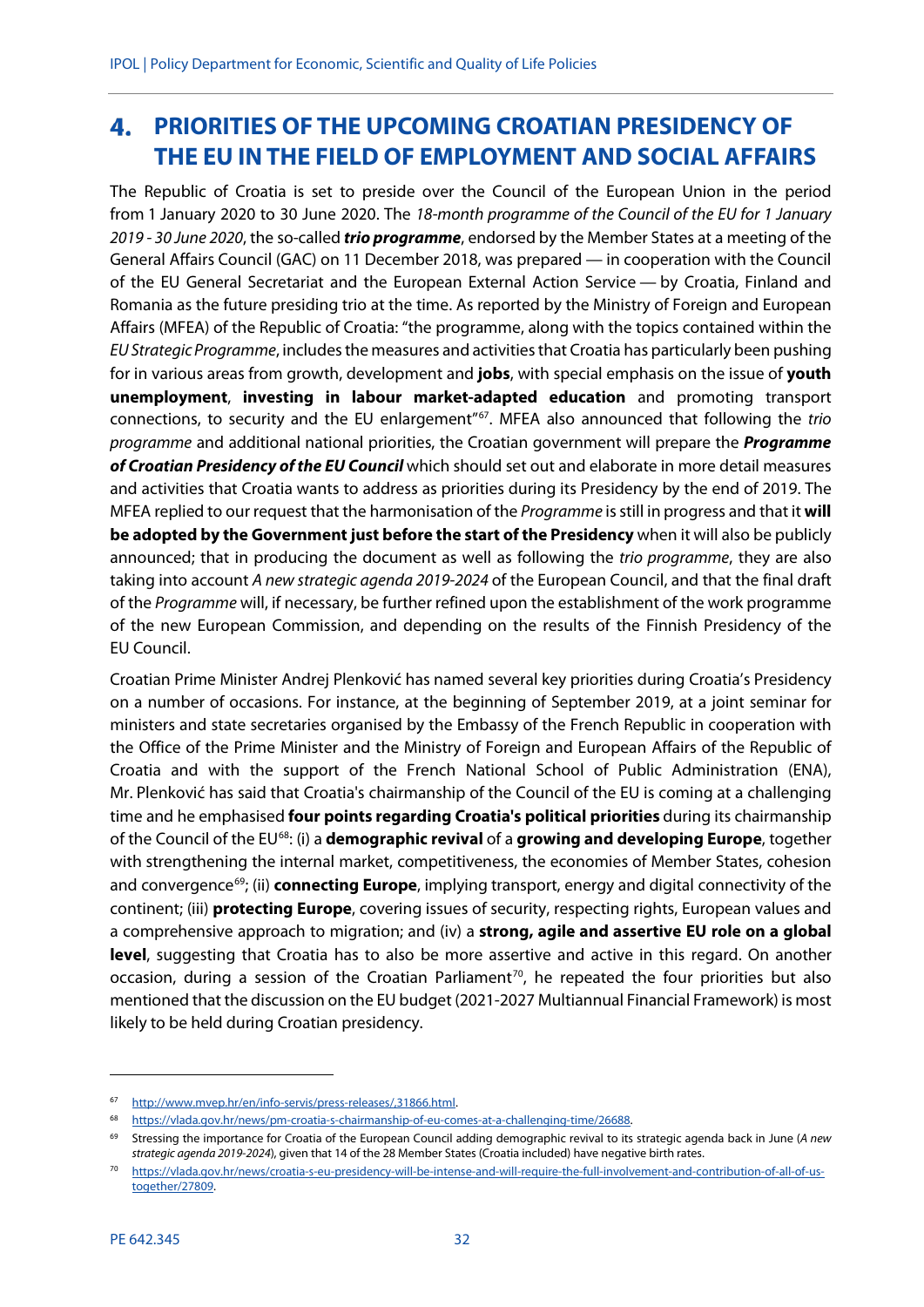# <span id="page-34-0"></span>**REFERENCES**

- Bagić, D. (2010). *Industrial Relations in Croatia: Social Integration or Market Conflict* [*Industrijski odnosi u Hrvatskoj: društvena integracija ili tržišni sukob]*. Zagreb: TIM press.
- Bagić, D. (2014). *Analysis of the Impact of Collective Agreements on the Wage System in the Republic of Croatia*. Zagreb: Ministry of Labour and Pension System of the Republic of Croatia.
- Bejaković, P. (2015). A revision of the shadow economy in Croatia: causes and effects. *Economic research - Ekonomska istraživanja*, *28*(1), 422-440. Available at: [https://doi.org/10.1080/1331677X.2015.1059104.](https://doi.org/10.1080/1331677X.2015.1059104)
- Bodiroga-Vukobrat, N., Martinović, A. (2017). *Gender Equality Policies in Croatia – Update*. European Parliament, DG for Internal Policies, Policy Department C: Citizens' Rights and Constitutional Affairs. Available at: [https://www.europarl.europa.eu/RegData/etudes/STUD/2017/596803/IPOL\\_STU\(2017\)596803\\_E](https://www.europarl.europa.eu/RegData/etudes/STUD/2017/596803/IPOL_STU(2017)596803_EN.pdf)

[N.pdf.](https://www.europarl.europa.eu/RegData/etudes/STUD/2017/596803/IPOL_STU(2017)596803_EN.pdf)

- Boll, C., & Lagemann, A. (2018). *Gender pay gap in EU countries based on SES (2014)*. European Commission*.* Available at: [https://ec.europa.eu/info/sites/info/files/aid\\_development\\_cooperation\\_fundamental\\_rights/rep](https://ec.europa.eu/info/sites/info/files/aid_development_cooperation_fundamental_rights/report-gender-pay-gap-eu-countries_october2018_en_0.pdf) [ort-gender-pay-gap-eu-countries\\_october2018\\_en\\_0.pdf.](https://ec.europa.eu/info/sites/info/files/aid_development_cooperation_fundamental_rights/report-gender-pay-gap-eu-countries_october2018_en_0.pdf)
- Botrić, V. (2017). *Youth Employment Initiative (YEI) in Croatia*. European Parliament, DG for Internal Policies, Policy Department A: Economic and Scientific Policy. Available at: [https://www.europarl.europa.eu/RegData/etudes/IDAN/2017/607332/IPOL\\_IDA\(2017\)607332\\_EN](https://www.europarl.europa.eu/RegData/etudes/IDAN/2017/607332/IPOL_IDA(2017)607332_EN.pdf) [.pdf.](https://www.europarl.europa.eu/RegData/etudes/IDAN/2017/607332/IPOL_IDA(2017)607332_EN.pdf)
- Brkić, M. (2015). Labor market duality and the impact of prolonged recession on employment in Croatia. *Croatian economic survey*, *17*(1), 5-45. Available at: [https://doi.org/10.15179/ces.17.1.1.](https://doi.org/10.15179/ces.17.1.1)
- Christiaensen, L., Ferre, C., Ivica, R., Matkovic, T., & Sharafudheen, T. (2019). *Jobs Challenges in Slavonia, Croatia–A Subnational Labor Market Assessment*. Working Paper No. 35., World Bank. Available at: [http://documents.worldbank.org/curated/en/554611566303661972/Jobs-Challenges-in-](http://documents.worldbank.org/curated/en/554611566303661972/Jobs-Challenges-in-Slavonia-Croatia-A-Subnational-Labor-Market-Assessment)[Slavonia-Croatia-A-Subnational-Labor-Market-Assessment.](http://documents.worldbank.org/curated/en/554611566303661972/Jobs-Challenges-in-Slavonia-Croatia-A-Subnational-Labor-Market-Assessment)
- Croatian Employment Service (CES) (2016). *External evaluation of active labour-market policy measures 2010-2013. Summary evaluation report*. Technical report, Croatian Employment Service. Available at: [http://www.ijf.hr/upload/files/file/ENG/HZZ\\_Ipsos.pdf.](http://www.ijf.hr/upload/files/file/ENG/HZZ_Ipsos.pdf)
- Croatian Institute of Public Health (2019). *Report on persons with disabilities in the Republic of Croatia [Izvješće o osobama s invaliditetom u Republici Hrvatskoj]*. Hrvatski zavod za javno zdravstvo. Available at: [https://www.hzjz.hr/periodicne-publikacije/izvjesce-o-osobama-s-invaliditetom-u](https://www.hzjz.hr/periodicne-publikacije/izvjesce-o-osobama-s-invaliditetom-u-republici-hrvatskoj-stanje-05-2019/)[republici-hrvatskoj-stanje-05-2019/.](https://www.hzjz.hr/periodicne-publikacije/izvjesce-o-osobama-s-invaliditetom-u-republici-hrvatskoj-stanje-05-2019/)
- Croatian National Bank (CNB) (2014). *Bulletin*. No. 209, Croatian National Bank, Zagreb. Available at: [https://www.hnb.hr/documents/20182/122038/ebilt209.pdf/4c79e37b-fcd7-46e2-91d3-](https://www.hnb.hr/documents/20182/122038/ebilt209.pdf/4c79e37b-fcd7-46e2-91d3-14e99d116e0f) [14e99d116e0f.](https://www.hnb.hr/documents/20182/122038/ebilt209.pdf/4c79e37b-fcd7-46e2-91d3-14e99d116e0f)
- Draženović, I., Kunovac, M., & Pripužić, D. (2018). Dynamics and determinants of emigration: the case of Croatia and the experience of new EU Member States. *Public Sector Economics*, *42*(4), 415-447. Available at: [https://doi.org/10.3326/pse.42.4.3.](https://doi.org/10.3326/pse.42.4.3)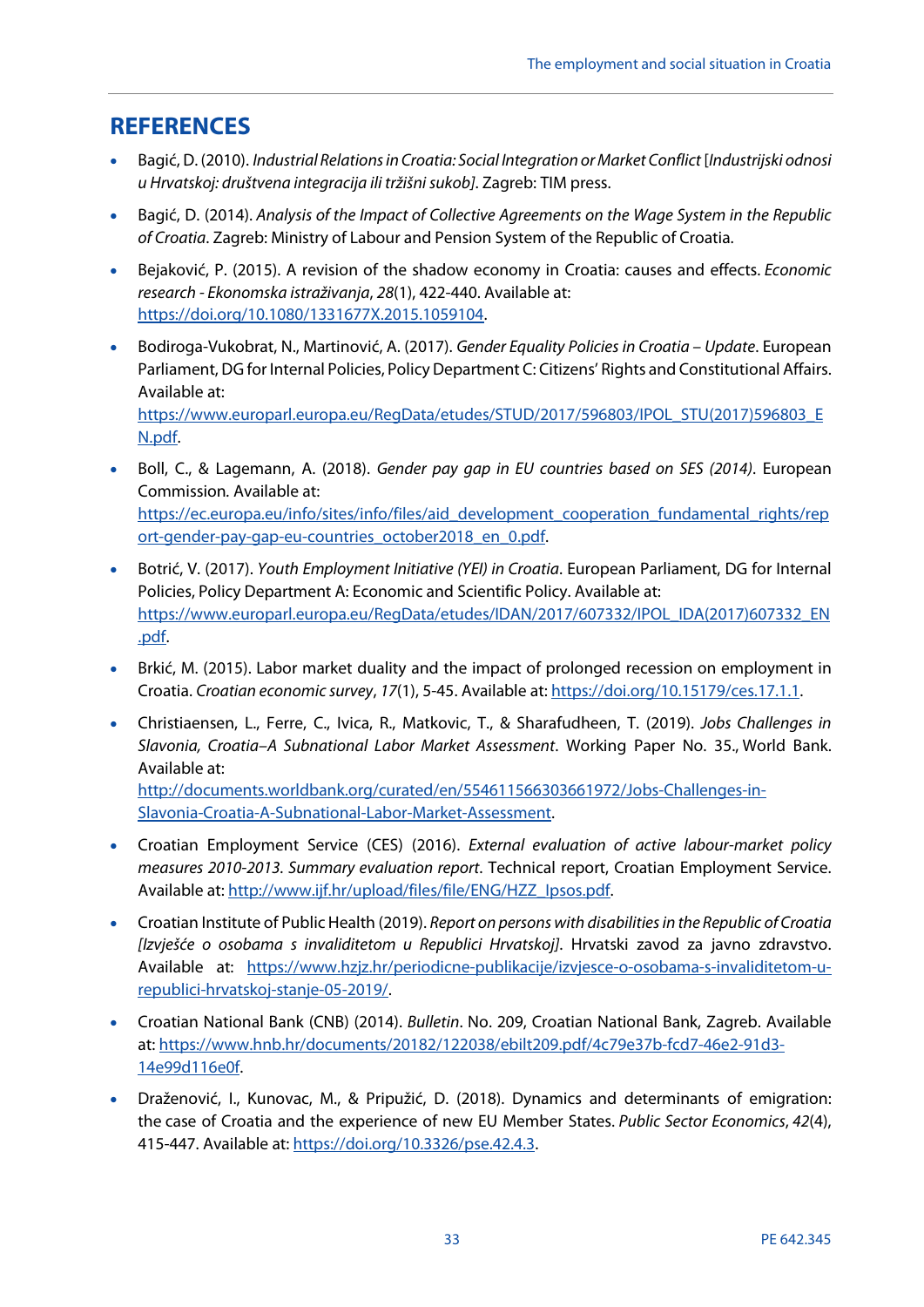- EIZ (Ekonomski institut, Zagreb) *Croatian Economic Outlook*, No 73, The Institute of Economics, Zagreb, Zagreb, 2018. Available at: [https://eizg.hr/userdocsimages/publikacije/serijske-publikacije/ceo/ceo\\_73\\_september-18.pdf.](https://eizg.hr/userdocsimages/publikacije/serijske-publikacije/ceo/ceo_73_september-18.pdf)
- European Commission (EC) (2014a). *Working Conditions*. Flash Eurobarometer 398. Available at: [https://ec.europa.eu/commfrontoffice/publicopinion/flash/fl\\_398\\_en.pdf.](https://ec.europa.eu/commfrontoffice/publicopinion/flash/fl_398_en.pdf)
- European Commission (EC) (2014b). *Undeclared work in the European Union*. Special Eurobarometer 402. Available at[: http://ec.europa.eu/public\\_opinion/archives/ebs/ebs\\_402\\_en.pdf.](http://ec.europa.eu/public_opinion/archives/ebs/ebs_402_en.pdf)
- European Commission (EC) (2017a). *Gender Equality 2017. Gender Equality, Stereotypes, and Women in Politics*. Special Eurobarometer 465. Available at: [https://ec.europa.eu/commfrontoffice/publicopinion/index.cfm/ResultDoc/download/Document](https://ec.europa.eu/commfrontoffice/publicopinion/index.cfm/ResultDoc/download/DocumentKy/80678) [Ky/80678.](https://ec.europa.eu/commfrontoffice/publicopinion/index.cfm/ResultDoc/download/DocumentKy/80678)
- European Commission (EC) (2017b). *Recommendation for a Council Recommendation on the 2017 National Reform Programme of Croatia*. COM (2017) 510 final. Available at: [https://ec.europa.eu/info/sites/info/files/2017-european-semester-country-specific](https://ec.europa.eu/info/sites/info/files/2017-european-semester-country-specific-recommendations-commission-recommendations-croatia.pdf)[recommendations-commission-recommendations-croatia.pdf.](https://ec.europa.eu/info/sites/info/files/2017-european-semester-country-specific-recommendations-commission-recommendations-croatia.pdf)
- European Commission (EC) (2018a). *Pension Adequacy Report 2018: Current and Future Income Adequacy in Old Age in the EU*. Available at: [https://publications.europa.eu/en/publication-detail/-](https://publications.europa.eu/en/publication-detail/-/publication/f0e89c3f-7821-11e8-ac6a-01aa75ed71a1/language-en) [/publication/f0e89c3f-7821-11e8-ac6a-01aa75ed71a1/language-en.](https://publications.europa.eu/en/publication-detail/-/publication/f0e89c3f-7821-11e8-ac6a-01aa75ed71a1/language-en)
- European Commission (EC) (2018b). *Recommendation for a Council Recommendation on the 2018 National Reform Programme of Croatia*. COM (2018) 410 final. Available at: [https://ec.europa.eu/info/sites/info/files/file\\_import/2018-european-semester-country-specific](https://ec.europa.eu/info/sites/info/files/file_import/2018-european-semester-country-specific-recommendation-commission-recommendation-croatia-en.pdf)[recommendation-commission-recommendation-croatia-en.pdf.](https://ec.europa.eu/info/sites/info/files/file_import/2018-european-semester-country-specific-recommendation-commission-recommendation-croatia-en.pdf)
- European Commission (EC) (2019a). *Recommendation for a Council Recommendation on the 2019 National Reform Programme of Croatia and delivering a council opinion on the 2019 Convergence Programme of Croatia*. COM (2019) 511 final. Available at: [https://ec.europa.eu/info/sites/info/files/file\\_import/2019-european-semester-country-specific](https://ec.europa.eu/info/sites/info/files/file_import/2019-european-semester-country-specific-recommendation-commission-recommendation-croatia_en.pdf)[recommendation-commission-recommendation-croatia\\_en.pdf.](https://ec.europa.eu/info/sites/info/files/file_import/2019-european-semester-country-specific-recommendation-commission-recommendation-croatia_en.pdf)
- European Commission (EC) (2019b). Factsheet: Youth Guarantee and Youth Employment Initiative in Croatia (2019). Available at: [https://ec.europa.eu/social/main.jsp?pager.offset=15&advSearchKey=YGYEI&mode=advancedSu](https://ec.europa.eu/social/main.jsp?pager.offset=15&advSearchKey=YGYEI&mode=advancedSubmit&catId=1307&doc_submit=&policyArea=0&policyAreaSub=0&country=0&year=0) [bmit&catId=1307&doc\\_submit=&policyArea=0&policyAreaSub=0&country=0&year=0.](https://ec.europa.eu/social/main.jsp?pager.offset=15&advSearchKey=YGYEI&mode=advancedSubmit&catId=1307&doc_submit=&policyArea=0&policyAreaSub=0&country=0&year=0)
- FRA (2013). *European Union Lesbian, Gay, Bisexual and Transgender Survey. Results at a Glance*. European Union Agency for Fundamental Rights. Available at: [https://fra.europa.eu/sites/default/files/eu-lgbt-survey-results-at-a-glance\\_en.pdf.](https://fra.europa.eu/sites/default/files/eu-lgbt-survey-results-at-a-glance_en.pdf)
- FRA (2018). *Second European Union Minorities and Discrimination Survey. Roma – Selected Findings*. European Union Agency for Fundamental Rights. Available at: [https://fra.europa.eu/sites/default/files/fra\\_uploads/fra-2016-eu-minorities-survey-roma](https://fra.europa.eu/sites/default/files/fra_uploads/fra-2016-eu-minorities-survey-roma-selected-findings_en.pdf)[selected-findings\\_en.pdf.](https://fra.europa.eu/sites/default/files/fra_uploads/fra-2016-eu-minorities-survey-roma-selected-findings_en.pdf)
- Franić, J., & Williams, C. (2014). *Undeclared work in Croatia: a baseline assessment*. GREY Working Paper no. 2, Sheffield University Management School, University of Sheffield. Available at [http://dx.doi.org/10.2139/ssrn.2435142.](https://dx.doi.org/10.2139/ssrn.2435142)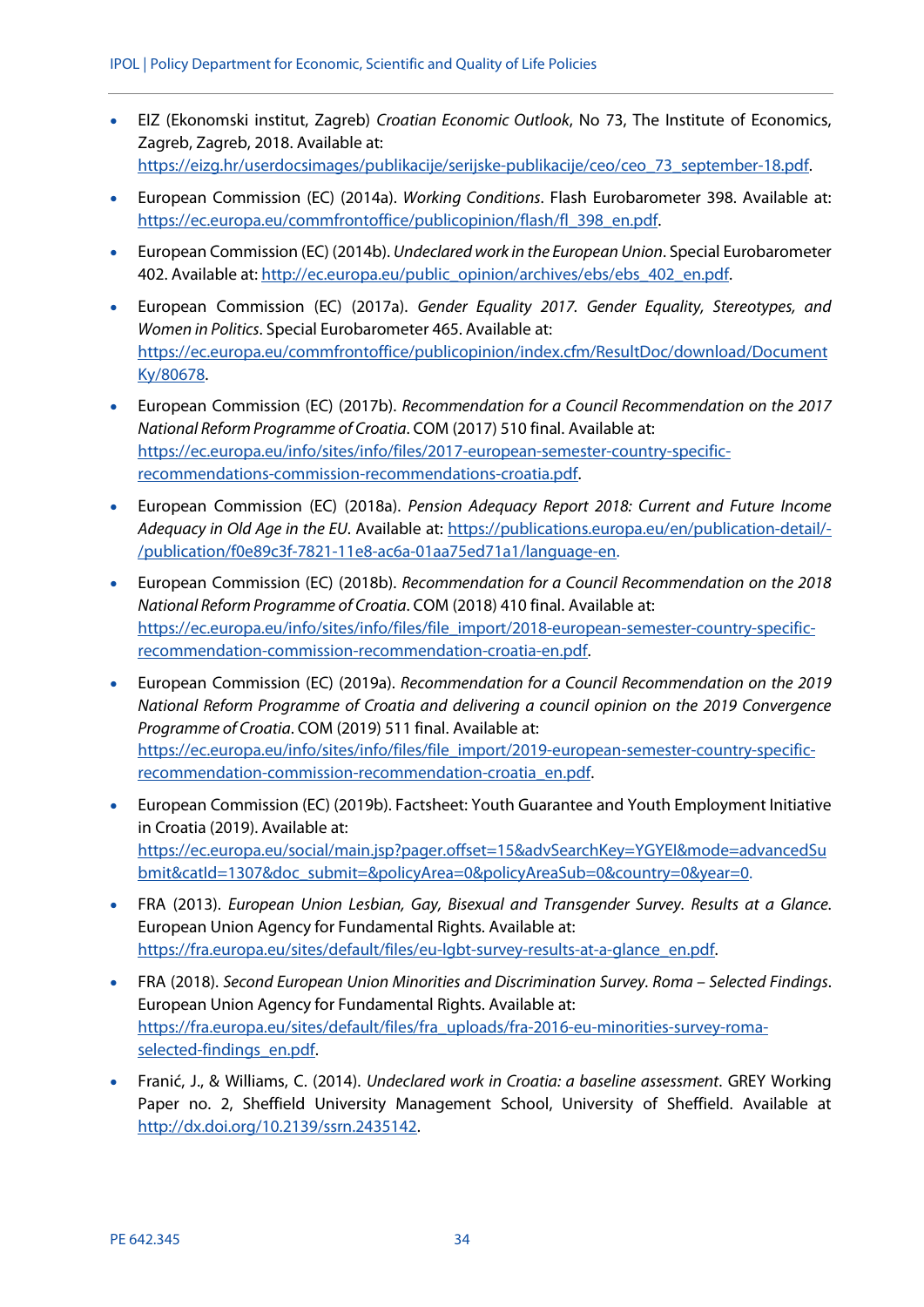- Franić, J., & Williams, C. (2017). *Illegitimate economic practices in Croatia: Findings from a representative survey of 2,000 citizens*. Grey Working Paper No. 9, Sheffield University Management School, University of Sheffield. Available at[: http://dx.doi.org/10.2139/ssrn.2932315.](https://dx.doi.org/10.2139/ssrn.2932315)
- Government of the Republic of Croatia (2011). *National Policy for Gender Equality for the Period 2011-2015*. Zagreb, 2011. Available at: [https://ravnopravnost.gov.hr/UserDocsImages/arhiva/images/pdf/National%20Policy%20for%20](https://ravnopravnost.gov.hr/UserDocsImages/arhiva/images/pdf/National%20Policy%20for%20Gender%20Equality%202011-2015.pdf) [Gender%20Equality%202011-2015.pdf.](https://ravnopravnost.gov.hr/UserDocsImages/arhiva/images/pdf/National%20Policy%20for%20Gender%20Equality%202011-2015.pdf)
- Government of the Republic of Croatia (2012). *National Roma Inclusion Strategy from 2013 to 2020*. Zagreb, 2012. Available at: [https://pravamanjina.gov.hr/UserDocsImages/arhiva/23102013/National%20Roma%20inclusion](https://pravamanjina.gov.hr/UserDocsImages/arhiva/23102013/National%20Roma%20inclusion%20strategy%202013-2020.eng.pdf) [%20strategy%202013-2020.eng.pdf.](https://pravamanjina.gov.hr/UserDocsImages/arhiva/23102013/National%20Roma%20inclusion%20strategy%202013-2020.eng.pdf)
- Government of the Republic of Croatia (2016). *Programme of the Government of the Republic of Croatia for 2016-2020 [Program Vlade Republike Hrvatske za mandat 2016. - 2020.]*. Zagreb, 2016. Available at (in Croatian): [https://vlada.gov.hr/UserDocsImages/ZPPI/Dokumenti%20Vlada/Program\\_Vlada\\_RH\\_2016\\_2020](https://vlada.gov.hr/UserDocsImages/ZPPI/Dokumenti%20Vlada/Program_Vlada_RH_2016_2020.pdf) [.pdf.](https://vlada.gov.hr/UserDocsImages/ZPPI/Dokumenti%20Vlada/Program_Vlada_RH_2016_2020.pdf)
- Ipsos (2017). *Research on the progress measured by longer-term performance indicators with target values for YEI and ESF for 2015-2016* [Istraživanje napretka mjerenog dugoročnijim pokazateljima rezultata sa zadanim ciljnim vrijednostima IZM-a i ESF-a 2015.-2016.]*.* Zagreb, 2017.
- Ipsos (2018). *Research on the progress measured by longer-term performance indicators with target values for YEI and ESF for 2017* [Istraživanje napretka mjerenog dugoročnim pokazateljima rezultata sa zadanim ciljnim vrijednostima IZM-a i ESF-a za 2017. godinu]*.* Zagreb, 2018.
- Ipsos (2019). *Evaluation of the Youth Employment Initiative under the Operational Program for Efficient Human Resources 2014-2020 for 2018* [Evaluacija Inicijative za zapošljavanje mladih u sklopu Operativnog programa Učinkoviti ljudski potencijali 2014. – 2020. za 2018. godinu]*.* Zagreb, 2019. Available at (in Croatian): [http://www.esf.hr/wordpress/wp-content/uploads/2015/12/Zavrsno](http://www.esf.hr/wordpress/wp-content/uploads/2015/12/Zavrsno-izvjesce_pokazatelji-dugorocnijih-rezultata_2019.pdf)[izvjesce\\_pokazatelji-dugorocnijih-rezultata\\_2019.pdf.](http://www.esf.hr/wordpress/wp-content/uploads/2015/12/Zavrsno-izvjesce_pokazatelji-dugorocnijih-rezultata_2019.pdf)
- Kunovac, M. (2014). Employment protection legislation in Croatia. *Financial theory and practice*, *38*(2), 139-172. Available at: [https://doi.org/10.3326/fintp.38.2.2.](https://doi.org/10.3326/fintp.38.2.2)
- Leutar, Z., & Buljevac, M. (2012). Zaposlenost osoba s invaliditetom u Hrvatskoj i zemljama Europske unije. *Društvena istraživanja*, 21(1/115), 79-100. Available at[: https://doi.org/10.5559/di.21.1.05.](https://doi.org/10.5559/di.21.1.05)
- Matković, T., & Kogan, I. (2012). All or nothing? The consequences of tertiary education noncompletion in Croatia and Serbia. *European sociological review*, 28(6), 755-770. Available at: [https://doi.org/10.1093/esr/jcr111.](https://doi.org/10.1093/esr/jcr111)
- MLPS (Ministry of Labour and Pension System) (2014). *Implementation Plan for Youth Guarantee [Plan implementacije garancije za mlade]*. Zagreb, 2014. Available at: [http://www.gzm.hr/wp](http://www.gzm.hr/wp-content/uploads/2014/11/plan-implementacije-gzm.pdf)[content/uploads/2014/11/plan-implementacije-gzm.pdf.](http://www.gzm.hr/wp-content/uploads/2014/11/plan-implementacije-gzm.pdf)
- MLPS (Ministry of Labour and Pension System) (2017a). *Guidelines for the Development and Implementation of Active Employment Policy in the Republic of Croatia for the period 2018-2020 [Smjernice za razvoj i provedbu aktivne politike zapošljavanja u Republici Hrvatskoj za razdoblje od 2018. do 2020. godine]*. Zagreb, 2017.
- MLPS (Ministry of Labour and Pension System) (2017b). *Report on the Implementation of the Implementation Plan for Youth Guarantee for 2017 [Izvješće o provedbi Plana implementacije Garancije*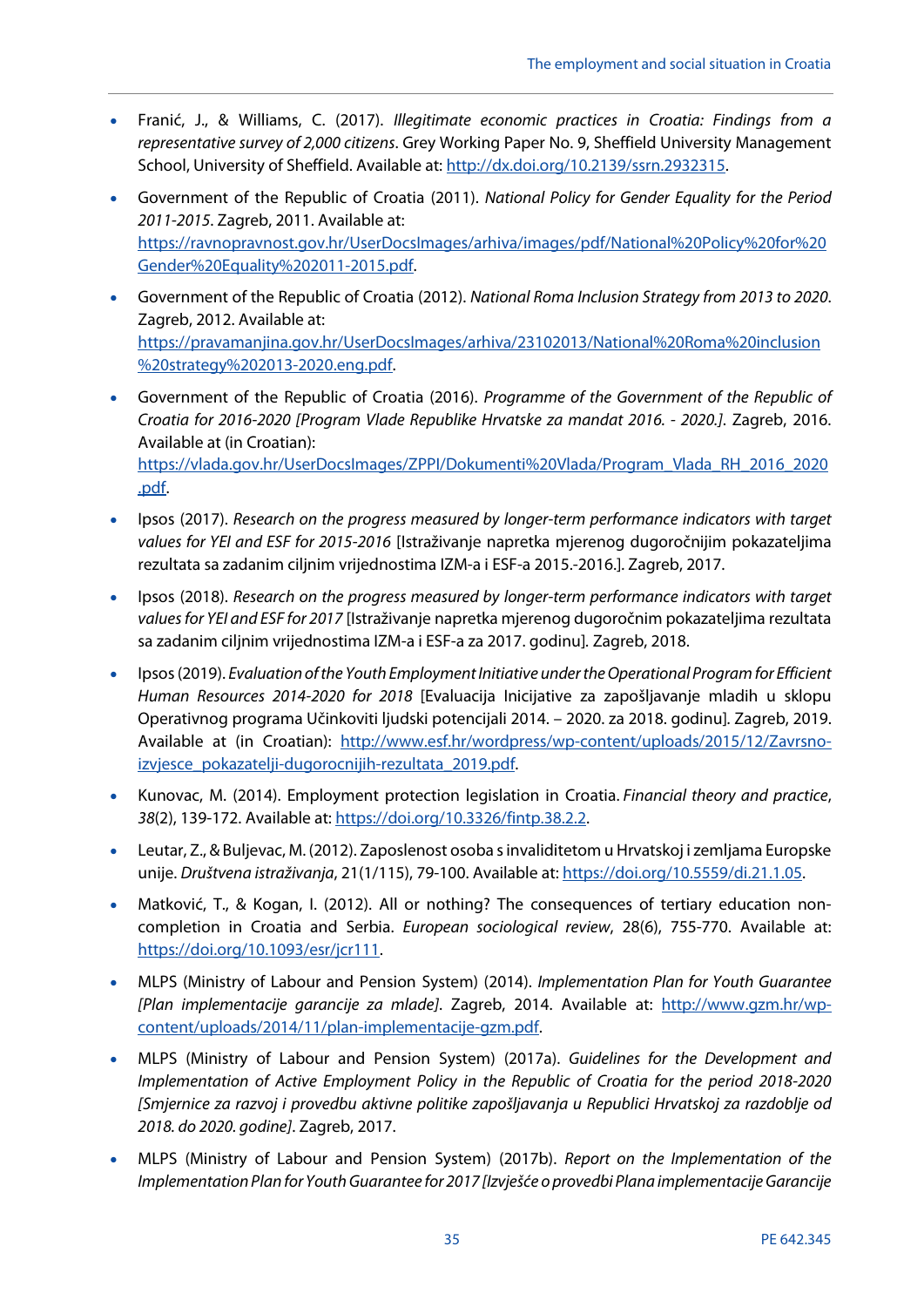*za mlade u 2017.]*. Zagreb, 2017. Available at (in Croatian): [http://www.gzm.hr/wp](http://www.gzm.hr/wp-content/uploads/2019/02/Izvje%C5%A1%C4%87e_o_provedbi_PIGZM_2017.pdf)[content/uploads/2019/02/Izvje %C5 %A1 %C4 %87e\\_o\\_provedbi\\_PIGZM\\_2017.pdf.](http://www.gzm.hr/wp-content/uploads/2019/02/Izvje%C5%A1%C4%87e_o_provedbi_PIGZM_2017.pdf)

- MLPS (Ministry of Labour and Pension System) (2019a). *The Report on the Implementation of the Guidelines for the Development and Implementation of Active Employment Policy in the Republic of Croatia for the Period 2018-2020 for the Year 2018 [Izvješće o provedbi Smjernica za razvoj i provedbu aktivne politike zapošljavanja u Republici Hrvatskoj za razdoblje od 2018. do 2020. godine, za 2018. godinu]*. Zagreb, 2019. Available at (in Croatian): [https://vlada.gov.hr/UserDocsImages//2016/Sjednice/2019/Travanj/154%20sjednica%20VRH//15](https://vlada.gov.hr/UserDocsImages/2016/Sjednice/2019/Travanj/154%20sjednica%20VRH/154.%20-%2013.1.pdf) [4.%20-%2013.1.pdf.](https://vlada.gov.hr/UserDocsImages/2016/Sjednice/2019/Travanj/154%20sjednica%20VRH/154.%20-%2013.1.pdf)
- MLPS (Ministry of Labour and Pension System) (2019b). *Labour Inspectorate Work Report for 2018 [Izvješće o radu Inspektorata rada u 2018.]*. Zagreb, 2019.
- Nestić, D., & Bakarić, I. R. (2010). *Minimum wage systems and changing industrial relations in Europe-National Report Croatia*. European Work and Employment Research Centre, Manchester Business School.
- Nestić, D., Rubil, I., Stubbs, P., & Tomić, I. (2013). *The employment and social situation in Croatia*. European Parliament, DG for Internal Policies, Policy Department A: Economic and Scientific Policy. Available at: [https://www.europarl.europa.eu/RegData/etudes/note/join/2013/507478/IPOL-](https://www.europarl.europa.eu/RegData/etudes/note/join/2013/507478/IPOL-EMPL_NT(2013)507478_EN.pdf)

[EMPL\\_NT\(2013\)507478\\_EN.pdf.](https://www.europarl.europa.eu/RegData/etudes/note/join/2013/507478/IPOL-EMPL_NT(2013)507478_EN.pdf)

- Nestić, D., & Tomić, I. (2018). Jobless Population and Employment Flows in Recession. *Journal of Balkan and Near Eastern Studies*, *20*(3), 273-292. Available at: [https://doi.org/10.1080/19448953.2018.1385271.](https://doi.org/10.1080/19448953.2018.1385271)
- Ombundsperson Office (2017). *Survey on Attitudes and Levels of Awareness of Discrimination and Forms of Discrimination for 2016 [Istraživanje o stavovima i razini svijesti o diskriminaciji i pojavnim oblicima diskriminacije 2016.]*. Pučki pravobranitelj i Centar za mirovne studije. Available at (in Croatian): [https://www.ombudsman.hr/en/download/istrazivanje-o-stavovima-i-razini-svijesti-o](https://www.ombudsman.hr/en/download/istrazivanje-o-stavovima-i-razini-svijesti-o-diskriminaciji-i-pojavnim-oblicima-diskriminacije-2016/)[diskriminaciji-i-pojavnim-oblicima-diskriminacije-2016/.](https://www.ombudsman.hr/en/download/istrazivanje-o-stavovima-i-razini-svijesti-o-diskriminaciji-i-pojavnim-oblicima-diskriminacije-2016/)
- Piasna, A. (2017). *'Bad jobs' recovery? European Job Quality Index 2005-2015*. Working Paper 2017.06, European Trade Union Institute. Available at: [https://www.etui.org/Publications2/Working-Papers/Bad-jobs-recovery-European-Job-Quality-](https://www.etui.org/Publications2/Working-Papers/Bad-jobs-recovery-European-Job-Quality-Index-2005-2015)[Index-2005-2015.](https://www.etui.org/Publications2/Working-Papers/Bad-jobs-recovery-European-Job-Quality-Index-2005-2015)
- Srhoj, S., & Žilić, I. (2019). "Fine...I'll do it myself" Lessons from self-employment grants in Croatia, paper presented at the *33rd Annual ESPE Conference*, Bath, UK, June 2019.
- Stefanov, R., Williams, C., & Rodgers, P. (2017). *Tackling Undeclared Work in Croatia: knowledgeinformed policy responses*. GREY Policy Brief No. 3, Sheffield University Management School, University of Sheffield. Available at: [https://www.researchgate.net/publication/319289121\\_TACKLING\\_UNDECLARED\\_WORK\\_IN\\_CRO](https://www.researchgate.net/publication/319289121_TACKLING_UNDECLARED_WORK_IN_CROATIA_KNOWLEDGE-INFORMED_POLICY_RESPONSES) [ATIA\\_KNOWLEDGE-INFORMED\\_POLICY\\_RESPONSES.](https://www.researchgate.net/publication/319289121_TACKLING_UNDECLARED_WORK_IN_CROATIA_KNOWLEDGE-INFORMED_POLICY_RESPONSES)
- Stubbs, P., & Zrinščak, S. (2015). ESPN Thematic Report on minimum income schemes. *European Social Policy Network Thematic Reports*. Available at: [http://www.sinisazrinscak.com/wp](http://www.sinisazrinscak.com/wp-content/uploads/2012/12/HR_ESPN_Thematic-Report-on-minimum-income-schemes_Croatia_2015.pdf)[content/uploads/2012/12/HR\\_ESPN\\_Thematic-Report-on-minimum-income](http://www.sinisazrinscak.com/wp-content/uploads/2012/12/HR_ESPN_Thematic-Report-on-minimum-income-schemes_Croatia_2015.pdf)schemes Croatia 2015.pdf.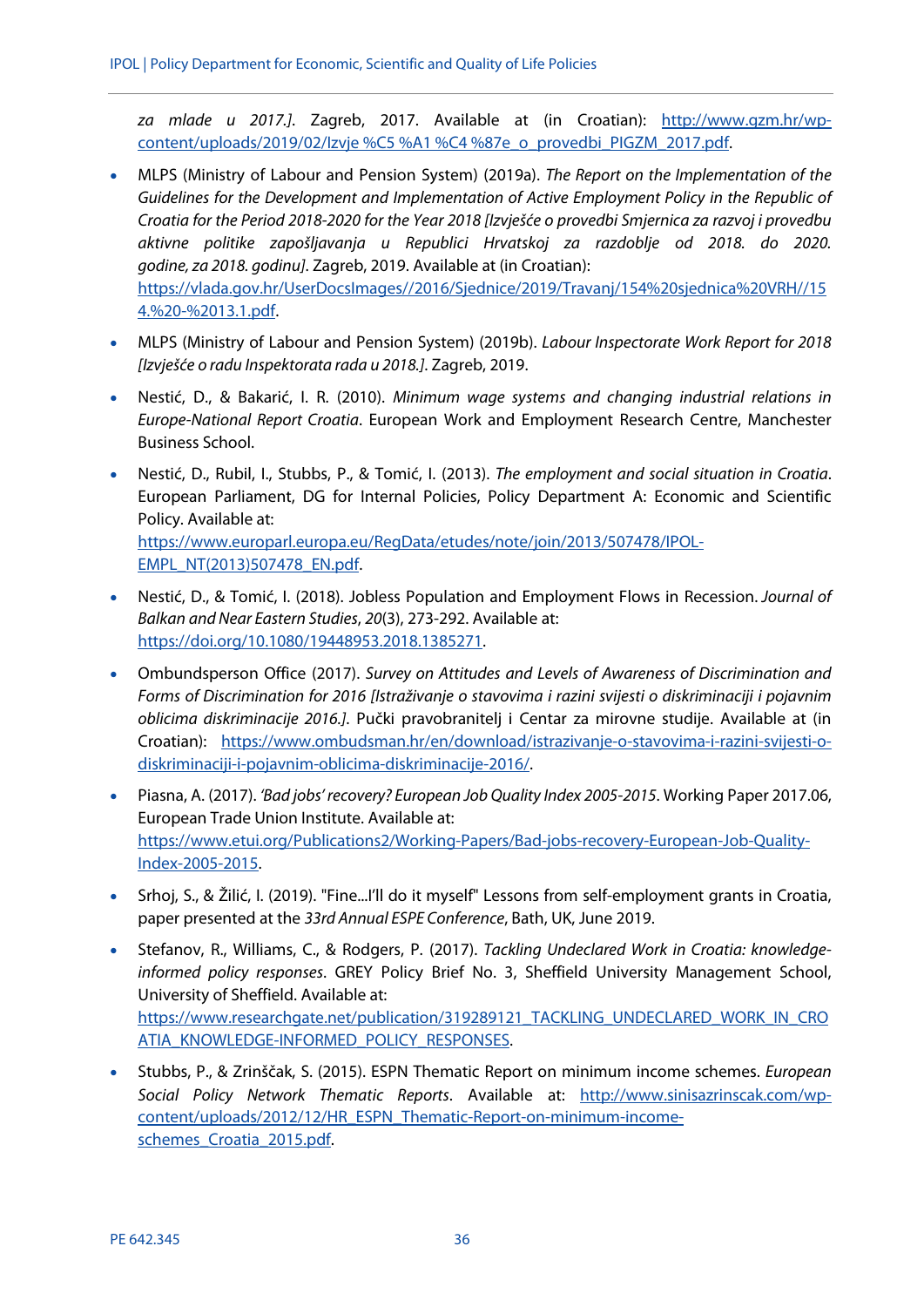- Stubbs, P., Ledić, M., Rubil. I., & Zrinščak, S. (2017). *Child Poverty and Household Coping Strategies in Croatia*. Zagreb: The Institute of Economics, Zagreb and Adris Foundation. Available at: [https://www.eizg.hr/userdocsimages/projekti/zavrseni/Child\\_poverty\\_eng.pdf.](https://www.eizg.hr/userdocsimages/projekti/zavrseni/Child_poverty_eng.pdf)
- Stubbs, P. (2018). Croatia: the challenges of reforming social benefits. *ESPN (European Social Policy Network) Flash Report 2018/52*. Available at: [https://ec.europa.eu/social/BlobServlet?docId=19986&langId=en.](https://ec.europa.eu/social/BlobServlet?docId=19986&langId=en)
- Šućur, Z. (2015). *Poverty and well-being of pre-school children in Croatia [Siromaštvo i dobrobit djece predškolske dobi u Republici Hrvatskoj]*. Zagreb: UNICEF Office for Croatia. Available at (in Croatian): [https://www.unicef.hr/wp](https://www.unicef.hr/wp-content/uploads/2015/09/Publikacija_Siromastvo_Unicef_2015_online.pdf)[content/uploads/2015/09/Publikacija\\_Siromastvo\\_Unicef\\_2015\\_online.pdf.](https://www.unicef.hr/wp-content/uploads/2015/09/Publikacija_Siromastvo_Unicef_2015_online.pdf)

• Šućur, Z., Babić, Z., Urban, I., & Baran, J. (2016). *Structure of Benefits, Subventions and Users of Social Protection Programmes in Croatia [Struktura naknada, izdaci i korisnici programa socijalne zaštite u Republici Hrvatskoj]*. Ministarstvo socijalne politike i mladih]. Available at (in Croatian):

- Tomić, I., Botrić, V., & Žilić, I. (2018). *Analysis of the status and recommendations for the development of further activities for NEET population [Analiza stanja i preporuke za razvoj daljnjih aktivnosti za osobe u NEET statusu]*. Project study, Zagreb: Ministry of Labour and Pension System. Available at (in Croatian)[: https://www.eizg.hr/userdocsimages//projekti/neet\\_studija.PDF.](https://www.eizg.hr/userdocsimages/projekti/neet_studija.PDF)
- Tomić, I., & Žilić, I. (2018). Working for 200 euro? The effects of traineeship reform on labor market outcomes in Croatia. *EIZ Working Papers*, (4), 1-37. Available at[: https://hrcak.srce.hr/204376.](https://hrcak.srce.hr/204376)
- Tomić, I. (2019). Employment protection reforms in the recession: how have they transformed the labour market in Croatia? *Public sector economics*, *forthcoming*.
- UNICEF (2017). *Child well-being indicators for Croatia*. UNICEF Office for Croatia.

https://bib.irb.hr/datoteka/807966.Izvjetaj - Publikacija 1.pdf.

- Vukorepa, I., Tomić, I. & Stubbs, P. (2017). ESPN Thematic Report on Access to Social Protection of People Working as Self-employed or on Non-standard Contracts - Croatia. *European Social Policy Network Thematic Reports*. Available at: http://ec.europa.eu/social/BlobServlet?docId=17687&langId=en.
- World Bank (2018a). *Life on the Margins. Survey Results of the Experiences of LGBTI people in Southeastern Europe*. The World Bank. Available at: [http://documents.worldbank.org/curated/en/123651538514203449/pdf/130420-REPLACEMENT-](http://documents.worldbank.org/curated/en/123651538514203449/pdf/130420-REPLACEMENT-PUBLIC-FINAL-WEB-Life-on-the-Margins-Survey-Results-of-the-Experiences-of-LGBTI-People-in-Southeastern-Europe.pdf)[PUBLIC-FINAL-WEB-Life-on-the-Margins-Survey-Results-of-the-Experiences-of-LGBTI-People-in-](http://documents.worldbank.org/curated/en/123651538514203449/pdf/130420-REPLACEMENT-PUBLIC-FINAL-WEB-Life-on-the-Margins-Survey-Results-of-the-Experiences-of-LGBTI-People-in-Southeastern-Europe.pdf)[Southeastern-Europe.pdf.](http://documents.worldbank.org/curated/en/123651538514203449/pdf/130420-REPLACEMENT-PUBLIC-FINAL-WEB-Life-on-the-Margins-Survey-Results-of-the-Experiences-of-LGBTI-People-in-Southeastern-Europe.pdf)
- World Bank (2018b). *Implementation Completion and Results Report: Social Protection System Modernization Project*. ICR00004446, The World Bank. Available at: [http://documents.worldbank.org/curated/en/209091528124911226/Croatia-Social-Protection-](http://documents.worldbank.org/curated/en/209091528124911226/Croatia-Social-Protection-System-Modernization-Project)[System-Modernization-Project.](http://documents.worldbank.org/curated/en/209091528124911226/Croatia-Social-Protection-System-Modernization-Project)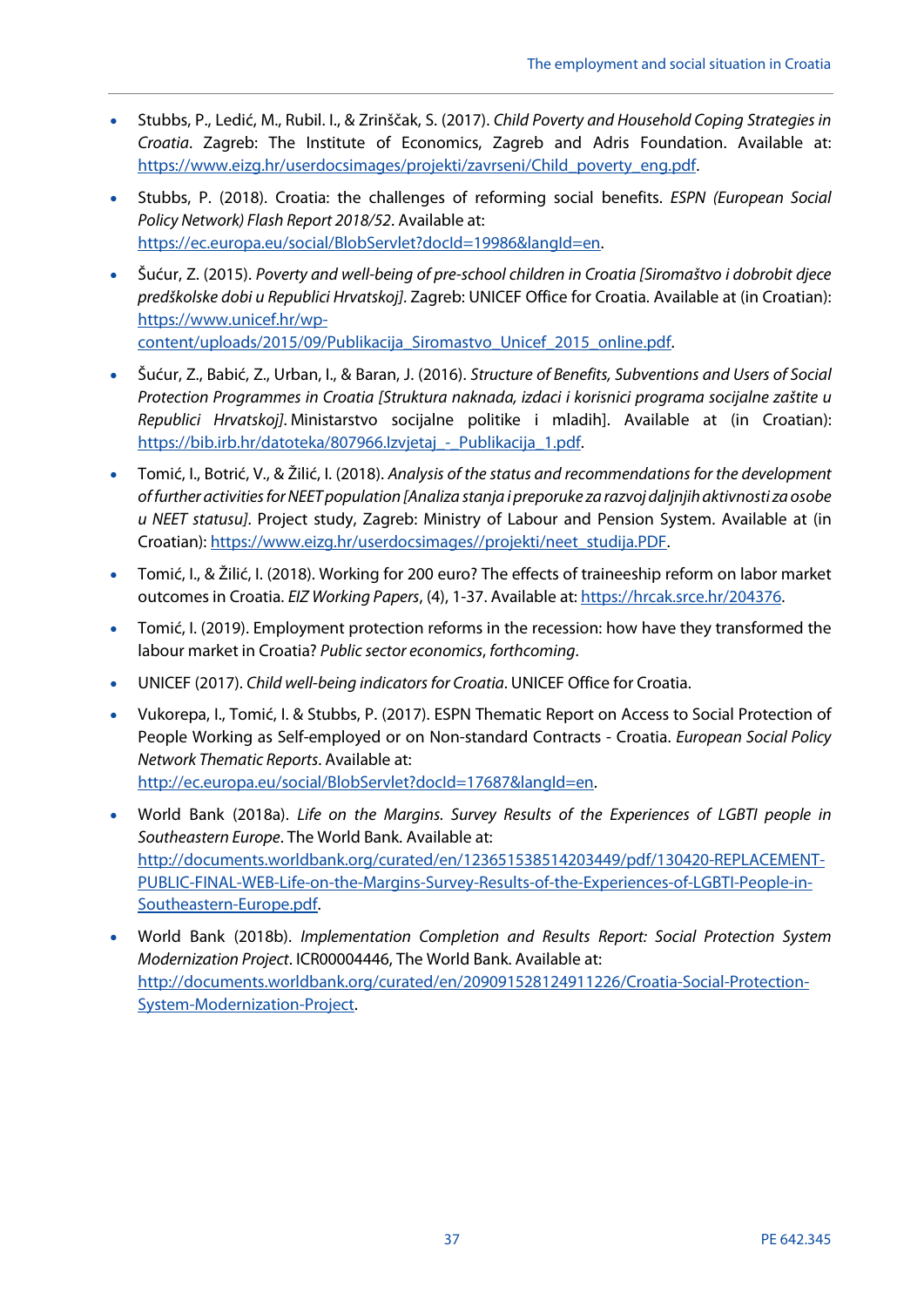# <span id="page-39-0"></span>**ANNEX 1**

<span id="page-39-1"></span>Table 2: Selected labour market and social indicators comparing Croatia and EU in 2018

| Indicator                                        | <b>EU28</b>                       | <b>HR</b> |       |
|--------------------------------------------------|-----------------------------------|-----------|-------|
|                                                  | % of population aged 20-64        | 78.4      | 71.0  |
| <b>Activity rate</b>                             | <b>Males</b>                      | 84.4      | 75.9  |
|                                                  | Females                           | 72.4      | 66.1  |
|                                                  | % of population aged 20-64        | 73.1      | 65.2  |
| Employment rate                                  | <b>Males</b>                      | 78.9      | 70.3  |
|                                                  | Females                           | 67.4      | 60.1  |
| Self-employment                                  | % of employed population aged     | 13.7      | 10.3  |
| Part-time employment                             | % of employed population aged     | 18.5      | 4.9   |
| Temporary employment                             | % of employees aged 20-64         | 13.2      | 19.3  |
| Unemployment rate                                | % of active population aged 20-64 | 6.7       | 8.2   |
| Long-term unemployment $( \geq 12 \text{ mths})$ | % of the total unemployment       | 43.5      | 40.2  |
|                                                  | % of active population aged 15-24 | 15.2      | 23.7  |
| Youth unemployment rate                          | % of active population aged 15-29 | 12.0      | 17.6  |
|                                                  | % of population aged 15-24        | 10.5      | 13.6  |
| Youth NEET rate                                  | % of population aged 15-29        | 12.9      | 15.6  |
| Labour cost index                                | $2016 = 100$                      | 105.2     | 110.8 |
| Labour productivity per person                   | EU28=100 (PPS)                    | 100.0     | 72.0  |
| employed*                                        | 2010=100 (real)                   | 105.7     | 109.9 |
| Unit labour costs*                               | 2010=100 (nominal)                | 105.7     | 89.4  |
| People at risk of poverty or social              | Thousand                          | 112,979   | 1,085 |
| exclusion*                                       | % of total population             | 22.4      | 26.4  |
| People living in households with very            | Thousand (aged <60)               | 35,348    | 367   |
| low work intensity*                              | % of total population aged <60    | 9.5       | 12.2  |
| People at risk of poverty after social           | <b>Thousand</b>                   | 85,299    | 821   |
| transfers*                                       | % of total population             | 16.9      | 20.0  |
|                                                  | Thousand                          | 33,131    | 423   |
| People severely materially deprived*             | % of total population             | 6.6       | 10.3  |

Note : \* 2017

Source: Eurostat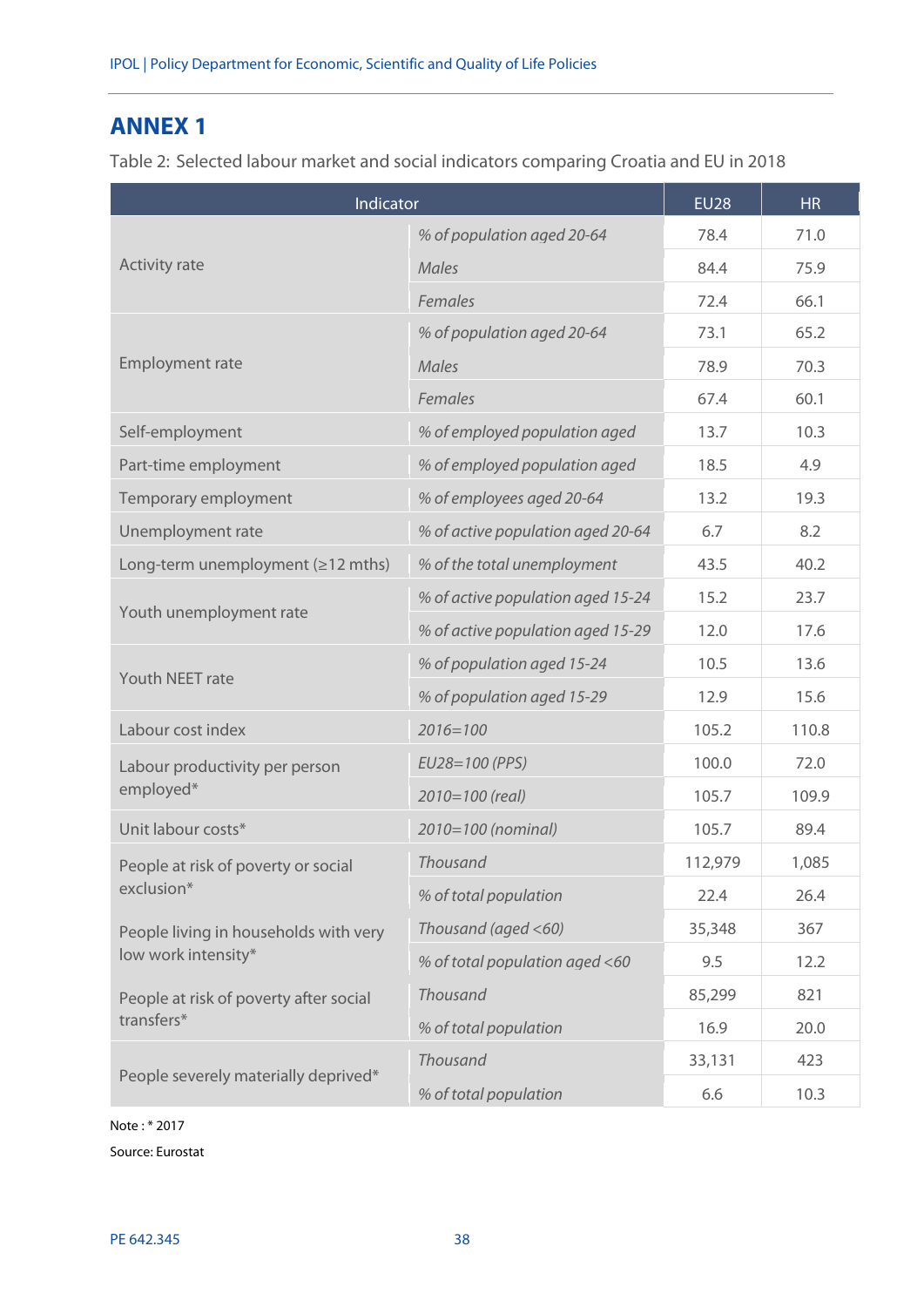# <span id="page-40-0"></span>**ANNEX 2**

## **THE LIST OF RELEVANT LEGISLATIVE PROCEDURES IN THE AREA OF EMPLOYMENT AND SOCIAL SECURITY**

- *Labour Act* [*Zakon o radu*], Official Gazette [Narodne novine], No 93/2014, 127/2017.
- *Law on employment mediation and entitlements during unemployment* [*Zakon o posredovanju pri zapošljavanju i pravima za vrijeme nezaposlenosti*], Official Gazette [Narodne novine], No 52/2017, (ceased to exist 118/2018).
- *Law on the Promotion of Employment* [*Zakon o poticanju zapošljavanja*], Official Gazette [Narodne novine], No 57/2012, 120/2012, 16/2017, (ceased to exist 118/2018).
- *Act on Job Retention Subsidies* [*Zakon o potpori za očuvanje radnih mjesta*], Official Gazette [Narodne novine], No 93/2014, (ceased to exist 16/2017).
- *Law on the Labour Market* [*Zakon o tržištu rada*], Official Gazette [Narodne novine], No 118/2018.
- *Minimum Wage Act* [*Zakon o minimalnoj plaći*], Official Gazette [Narodne novine], No 118/2018.
- Act on Representativeness of Employers' Associations and Trade Union Organisations [Zakon o *reprezentativnosti udruga poslodavaca i sindikata*], Official Gazette [Narodne novine], No 93/14.
- *Law on Vocational Rehabilitation and Employment of Persons with Disabilities* [*Zakon o profesionalnoj rehabilitaciji i zapošljavanju osoba s invaliditetom*], Official Gazette [Narodne novine], No 153/13, 152/14.
- *Law on Croatian Qualifications Framework* [*Zakon o Hrvatskom kvalifikacijskom okviru*]. Official Gazette [Narodne novine], No 22/2013.
- *Act on Occupational Health and Safety* [*Zakon o zaštiti na radu*], Official Gazette [Narodne novine], No 71/2014, 118/2014, 154/2014, 94/2018, 96/2018.
- *State Inspectorate Act* [*Zakon o državnom inspektoratu*], Official Gazette [Narodne novine], No 115/2018.
- *Law on personal income tax* [*Zakon o porezu na dohodak*], Official Gazette [Narodne novine], No 115/2016, 106/2018.
- *Law on social security contributions* [*Zakon o doprinosima*], Official Gazette [Narodne novine], No 84/2008, 152/2008, 94/2009, 18/2011, 22/2012, 144/2012, 148/2013, 41/2014, 143/2014, 115/2016, 106/2018.
- *Pension Insurance Act* [*Zakon o mirovinskom osiguranju*], Official Gazette [Narodne novine], No 157/2013, 151/2014, 33/2015, 93/2015, 120/2016, 18/2018, 62/2018, 115/2018.
- *Pension Supplement Act* [*Zakon o dodatku na mirovine ostvarene prema Zakonu o mirovinskom osiguranju*], Official Gazette [Narodne novine], No 79/2007, 114/2011, 115/2018.
- *Mandatory Pension Funds Act* [*Zakon o obveznim mirovinskim fondovima*], Official Gazette [Narodne novine], No 19/2014, 93/2015, 64/2018, 115/2018.
- *Voluntary Pension Funds Act* [*Zakon o dobrovoljnim mirovinskim fondovima*], Official Gazette [Narodne novine], No 19/2014, 29/2018, 115/2018.
- *Pension Insurance Companies Act* [*Zakon o mirovinskim osiguravajućim društvima*], Official Gazette [Narodne novine], No 22/2014, 29/2018, 115/2018.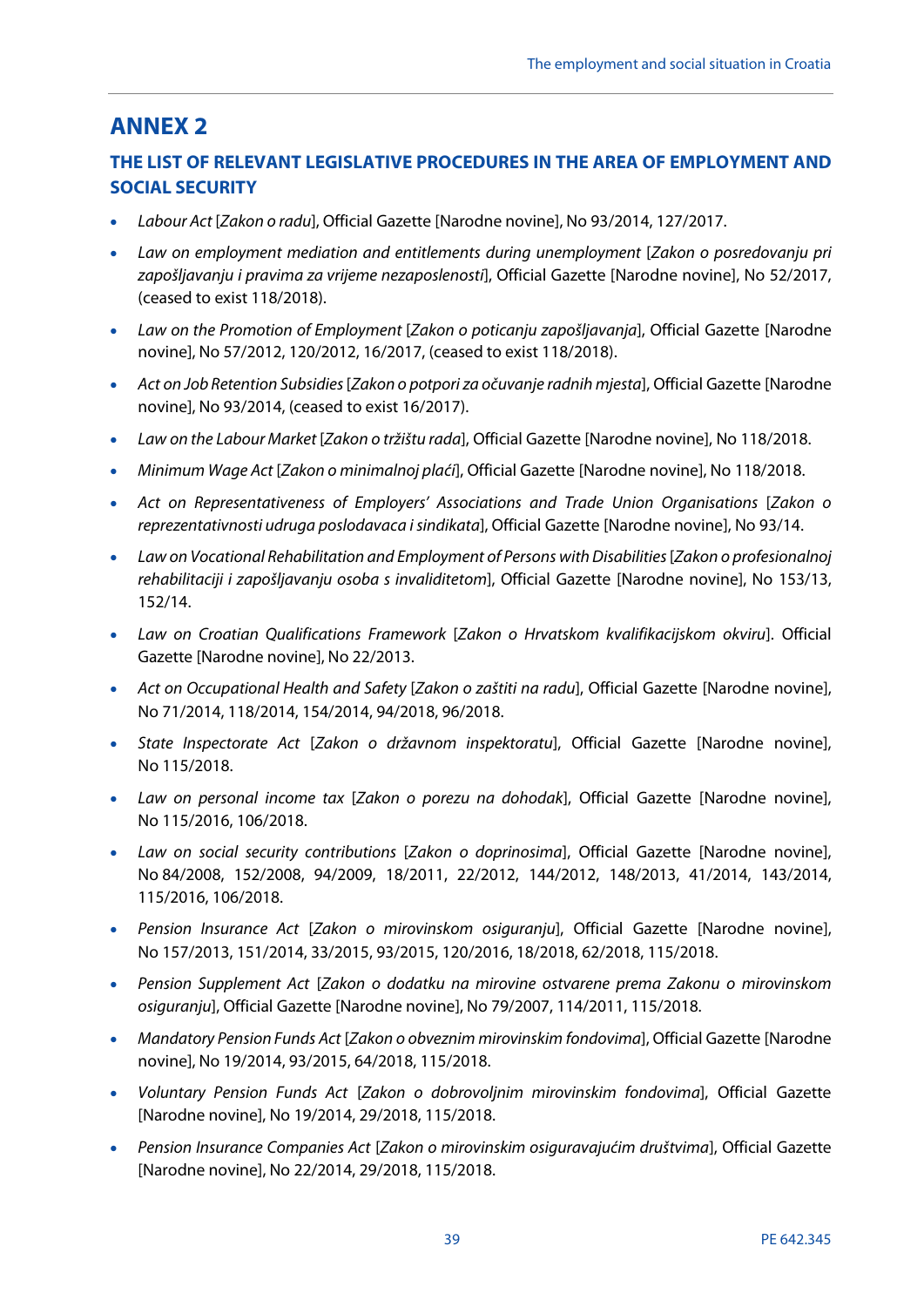- *Law on Extended Service Period* [*Zakon o stažu osiguranja s povećanim trajanjem*], Official Gazette [Narodne novine], No 115/2018.
- *Social Welfare Act* [*Zakon o socijalnoj skrbi*], Official Gazette [Narodne novine], No 157/2013, 152/2014, 99/2015, 52/2016, 16/2017, 130/2017.
- *Gender Equality Act* [*Zakon o ravnopravnosti spolova*], Official Gazette [Narodne novine], No 82/2008, 69/2017.
- *Antidiscrimination Act* [*Zakon o suzbijanju diskriminacije*], Official Gazette [Narodne novine], No 85/08, 112/12.
- *Act on Protection of People with Mental Impairment* [*Zakon o zaštiti osoba s duševnim smetnjama*], Official Gazette [Narodne novine], No 76/14.
- Act on Vocational Training and Rehabilitation and Employment of Persons with Disabilities [Zakon o *profesionalnoj rehabilitaciji i zapošljavanju osoba s invaliditetom*], Official Gazette [Narodne novine], No 157/2013, 152/2014, 39/2018.